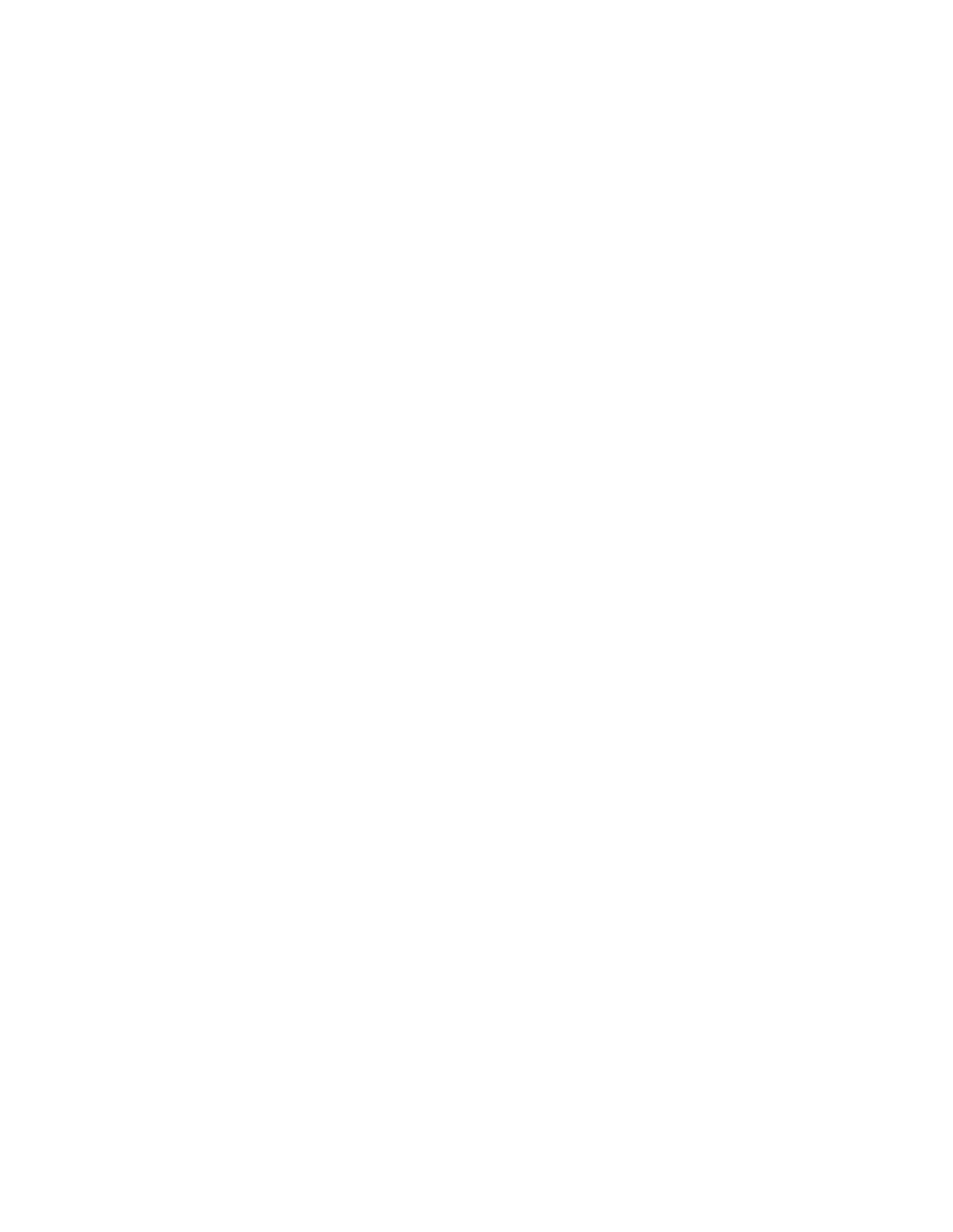

Formation professionnelle et technique et formation continue

Direction générale des programmes et du développement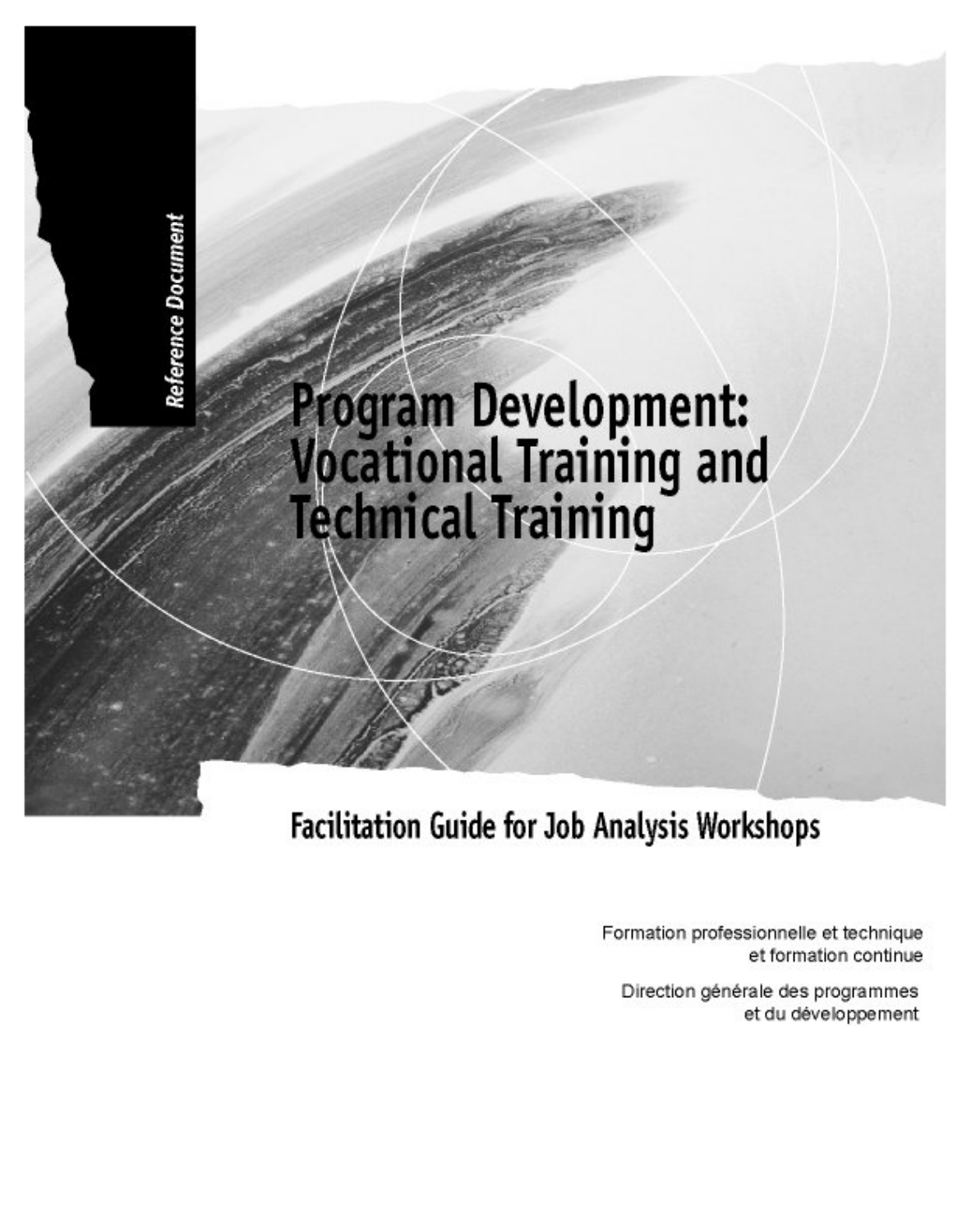This document is the result of numerous initiatives undertaken since the mid-1970s, including Pierre-Paul Racicot's DACUM guide, Jean Dussault's work and the revisions done in 1983, 1988 and 1993 in collaboration with a number of program development consultants.

This version of the guide underwent some minor revisions in July 2002, but updates to reference materials related to the development of vocational and technical training programs will be incorporated in the next publication.

**Revision** *Claude Paré*  Program development consultant

#### **Special contribution**

*Lucie Marchessault*  Program development consultant

*Jean-François Pouliot*  Program development consultant

#### **Supervision and coordination**

*Francyne Lavoie*  Coordinator, instructional programming Direction de la planification et du développement

# **Layout**

*Linda Alain* 

**Cover**  Balatti design

#### **English version**

Direction de la production en langue anglaise Services à la communauté anglophone Ministère de l'Éducation, du Loisir et du Sport

© Gouvernement du Québec Ministère de l'Éducation, du Loisir et du Sport, 2005—05-00014 ISBN: 2-550-44228-8 Legal deposit–Bibliothèque nationale du Québec, 2005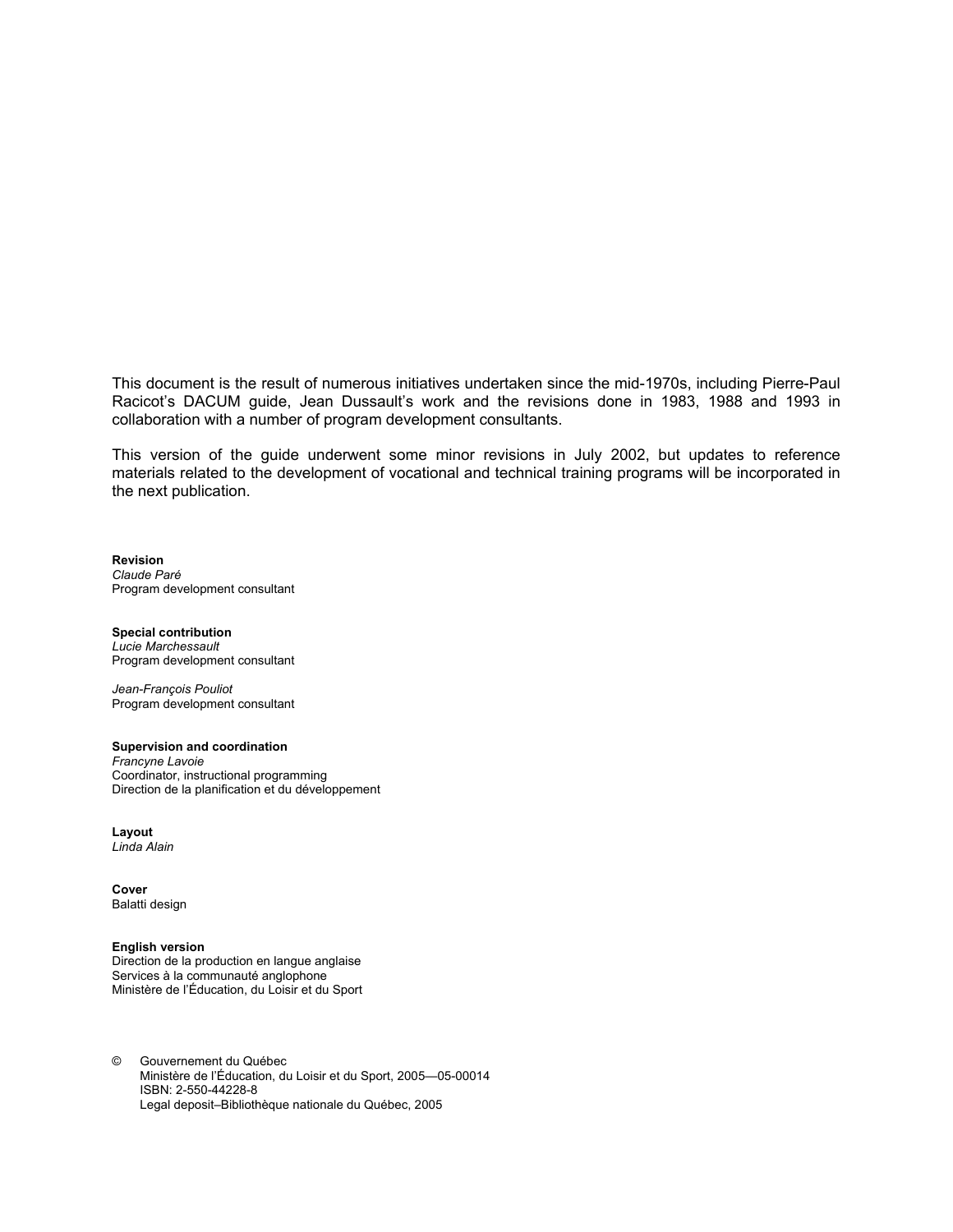# **TABLE OF CONTENTS**

| 1                                      |                                                                                           |  |
|----------------------------------------|-------------------------------------------------------------------------------------------|--|
| $\mathbf 2$                            |                                                                                           |  |
| 3                                      |                                                                                           |  |
| 2.1<br>2.2<br>2.3<br>2.4               |                                                                                           |  |
| 4                                      |                                                                                           |  |
| 3.1<br>3.2<br>3.3<br>3.4<br>3.5<br>3.6 |                                                                                           |  |
| 5                                      |                                                                                           |  |
| 4.1<br>4.2<br>4.3<br>44<br>4.5<br>4.6  | Step 2: Scope of the Analysis and Collection of General Information on the Occupation  14 |  |
|                                        |                                                                                           |  |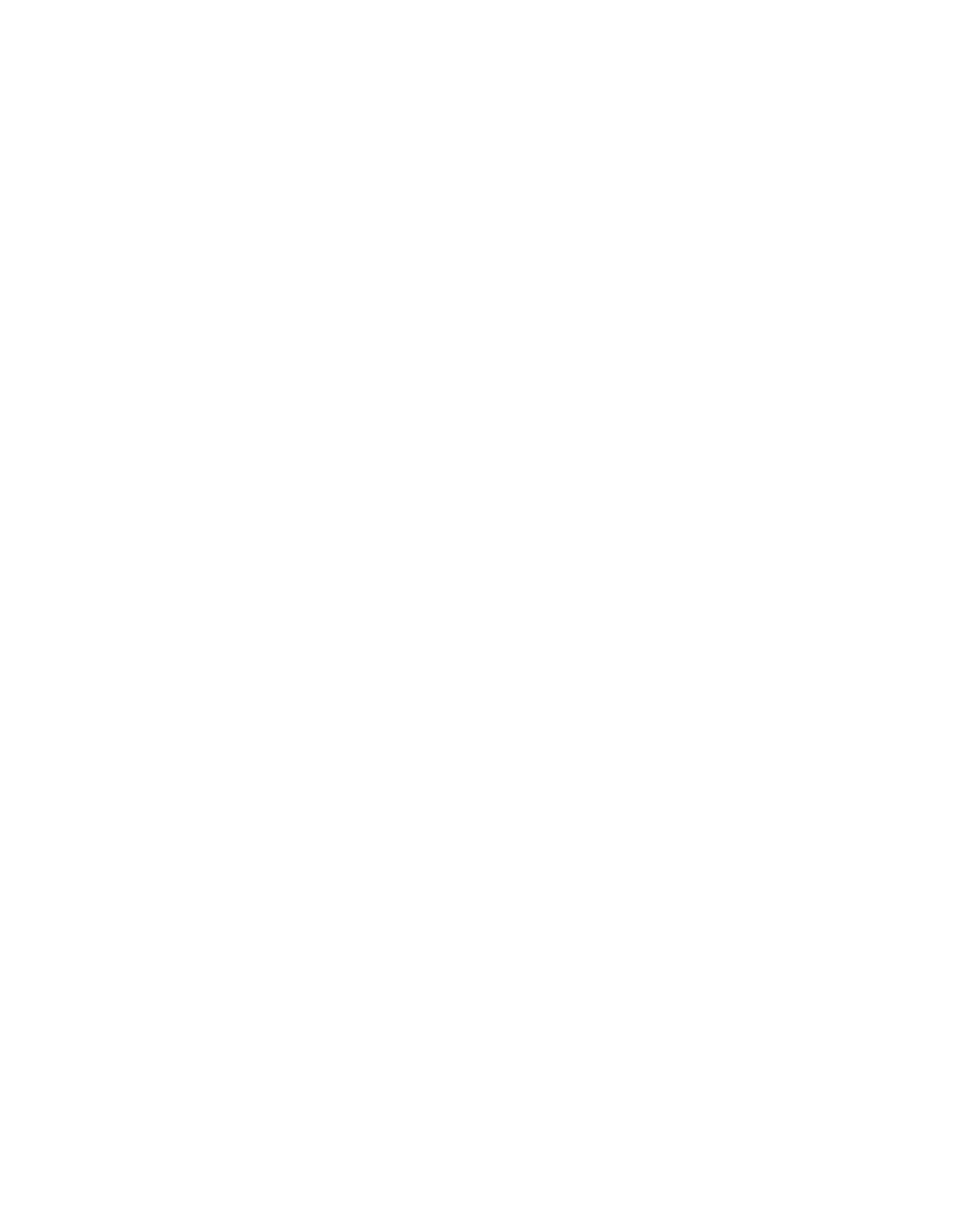# **INTRODUCTION**

This workshop facilitation guide is used in carrying out a critical step in the program development process applied at the Ministère de l'Éducation, du Loisir et du Sport. One of the features of this process is the widespread participation of representatives from the workplace in key phases of program design.

During the *job analysis* phase, the program development team works closely with those who practise and those who play an immediate supervisory role in the occupation<sup>1</sup> in question. The purpose of a job analysis is to obtain the most relevant and exhaustive information possible on the occupation, as well as on the qualities that a person must have in order to practise it effectively.

This document is first and foremost a *reference tool* for persons involved in job analysis. It is assumed, however, that they have already had relevant training and experience in group facilitation and program development.

This guide first specifies the context for performing a job analysis, and then presents the conditions and information required for the analysis to take place. Lastly, the guide explains how a job analysis workshop should be organized, and it provides several tools to help in preparing and leading the workshop.

This guide is based on program development initiatives in vocational training that began more than 20 years ago in Québec in the adult sector and that continue today in vocational training in secondary school and technical training in college. The guide also looks to a set of theoretical and practical sources such as the DACUM method, work carried out by Ammermand and Melching for the US Marines, projects undertaken in the context of programmed teaching, and so forth. Lastly, this guide is consistent with the competency-based approach of instructional programming developed by Jean Dussault for the Ministère as part of the reform of vocational and technical training begun in 1986 and 1993, respectively, in Québec.

l 1. For the purposes of this document, the term "occupation" also includes "trade."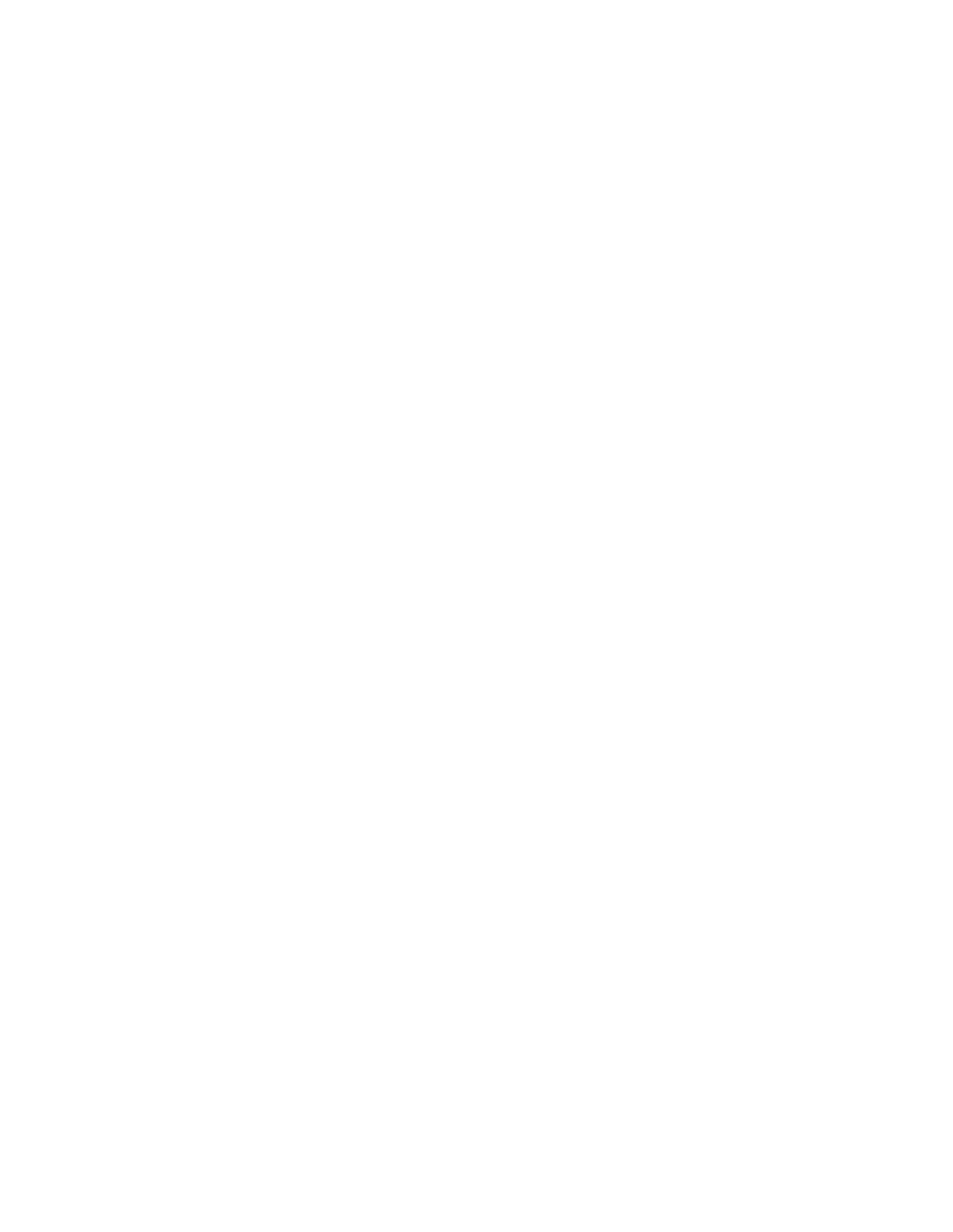Developing a program of study and writing the companion documents requires a detailed knowledge of the occupation for which a proposed training plan is being designed. To acquire this knowledge, specialists in the field are consulted in order to gather a variety of information such as the sequence in which occupational tasks and operations are performed, the relative importance of each task, how frequently each task is performed and under which conditions, the performance criteria and, lastly, the transferable skills and socioaffective behaviours involved.

The job analysis is a critical phase of the program development process, given the type of information required and how it will be used in subsequent phases. This information is particularly useful in determining competencies and defining operational objectives.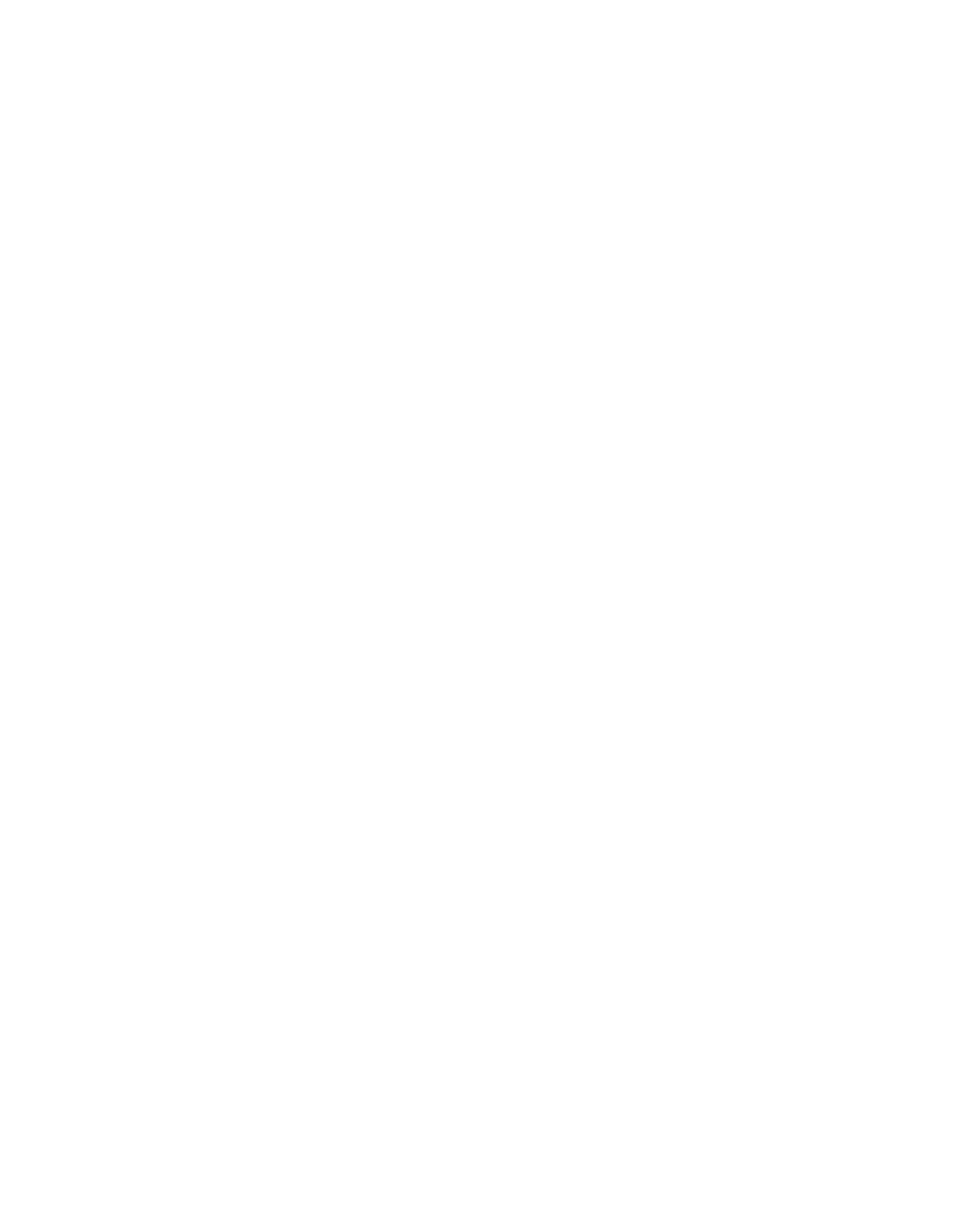# **2.1 Basic Conditions**

A job analysis must be based on preliminary studies that have shown the need to develop or revise a program of study and that have provided the information required for the analysis to begin.

The facilitation team responsible for leading the job analysis workshop must have participated in the preparatory work and have an accurate view of the work context of the occupation in question. In this way, they will be more apt, when appropriate, to steer questions toward essential aspects, to easily grasp the essence of the discussions that take place and to illustrate with concrete examples the type of responses expected of participants. It is generally sufficient for the facilitation team to use the results of preliminary studies, to consult existing task descriptions and to visit several businesses, since they must take care not to influence the group's decisions. In effect, the role of the facilitation team is to facilitate and guide the group's discussion.

Lastly, the facilitation team must have a good knowledge of the program development method so that they can better assess whether the information gathered is relevant and whether they need to delve further into certain areas.

# **2.2 Program Development Team**

Program development activities are carried out by a team composed of a project coordinator, a teacher specializing in the occupation in question and a program development specialist.

The project coordinator at the Ministère provides direction for the program development activities, in particular, tasks related to the planning, support and supervision, and evaluation of the work. Key decisions will be made on the basis of the project coordinator's recommendations.

The teaching specialist contributes both pedagogical and content expertise, and generally takes on a large share of the program design and production activities.

The program development specialist provides services and expertise related to workshop facilitation and the writing and application of the methods and techniques of program development. This person generally leads the program design and production activities in close collaboration with the teaching specialist.

The program development team relies on ad hoc resources, depending on the activities to be carried out.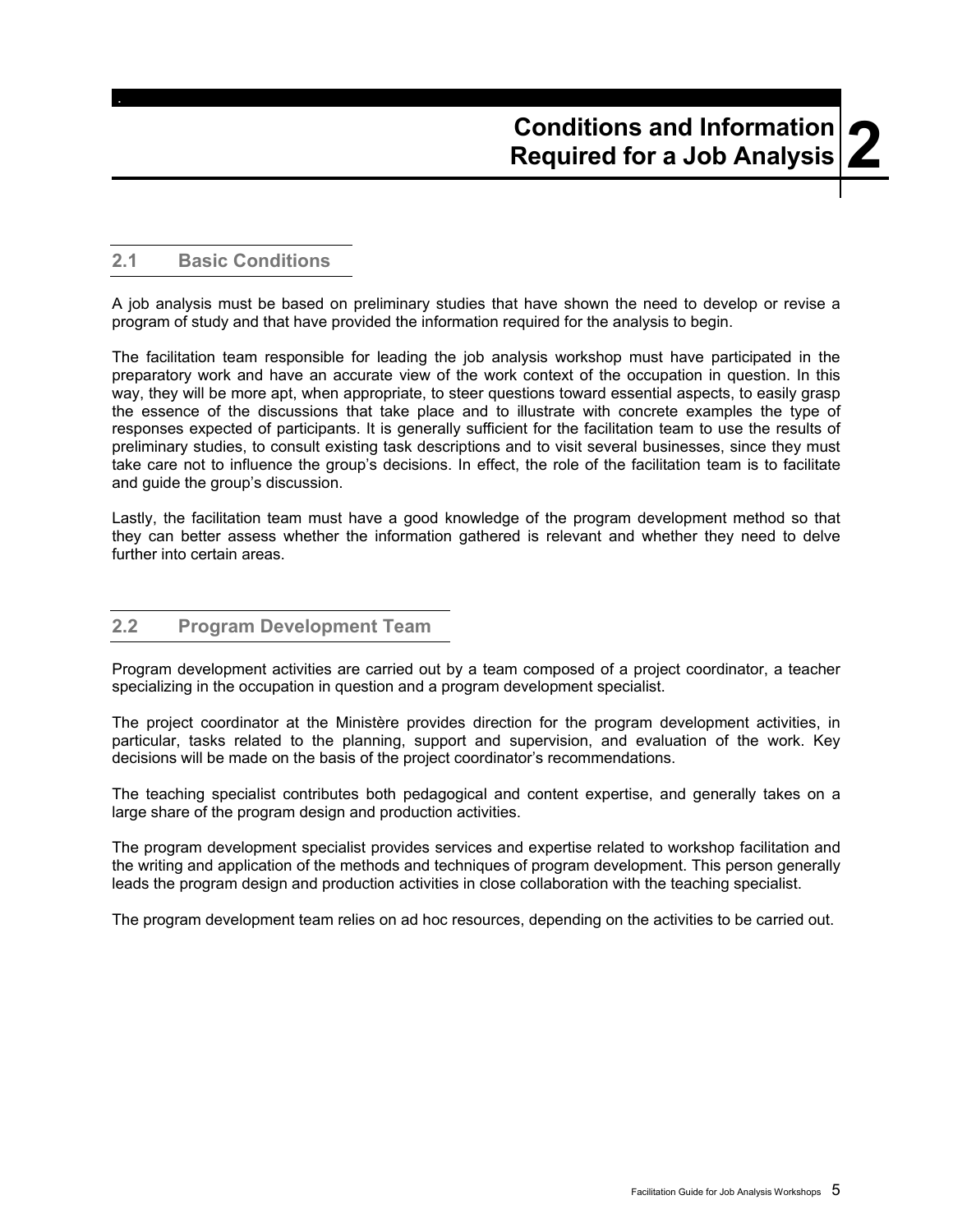# **2.3 Purpose of the Job Analysis**

A job analysis is a consultation process undertaken solely with persons in the workplace (e.g. qualified trades people, specialized technicians, and immediate technical or administrative supervisory personnel).

The objective is to obtain the most comprehensive portrait possible of the practice of an occupation: $^2$  this involves describing the job aspects that are most useful in determining and specifying the competencies required to practise the given occupation (responsibilities, roles, tasks and operations, skills and activities, specific requirements, etc.).

The job analysis is also used to gather suggestions pertaining to the training program.

# **2.4 Advantages of the Proposed Analysis Method**

The job analysis method suggested in this guide has several advantages, including the following:

- It allows a clear and accurate understanding of the objectives of the consultation.
- It allows the program development team to establish contact with persons in the workplace during this first phase of the program development process.
- It ensures the validity of the opinions obtained.
- It allows consensus to be reached on the basic issues.
- It requires relatively little preparation and consultation time.
- It allows for a satisfactory review of the work situation.
- It generally fosters significant interest among persons in the workplace and contributes to establishing the credibility of the future program.
- It allows the program development team to delve further into the actual practice of the occupation.

In short, this method makes it possible to carry out a serious study using flexible and appropriate facilitation techniques and support materials.

 <sup>2.</sup> The current practice of the occupation must be taken into account, as well as the expected changes over the next five years.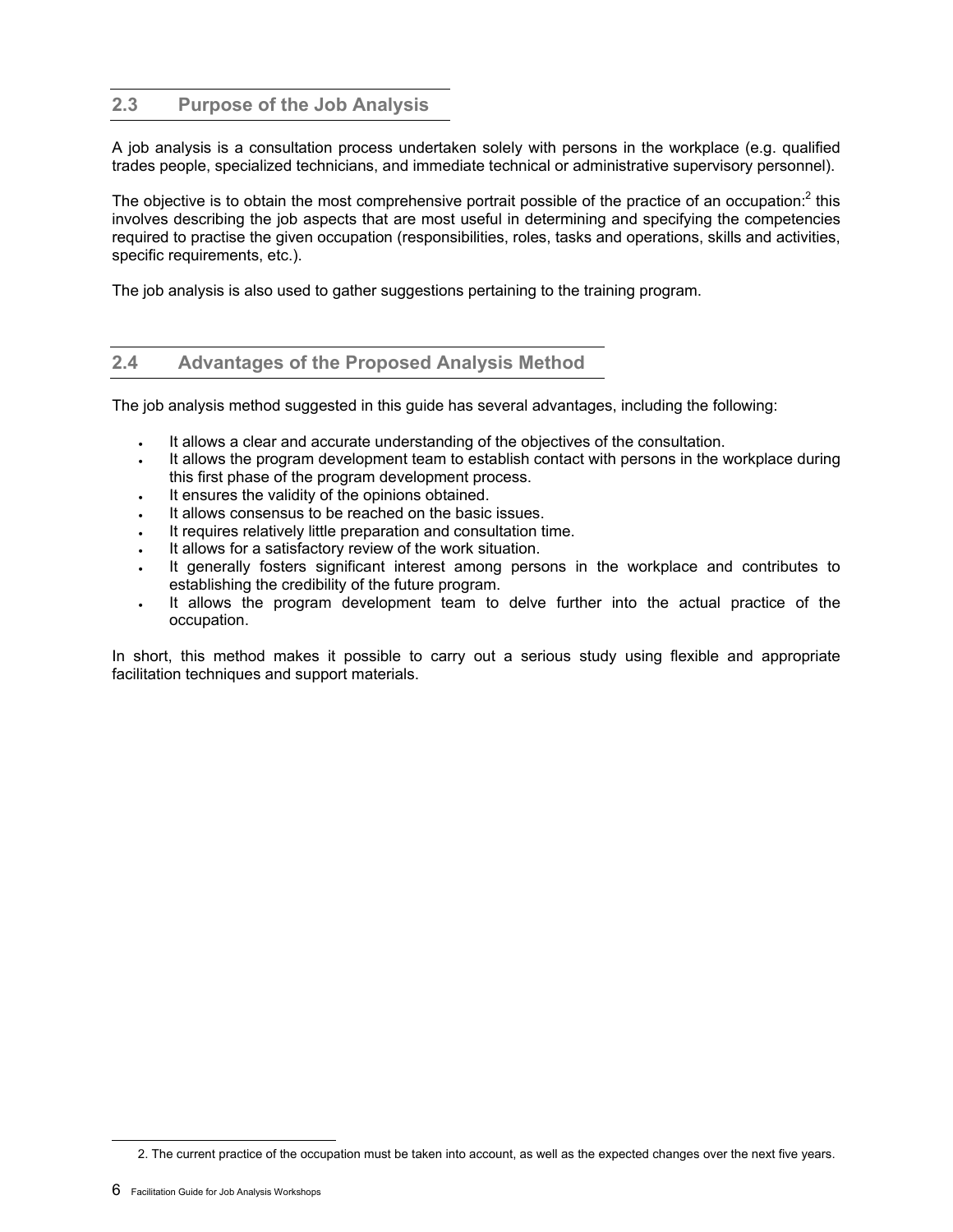# **3.1 Information Gathering**

A job analysis workshop is designed in a way that allows participants to organize in a logical sequence the information to be gathered. This includes:

- general information on the occupation: the nature of the work (job title, typical or related jobs, type of activities, etc.), working conditions (location, level of responsibility, stress factors, etc.), conditions for entering the job market, employment and remuneration prospects, opportunities for promotion or transfer, etc.
- tasks and operations
- the relative importance of each task, as well as the level of difficulty involved in performing it
- the categories of products or expected outcomes
- the conditions for carrying out each task, as well as performance criteria
- the cognitive, psychomotor and perceptive skills, as well as the transferable skills and socioaffective behaviours involved
- suggestions related to the training program

# **3.2 Workshop Facilitation Team**

The workshop facilitation team essentially comprises the same people as the program development team. Its role is to ensure continuity and coherence in the program development process. In recent years, a workshop secretary has also been added to the team.

Close collaboration must exist among the different members of the team. The members' clear, accurate comprehension of their respective roles and those of the other members, as well as the absence of competition, will help the job analysis workshop run smoothly. Team members must be sufficiently available to meet the requirements of the task (the work demands a great deal of time and effort within a short time frame).

It is of the utmost importance that team members realize that the job analysis influences the activities that will take place subsequently in the program development process.

A job analysis workshop comprises three main activities: facilitation, assessment of the relevance of the information gathered, and the processing of this information.

*Workshop facilitation* is entrusted to the team member who has:

- extensive experience in workshop facilitation
- excellent interpersonal skills
- great ease in reformulating and synthesizing ideas
- rigorous critical thinking
- in-depth knowledge of the job analysis method and the ultimate processing of the information gathered, according to the specific structure of each document related to the programs at the secondary and college levels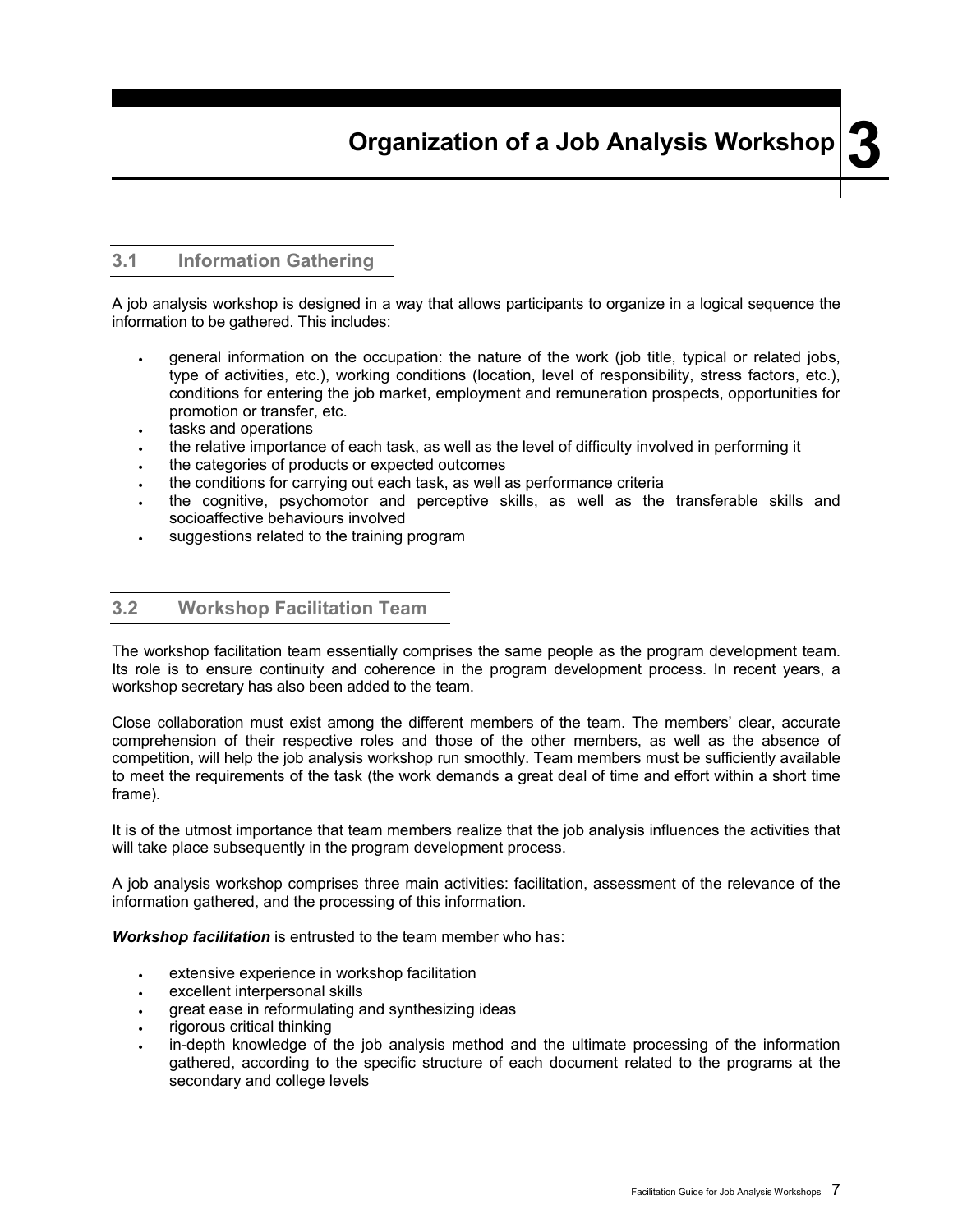- good writing skills, given that the information gathered during the workshop must be collated in a report<sup>3</sup>
- a good basic knowledge of the occupation being analyzed

It is up to the workshop facilitator to promote and moderate discussions, to maintain harmony within the group, to ensure that instructions and schedules are followed, to clarify ideas put forth, and to see that real consensus is reached.

**The analysis of the relevance of the information** is entrusted to the team member who has:

- a good basic knowledge of the job analysis method and of the program development process
- sufficient knowledge of the occupation to be able to identify aspects of the analysis that seem critical and on which participants have spent too little time, to give opinions in the event that reaching consensus is impossible, and to provide explanations as requested by the workshop facilitator

This team member analyzes the validity of the information, and ensures that the analysis is thorough and that the description of the occupation and its working conditions are sufficient for the analysis process to continue.

*The processing of information* is entrusted to a secretary who has:

- basic knowledge of the occupation being analyzed
- sufficient knowledge of each step involved in a job analysis workshop
- knowledge of the relative importance of the information gathered and how it will be subsequently used
- the ability to organize and synthesize the information received
- legible handwriting
- excellent writing skills

# **3.3 Required Resources**

#### *Human resources*

In addition to the members of the facilitation team, the group attending the job analysis workshop is composed of:

- occupation specialists (10 to 15 people), who provide input on each element being analyzed
- a person responsible for the preliminary work involved in program development, who gathers information on the work situation and makes contact with specialists in the workplace and at the Ministère; this person may also play the role of a resource person
- observers from the education community (teachers, education consultants, etc.) and the workplace (representatives from various organizations, associations or businesses)

#### *Material resources*

All available material resources must be deployed to ensure the success of this very important step in the program development process.

The room used by the group must:

- be well lit, quiet and comfortable
- be near facilities (washrooms, restaurants, etc.)
- have an area of at least 750 sq. ft. (70 m<sup>2</sup>)

-

<sup>3.</sup> After the job analysis workshop, the workshop facilitator or the secretary must write a job analysis report.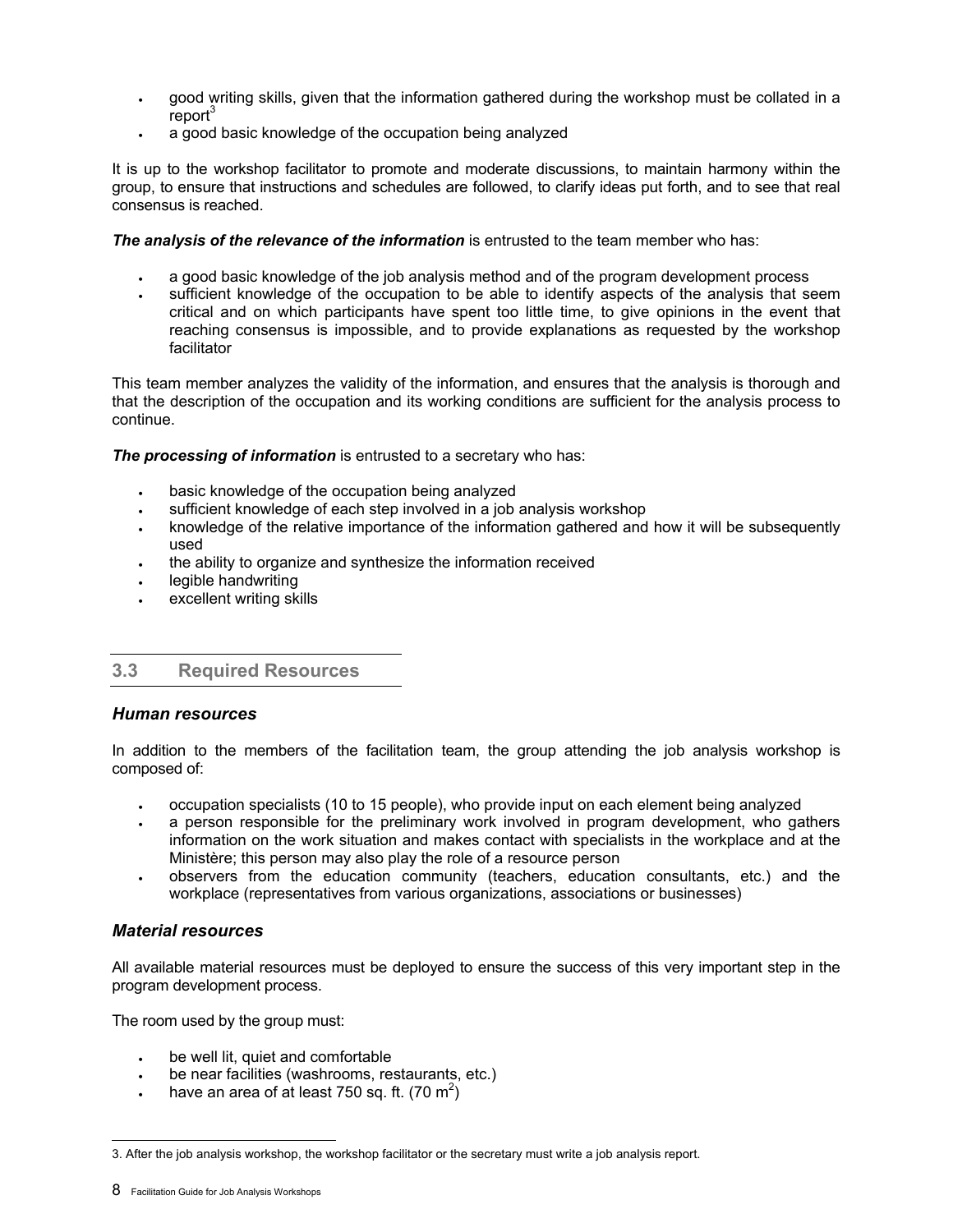- have a wall approximately 20 ft. (6 m) long (for posting and placing in order the sheets of paper used during the task and operations analysis)
- have comfortable chairs and tables arranged so as to promote dialogue among participants and the workshop facilitation team, as well as to allow participants a full view of the wall
- have the facilities necessary to have breaks on site, thereby making it easier to reconvene the workshop. This will promote a more relaxed atmosphere as participants will have access to drinks and snacks throughout the day.
- provide access to a board, flip charts or large sheets of paper (approximately 60 cm x 90 cm), different coloured felt markers and tape
- be near a photocopier

The job analysis workshop facilitator must also bring:

- approximately 300 sheets of paper,  $8\frac{1}{2} \times 11$  in. (22 cm x 28 cm), which will be used for the tasks and operations table
- sheets of coloured Bristol board (approximately 20), on which to write the tasks, job function and the categories of products or expected outcomes
- tape for the sheets
- photocopies of the workshop schedule
- checklists to be completed for additional information

# **3.4 Selection of Participants**

Experience confirms that the best workplace representatives are those who are currently practising the occupation or playing an immediate supervisory role at the time of the job analysis.<sup>4</sup>

Four main principles come into play in selecting participants:

# *Representativity*

- The group must comprise persons from different sectors of the industry or business in question; small, medium-sized and large companies should also be represented.
- The group must include persons from various regions in which the occupation is practised (cities, towns and remote areas).
- The composition of the group must take into account that fact that some occupations are practised in several fields of activity (services, manufacturing, distribution, product development, sales, etc.) and that not all tasks are necessarily performed by the same person. To limit the number of participants, each person should meet a number of these criteria.

#### *Quality over quantity*

-

- Ideally, the group should comprise a dozen people working in the industry or business in question. That way, everyone has an opportunity to provide input, the workshop is easier to run and, not unimportantly, the costs remain relatively reasonable.
- The focus should be on quality, therefore seek people with recognized expertise in their field, with good communication skills, who are team players and who have a marked interest in the quality of training being offered.

<sup>4.</sup> For new occupations or when preliminary studies indicate that an occupation is undergoing profound change, it is important to ensure the participation of persons who can provide accurate information on how this occupation will be practised in the future. In exceptional situations, the workshop could be composed differently.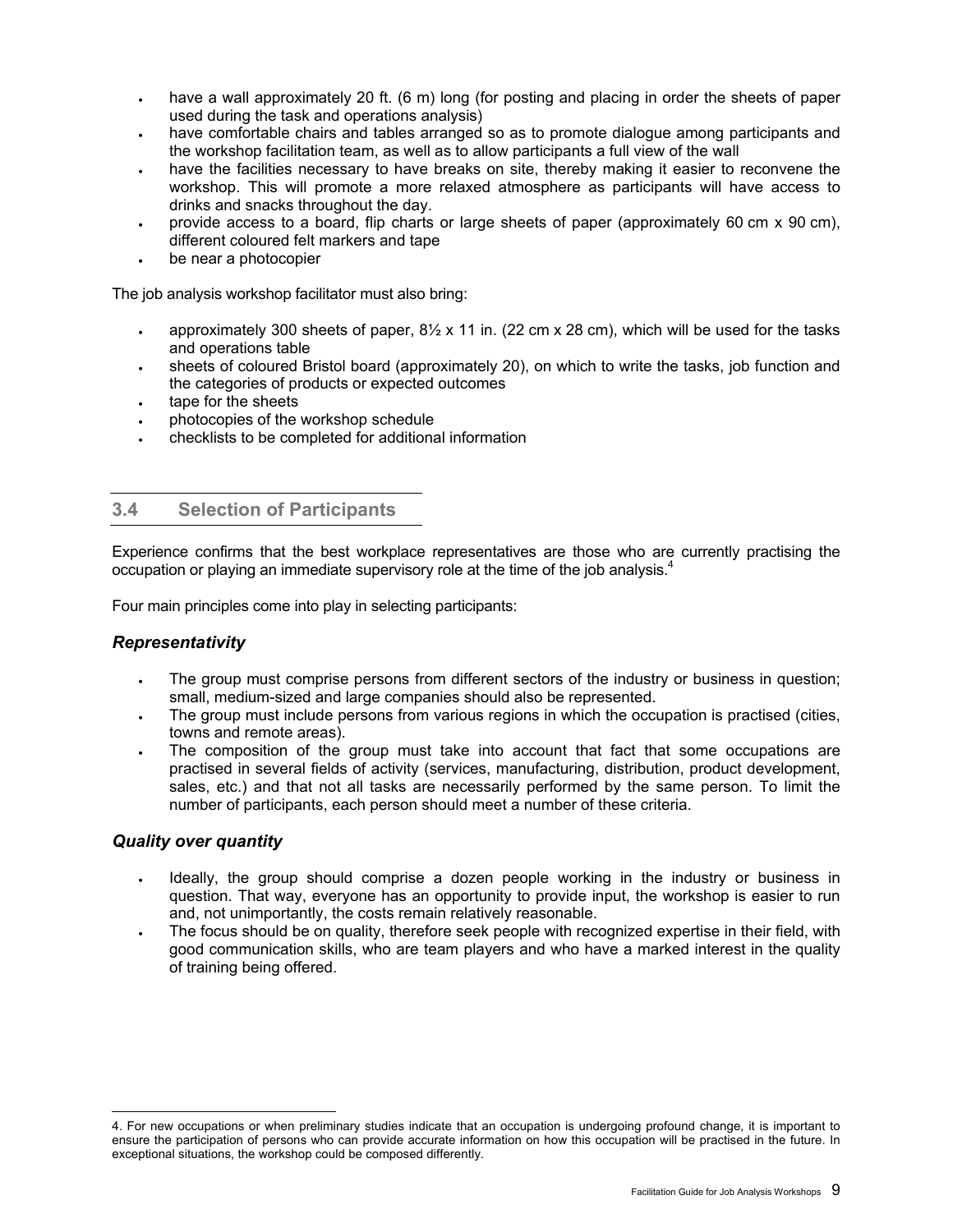# *Control of "political" interests*

- It may be easier to invite representatives from various employer or union associations, corporations and so forth to the workshop, but it is preferable not to (if unavoidable, the workshop facilitator should be advised). These persons are often defending specific interests and the workshop facilitator may expend a great deal of energy trying to adhere to the schedule.
- If an employer or a union association representative offers to recruit participants for the workshop, this offer should be declined. They will often recommend people who have the same interests, and this may result in the overdevelopment of certain aspects of the work situation or in the derailment of the analysis process.

# *Motivation and availability*

- It is essential that participants be available for the entire duration of the workshop. Some persons must justify a three-day absence to their supervisor. A formal invitation (indicating the location, date, objectives, steps, significance and schedule of the workshop) should therefore be sent to prospective participants.
- Preparing business and industry representatives is an important factor in motivation. They should be sent all the documentation they need to have a clear understanding of their role and of the workshop procedures. They should also be contacted before the workshop, sometimes several times.

When selecting participants for the job analysis workshop, care should be taken not to invite too many who have no longer been directly practising the occupation for some time, such as permanent representatives of organizations or pressure groups (unions, professional corporations, chambers of commerce, etc.), or others who may never have practised the occupation. As mentioned earlier, teachers should be invited only as observers because their views of the occupation may be influenced by concerns related to the training program.

In brief, relying on good sources of information will ensure better accuracy.

# **3.5 Preparation of the Job Analysis Workshop**

Once participants have been invited and have confirmed their attendance, the workshop facilitation team prepares the workshop. Their goals are to:

- clarify the role and tasks of each team member
- organize the materials required for the workshop: room and accommodations reservations, necessary materials (workshop schedule, procedure, participants' kits, introductory texts, pencils, paper, etc.)
- become aware of any potentially contentious issues that could surface during the workshop (job title, field of application, etc.) and anticipate solutions likely to quickly bring consensus
- establish a method and rules of operation that will be followed during the workshop
- clarify the purpose of the analysis
- specify the type of information to be gathered, using the analysis checklists provided in the appendix
- prepare checklists to collect additional information on the tasks and operations

#### Sample schedule

The agenda for the three days generally needed for a job analysis is found in Appendix I. The workshop facilitator must, however, be flexible in adhering to the schedule.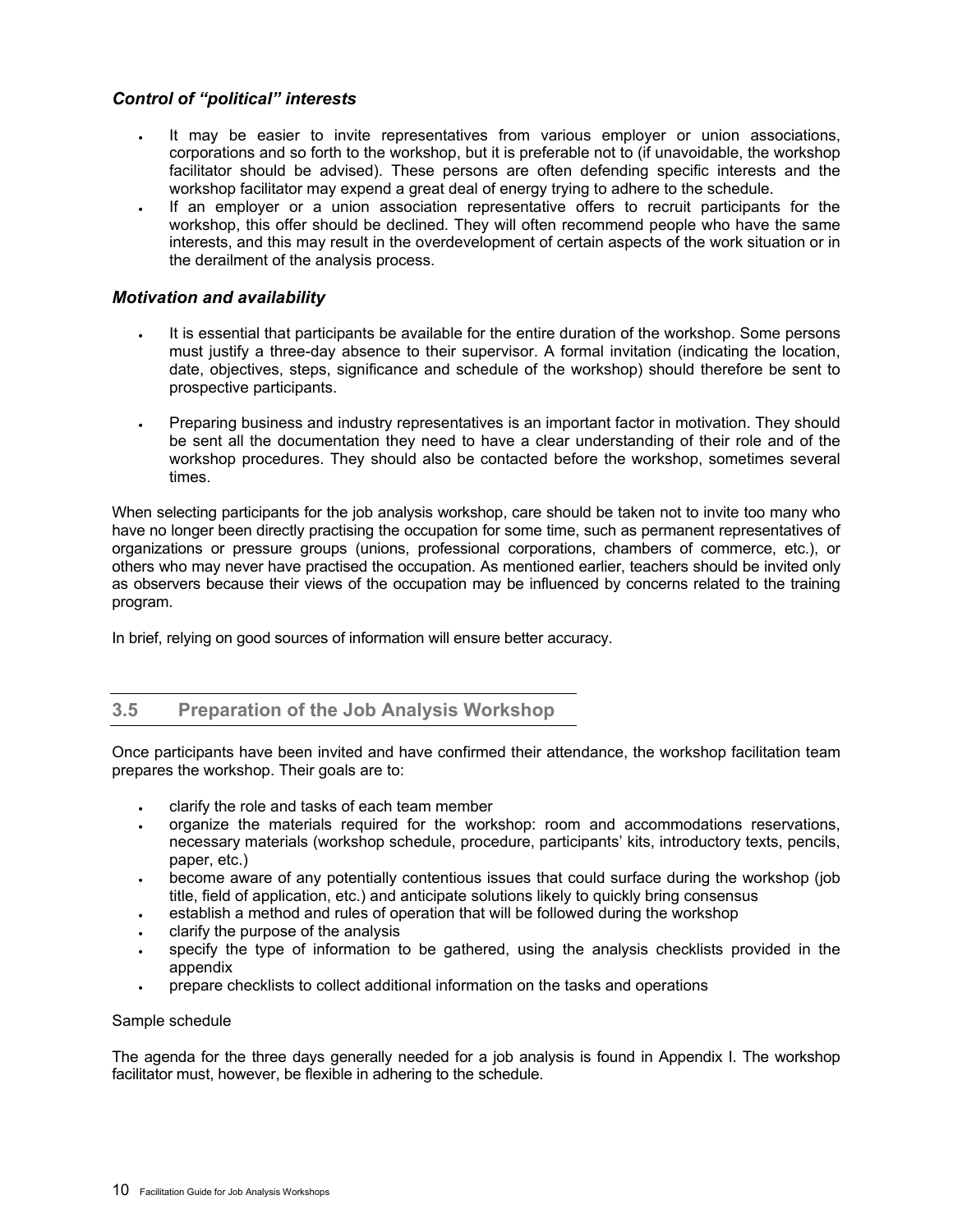# **3.6 General Rules for the Workshop**

The general rules for the workshop should be explained to participants, as this will make it easier to lead the workshop:

- Emphasize that the first step is to describe the occupational tasks and operations and the working conditions, and not the knowledge, skills, attitudes and perceptions involved. For example, a hypothetical situation could be used to help practitioners describe the job: "It's the start of a new work week. As a secretary, what will your main activities be over the next five days?" or "You're a sheet metal worker installing the air-conditioning shafts in a commercial building. List all the steps involved in this task, from start to finish." Adequate preparation will ensure that the workshop facilitator will be able to effectively jumpstart the discussions.
- Emphasize that the group should not focus on training-related issues because Step 6 of the workshop deals with training.
- Try to achieve as broad a consensus as possible.
- Do not encumber the workshop with technical considerations related to instructional programming.
- Do not allow participants to move the sheets used during the task and operations analysis.
- Emphasize that the workshop facilitator also acts as moderator.
- Avoid prolonged debates and off-topic comments.
- Give the teaching specialists the right to intervene if they have any questions or require explanations.
- Clearly explain the reasons for the teachers' attendance as observers.
- Make sure the workshop facilitation team does not take a stand on the workshop content.
- Plan for periods when the facilitation team can meet, at the beginning and end of each day, to modify the schedule and methods, take stock of the progress made, prepare proposals, etc.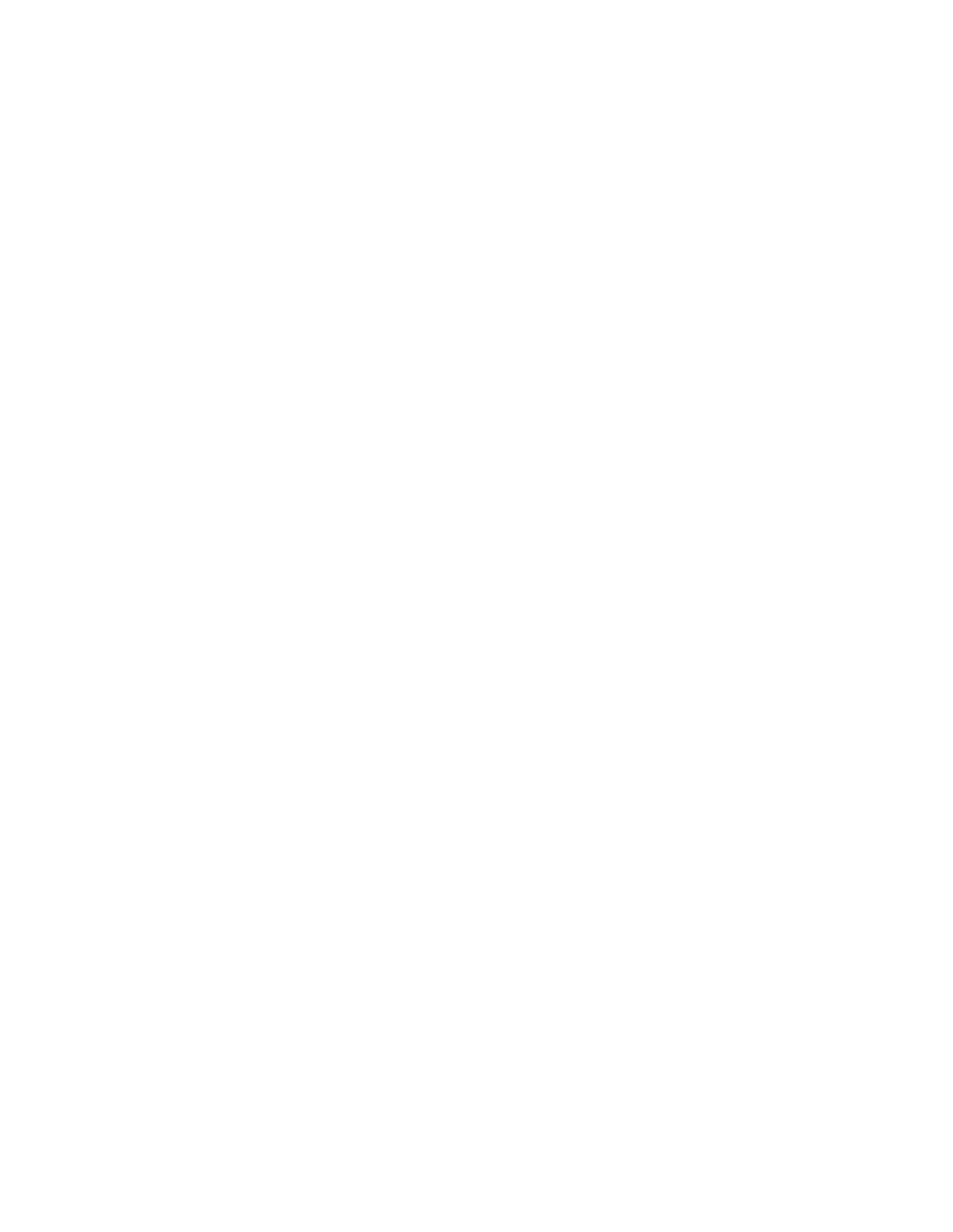# **4.1 Step 1: Introduction**

# *Objective*

Provide an overview of the program development process at the Ministère and of how the workshop will unfold (schedule and operating principles).

## *Situation*

Most participants are probably not familiar with the job analysis or program development process. A brief overview of how the workshop will proceed and the program development process will help participants understand the workshop objectives, methods and techniques and, most of all, will help them grasp the importance of their contribution to vocational and technical training in Québec.

The conviction that these three days constitute one of the key phases in developing a proposed training plan is an important motivation for participants and a pledge of their cooperation.

# *Procedure*

#### **Phase I**

Welcome and introduce participants.

- The project coordinator briefly reviews the invitation and the workshop's objectives. He or she should reiterate that the purpose of a job analysis workshop is not to determine competencies but to gather as much information as possible to describe the occupation as thoroughly as possible.
- The project coordinator briefly reviews the procedure for the first step.
- The workshop facilitation team members explain their respective roles and the context of the workshop.

#### **Phase II**

Situate the workshop within the Ministère's program development process and inform participants of the general goals of vocational training in secondary school and of technical training in college.

- At this stage, it is not useful to officially initiate participants in the workings of vocational or technical training or the internal mechanisms that govern them. Therefore, the reasons for developing a new program or revising an existing program should be explained first. Then, participants should be made aware that the job analysis is the cornerstone of program development because it ensures that the program is valid.
- Briefly present the main steps of the program development process.
- Briefly explain certain general goals of vocational and technical training and the ways of taking these goals into account (level of competency upon entering the job market, autonomy, mobility, adaptability to technological developments, etc.).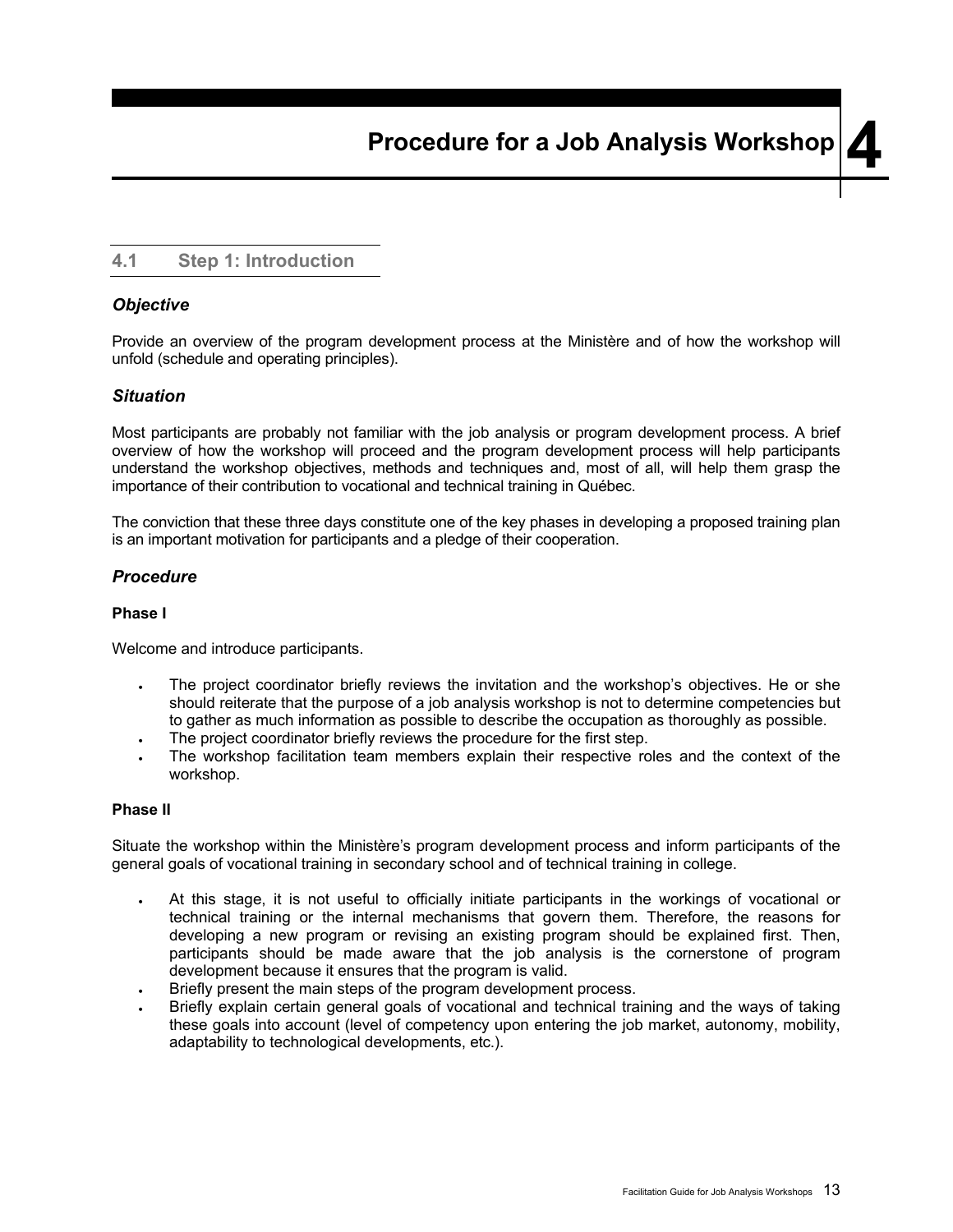## **Phase III**

Present the schedule, and review the workshop plan and procedure.

*Note:* It is essential that participants understand that most of the training-related elements will derive from this workshop and that the participants are in the best position to describe how their occupation is practised, a task on which subsequent activities will depend. It would be interesting to review the steps in the program development process in the section on pedagogical suggestions at the end of the workshop. After becoming familiar with the job analysis process, participants will have a better understanding of the entire process as well as of the steps involved in developing a program of study. Participants must be given enough information on the process without, however, burdening them with too many details or technical considerations.

# **4.2 Step 2: Scope of the Analysis and Collection of General Information on the Occupation**

# *Objectives*

Define the job to be analyzed and come up with a general outline of the occupation.

# *Situation*

After having read the preliminary studies and making the necessary preparations, the workshop facilitator should understand the different aspects of the job title. The facilitator should also have identified the tasks likely to overlap with those of a related occupation, checked whether working conditions differ depending on the workplace, and identified the main requirements for entering the job market. It is important that the facilitator propose a clear definition of the occupation and that participants refer to this definition during the workshop.

*Note:* A job analysis must include all aspects of the occupation as practised by experienced workers. In this way, a training program can be designed that will allow students to acquire all the required competencies. It is also important to distinguish between the levels of autonomy and efficiency required of a person who is starting out in the occupation and of a person who has been practising the occupation for several years. Thus, entry-level requirements must reflect the autonomy and efficiency that would normally be expected of a person who is starting out in an occupation.

> The job analysis should therefore provide a complete picture of the occupation and specify the performance expected of a beginner. Entry-level requirements are determined when additional information is gathered on the tasks and operations (Step 4), and not during the analysis of tasks and operations (Step 3.1).

# *Procedure*

#### **Phase I**

Establish a consensus on the scope of the analysis as well as on the precise nature of the occupation and field.

- On the basis of the preliminary studies and with the help of practitioners, quickly validate the field of activity (industry, transportation, tourism, research, etc.) and the systems, mechanisms, products, services and so forth associated with the work.
- Validate the title selected for the occupation: mechanic, plumber, nurse, orthosis and prosthesis technician, etc.
- Validate the job functions that are part of the occupation, in automotive body repair, for example.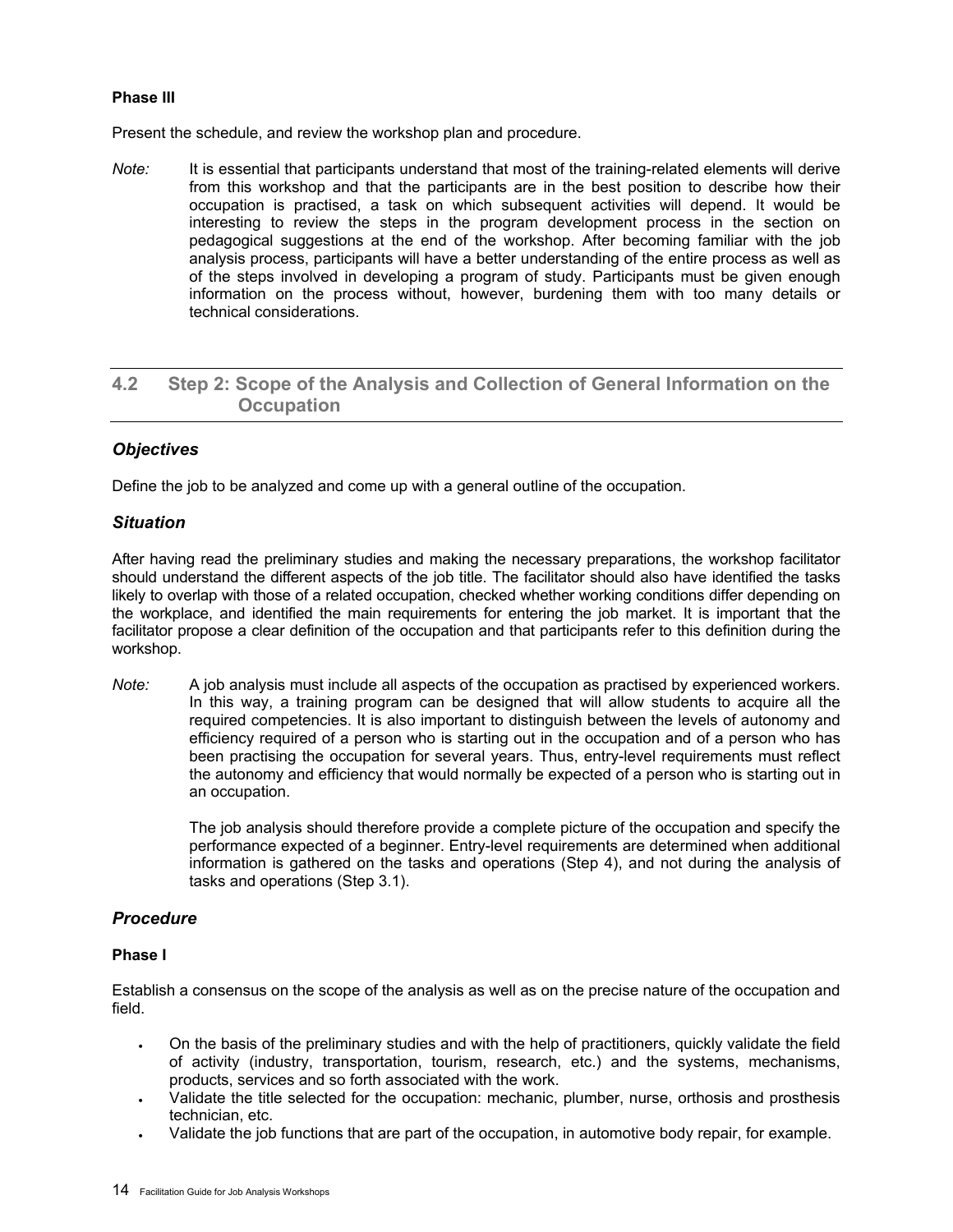## **Phase II**

Establish the scope of the occupation's field of application and gather general information on the occupation.

• Clearly describe the tasks that may or may not be performed by practitioners of the occupation. The scope of the tasks generally corresponds to the limits of the fields of application of various occupations and is often described in official documents. The following are two examples of what is expected in a description: The occupation is in the field of construction and services in both the residential and nonresidential (commercial and industrial) sectors; the analysis specifically focuses on the qualified worker who is called upon to install, modify, repair, inspect and maintain systems A, B, C and D. This worker is not responsible for the design and sale of these systems.<sup>5</sup>

Gather information on aspects such as:

- working conditions
- occupational health and safety risk factors
- the worker's tasks in relation to data/information, people and things
- conditions for entering the job market
- qualification profile
- *Note:* The goal is to provide an overview of the job functions to be studied and to establish as wide a consensus as possible within the group. Focusing on a clear description of the workshop objective and group consensus helps to avoid irrelevant analyses, comprehension errors, conflicts and attempts at manipulation or agenda-setting during the workshop. Also, the general information provides an overview of the occupation, and will eventually be used by teachers, students and anyone else wishing to know more about the occupation.

It must be kept in mind that the primary objective of a job analysis is to obtain an accurate description of the occupation in question. The facilitator must not impose any personal views of the occupation. His or her role is to find the most relevant catalysts for discussion. The facilitator should adapt the tool Analysis Checklist 1, *General Information on the Occupation* to the needs of the workshop.

To complete the overview of the occupation, it would be helpful to have certain information on the role played by women, men and ethnic minorities (representativity, obstacles to job entry, traditions, etc.), as well as on opportunities for entrepreneurship. Analysis Checklist 1, *General Information on the Occupation,* is found in Appendix II.

# **4.3 Step 3: Analysis of Tasks and Operations**

# *Objective*

Gather the information required to produce one or several tables of the main tasks and operations involved in the occupation.

# *Situation*

l

A description of the occupational tasks is an essential component of the job analysis.

Task analyses prepared by different government or industry organizations often exist for a given occupation. These analyses should be used as references during the workshop. They should not, however, be used in conjunction with the analysis method presented in this document because they would lead to predictable results. The person responsible for the preliminary studies usually obtains these documents. The workshop facilitator should also refer to Appendix III (*Task Definition Tool*).

<sup>5.</sup> A general definition of the occupation is usually prepared.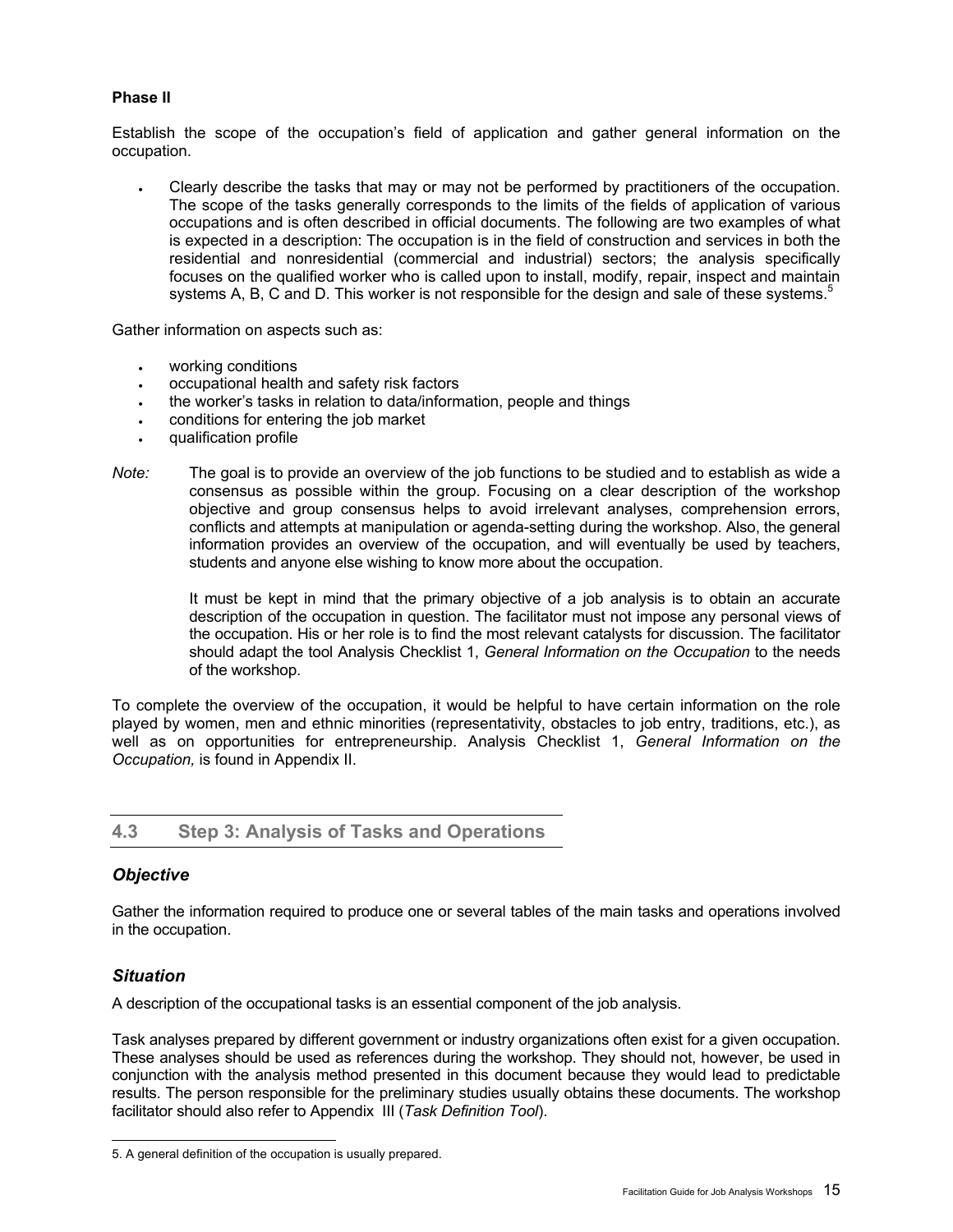# *Procedure*

## **Phase I**

Describe the tasks that take up most of the work time; "tasks" are actions that correspond to the main activities involved in practising the occupation.

- Brainstorm initial ideas and list actions without regard to level, sequence or terminological accuracy. These brief statements (approximately six words beginning with an action verb in the imperative) are written on sheets and hung on the left-hand side of the wall.
- Group and order the statements, ensuring that participants agree on the meaning of the terms used. No more than 12 tasks are generally listed. The following are examples of tasks:

A fire protection mechanic performs the following tasks:

Install systems Connect system accessories Refurbish or modify systems Repair systems Inspect and maintain systems

#### **Phase II**

Describe the operations that correspond to each task.

- Choose the first task or the one that appears the simplest.
- Describe the actions involved in this task. Write the statements on sheets and hang the sheets on the wall.
- Describe the operations for each of the other tasks.
	- Use the following structure: "When [insert task], the person must . . ." (participants must list the actions involved in the task using a verb followed by a direct object complement). The following are some examples of operations:

When refurbishing or modifying systems (task 3), the person must:

- Read plans Plan the work Verify the alarms Drain the systems Prepare the materials Set up the scaffolding Install the anchors and supports Install the piping Install the sprinklers Test the systems Produce the relevant reports
- Fully analyze one task at a time.
- At this stage, do not be concerned with the exact sequence of the tasks.
- Ensure that each person participates sufficiently.
- Verify that there is consensus on the formulation of statements.
- Do not consider anything definite at this stage and expect changes.
- Avoid being a language purist so as not to overextend the amount of time spent on the work.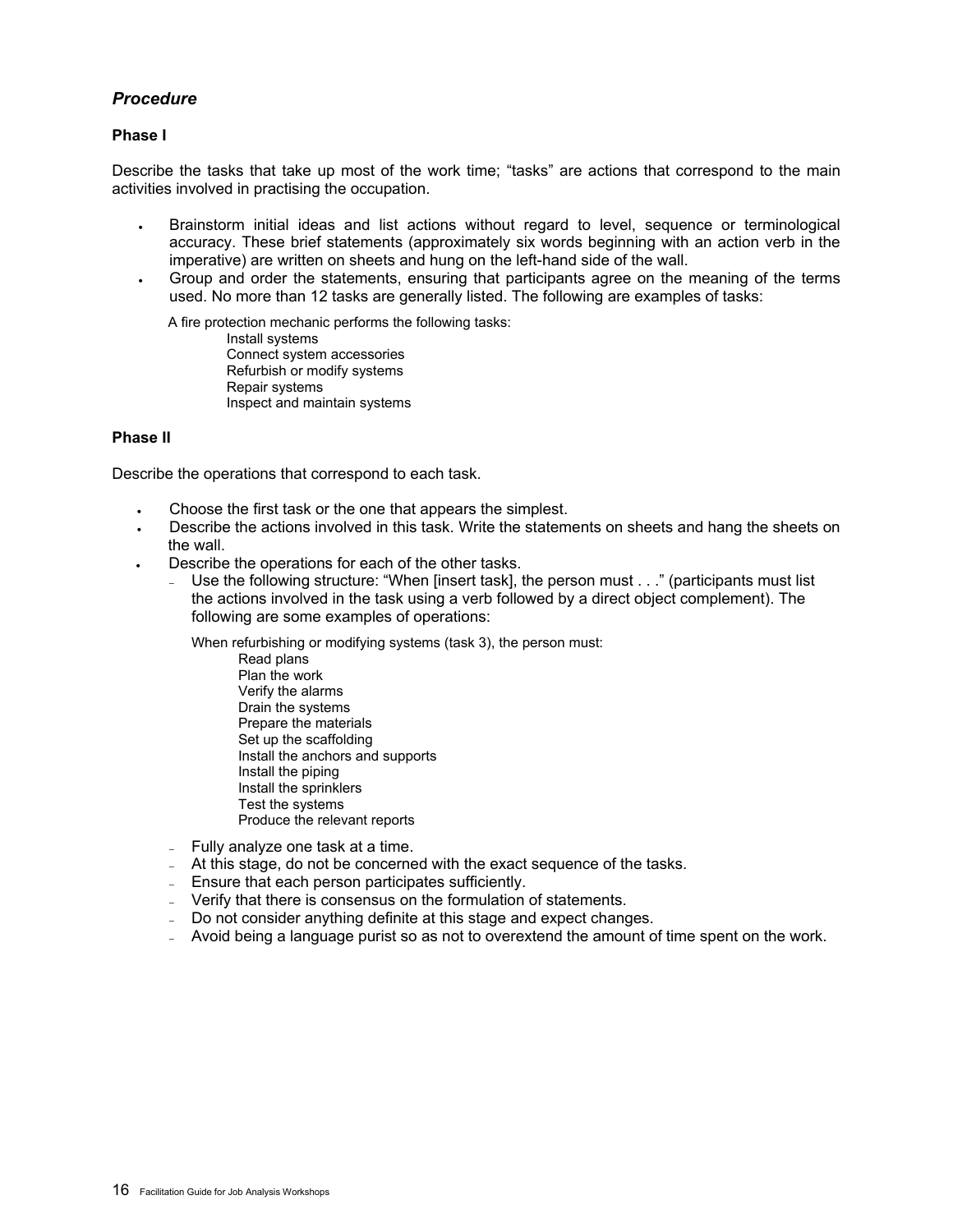# **Phase III**

Reach an agreement on the first tasks and operations table: consensus on the statements, their meaning and sequence.

Tasks and operations:

- The facilitation team prepares a proposal for the table. It may be helpful to enlist the assistance of qualified observers for this task. At the end of the first day, because people are tired, it is sometimes preferable to have this task done by a number of people in order to identify any unanswered questions, contradictions, omissions, etc.
- Submit this proposal to the group for discussion. The sequence of elements in the table and the formulation of statements are reviewed; the meaning of terms used is also verified. Adjustments are made until a consensus is reached.

#### **Phase IV**

Thoroughly describe the products, outcomes or services, and establish links with the tasks in the table.

- Produce a list of products, outcomes or services and validate it with the group.
- Verify the links between each task and the products, outcomes or services. For example:

| Links between the tasks and products, outcomes or services |          |          |          |          |  |  |
|------------------------------------------------------------|----------|----------|----------|----------|--|--|
| Products, outcomes or services<br><b>Tasks</b>             | System A | System B | System C | System D |  |  |
| Install systems                                            |          | x        | x        | x        |  |  |
| Connect system accessories                                 |          |          |          |          |  |  |
| Refurbish or modify systems                                |          |          | x        |          |  |  |
| Repair systems                                             |          |          | x        | x        |  |  |
| Inspect and maintain systems                               |          |          |          |          |  |  |

# **4.4 Step 4: Additional Information on Tasks**

#### *Objective*

Gather information on the suboperations that correspond to each operation, if applicable, on the conditions for performing the various tasks, on the performance criteria used to evaluate if these tasks are performed effectively and safely, and on the relative importance and level of complexity of each task, including the percentage of time spent on each task.

# *Situation*

The program development team will later design a proposed training plan and write first-level operational objectives. The information gathered at this stage will be a valuable reference.

The importance of this step should not be underestimated. The exercise is even more difficult because the participants have invested a great deal of energy in the preceding step and because they may sometimes provide incomplete or irrelevant information.

It is essential to cover the requirements for practising the occupation (safety, autonomy, level of responsibility, etc.) as well as the relative importance of the various tasks and their level of complexity or difficulty.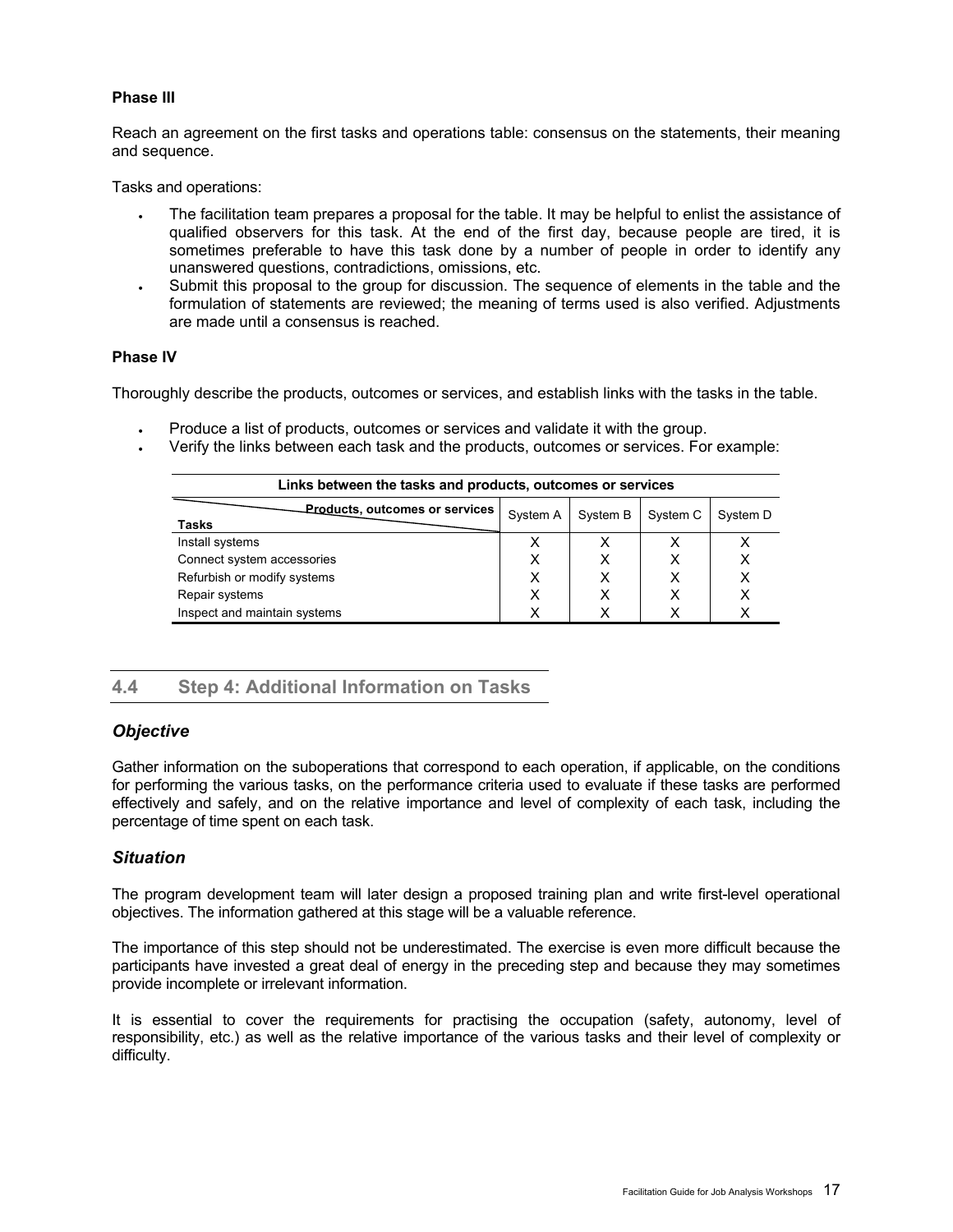# *Procedure*

## **Phase I**

Describe the suboperations that correspond to each operation.

- Form small groups of three or four (three is best).
- Each team describes the suboperations corresponding to a given number of validated operations in the tasks and operations table.
- If time permits, the whole group discusses the suboperations described by each team.
- *Note:* When the job function is relatively simple, the suboperations are obvious details of a simple action. In this case, the suboperations do not need to be described for all of the operations (see Appendix III, *Task Definition Tool*). Describing the suboperations makes it possible to identify the scope of each operation, information which is useful when writing objectives. Moreover, the exercise requires a great deal of participants, takes up a large portion of the time allotted to the job analysis workshop and requires that the facilitation team provide the teams with ongoing support and supervision. Because this information is gathered for reference purposes only and is not usually validated, the facilitation team should assess the need for delving further into the suboperations during the workshop. The facilitation team could meet at a later date with the field specialists to collect this information.

#### **Phase II**

For each task, describe the working conditions and performance criteria. Begin by listing a few general working conditions (environments, individual or group work, type of supervision, reference documents consulted, tools used, etc.) and a few general criteria for satisfactory performance. These criteria normally correspond to one or more (observable and measurable) aspects that are essential for carrying out the task.

- Form small groups of two or three (three is best).
- Give each team checklists prepared using Analysis Checklist 2, *Additional Information on Tasks*.
- Do a detailed analysis of the working conditions and performance criteria.
- Collect each team's answers.
- Discuss the information gathered with the participants with a view to reaching a consensus.

This procedure may vary, providing that:

- comprehensive information is gathered for each task studied
- an exhaustive analysis of the working conditions and performance criteria is carried out
- each participant is encouraged to share his or her views
- the discussion is managed so as to make it possible for the facilitator to obtain the best results possible (especially when people are unruly or not used to discussing issues in a large group)

There may be some disadvantages to this method. Teams may sometimes skirt issues or give vague answers. Problems may be mitigated by paying special attention to each team throughout the activity.

*Note:* It is important to remind participants of the general goals of secondary school vocational training and college technical training and to stress that candidates must be prepared to practise the occupation at entry level. Educational institutions offer training but not experience. It is important to make this distinction.

Analysis Checklist 2, *Additional Information on Tasks,* is found in Appendix IV.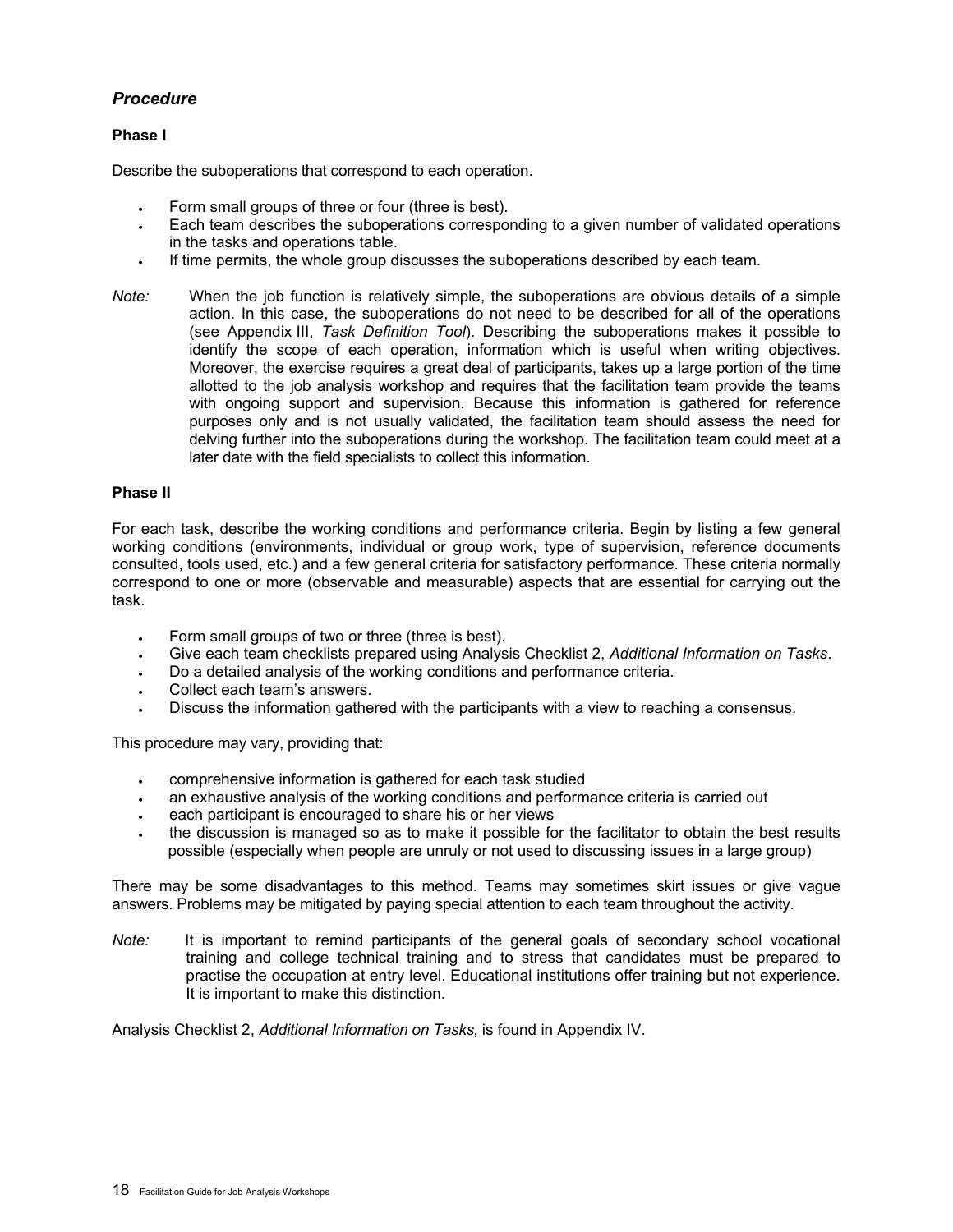# **4.5 Step 5: Definition of Transferable Skills and Socioaffective Behaviours**

# *Objectives*

Specify the transferable skills and socioaffective behaviours required to practise the occupation; describe the functional links that exist between these skills and behaviours on the one hand, and the performance of various occupational tasks on the other.

## *Situation*

Training based solely on a description of occupational tasks and operations would be specific, specialized, on-the-job training.

However, the general goals pursued by the Ministère are to:

- help students develop effectiveness in the practice of an occupation
- help students integrate into the work force
- foster the students' personal development and acquisition of occupational knowledge, skills, perceptions and attitudes
- promote job mobility

These general goals require the acquisition of broader competencies, hence the importance of including this fifth step in a job analysis workshop.

#### *Procedure*

#### **Phase I**

Describe the transferable skills and socioaffective behaviours, and determine the links that exist between these skills and behaviours on the one hand, and the performance of various occupational tasks on the other.

• The participants identify the transferable skills and socioaffective behaviours required to effectively and safely practise the occupation. Much information on these aspects was already gathered during the task and operations analysis; it is now a matter of taking stock, formulating statements that participants agree on, and writing the statements on sheets.

It is not always easy to list the necessary skills, and the facilitator should pay special attention to cognitive skills. The usefulness of these skills should be identified as clearly as possible and it should be emphasized that the participants' comments must unequivocally demonstrate how the cognitive skills are used in the occupation. For example, the facilitator should not allow an industry representative merely to state that, to practise the occupation, a person should be able to apply concepts of metallurgy such as the properties of metals, their processing, heat processes, etc. The facilitator should emphasize and ask this person to demonstrate the usefulness of being able to apply such concepts in the occupation.

• Determine the importance of these transferable skills and socioaffective behaviours in relation to each other and with respect to the performance of various tasks. To promote a comprehensive analysis, it is suggested that the main tasks, the types of products or outcomes (if applicable), and the transferable skills and socioaffective behaviours be written on a flip chart. The functional links that exist between the tasks and the transferable skills and socioaffective behaviours also need to be described.

Analysis Checklist 3, *Transferable Skills and Socioaffective Behaviours,* is found in Appendix V.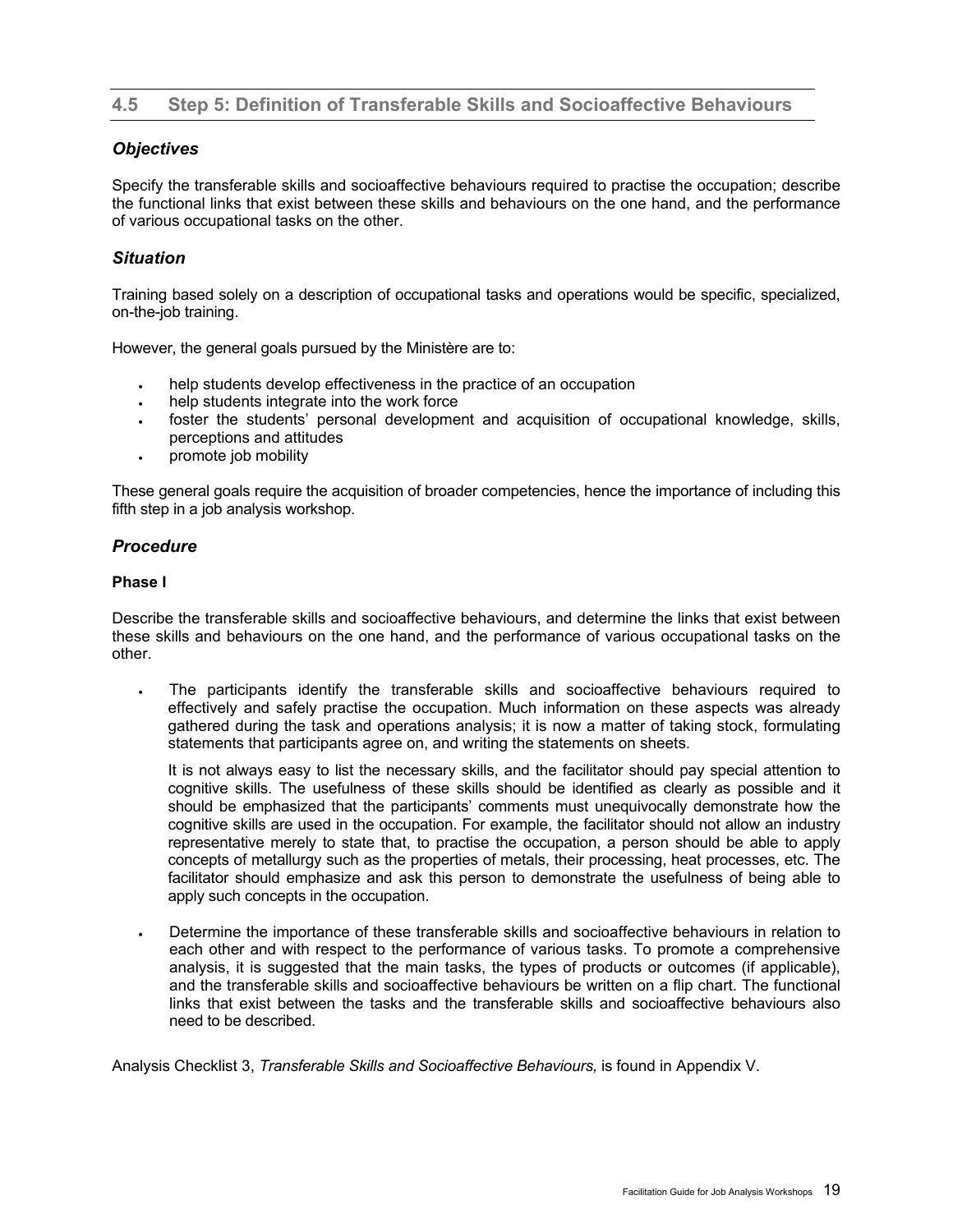# **4.6 Step 6: Training-Related Suggestions**

# *Objective*

Gather suggestions related to training in general: physical and instructional organization, human resources, possible collaboration with industry, terms and conditions for practicums, elements to which special attention should be paid, etc.; use Analysis Checklist 4, *Training-Related Suggestions,* found in Appendix VI, and conclude the workshop.

# *Procedure*

## **Phase I**

Gather general information on:

- the tools, equipment, raw materials and so forth required for the courses
- course organization (methods, means, suggested learning activities, etc.)
- learning sequence (order in which courses are taken)
- agreements with industry and organizations, in particular with respect to practicums
- other aspects

Discuss the training and ask participants to think about each point in Analysis Checklist 4, *Training-Related Suggestions.* Although this exercise is primarily used to prepare for discussion, the facilitator may also collect the completed checklists, since they may prove useful for the job analysis report.

#### **Phase II**

Summarize the workshop and provide explanations on how the information collected will be used.

- Briefly review the work accomplished during the workshop and the latest modifications.
- Briefly explain the subsequent steps in the process.
- Thank the participants for their input.

#### **Reminder**

It is necessary to prepare a report reviewing each step of the job analysis workshop and including all the information needed for the subsequent steps in the program development process. This report must accurately reflect the consensuses reached. A copy of the report should be sent to participants so that they can confirm the accuracy of the content.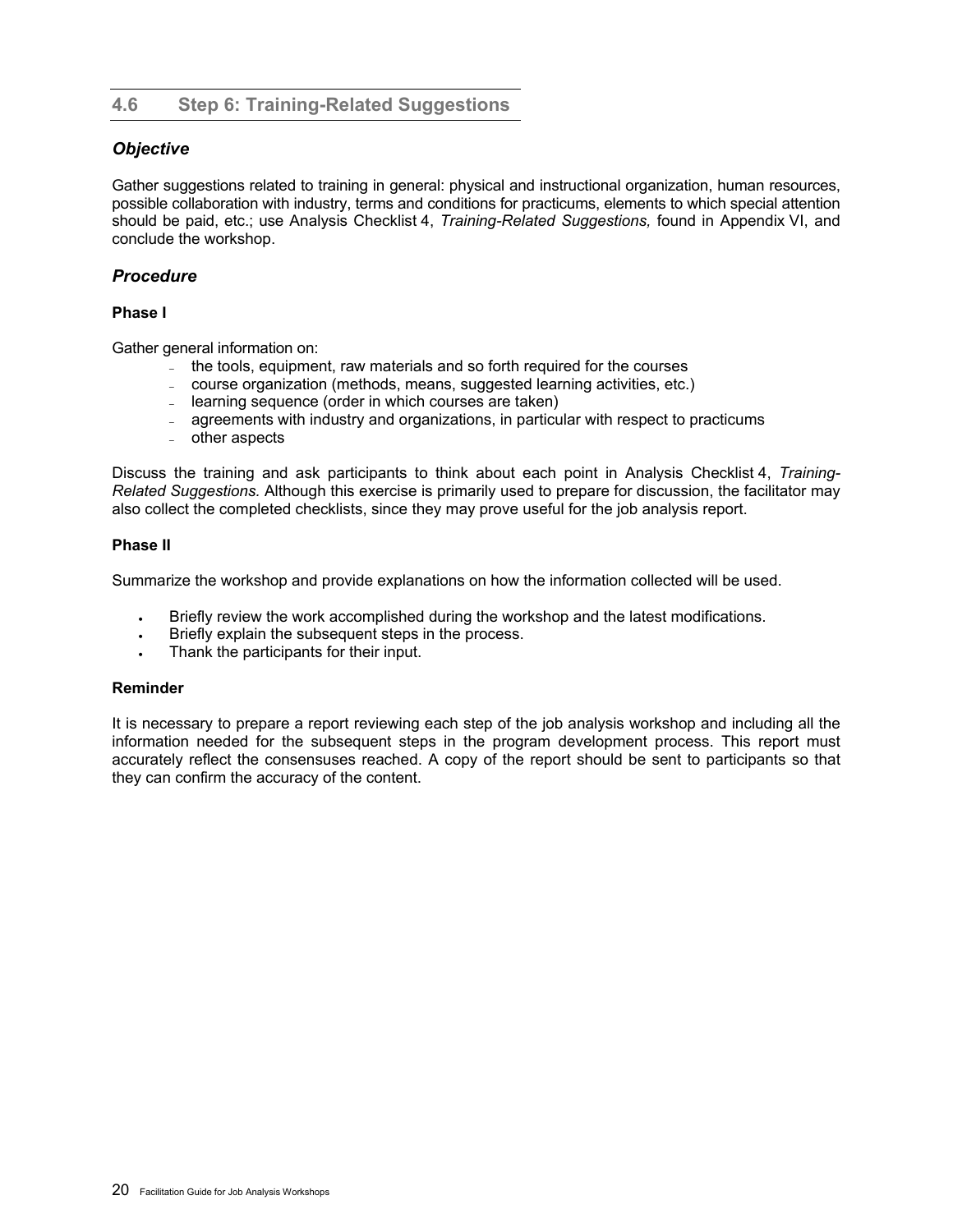Note that morning, afternoon and lunch breaks have not been indicated. Generally, 15 minutes is set aside for each break and 75 minutes for lunch. Also, 30 minutes should be planned at the beginning of the day for setting up the room and doing last-minute preparations such as hanging the tasks and operations tables on the wall, checking materials, locating missing materials, etc.

# *Day 1*

## 8:30 a.m. Welcoming of participants

- 9:30 Step 1: **Introduction** 
	- Welcome
	- Introduction of participants
	- Introduction of observers
	- Brief presentation of the Ministère's program development process
	- Presentation of the workshop schedule
	- Explanation of instructions on workshop procedure

# 9:45 Step 2: **Explanation of the scope of the analysis and collection of general information on the occupation**

- Definition of the scope of the job being analyzed
- General overview of the occupation

# 11:45 Step 3: **Analysis of tasks and operations**

- Information on the analysis procedure
- Presentation of examples
- 1:30 p.m. Step 3 (*continued*)
	- Sequence of tasks (beginning of analysis using brainstorming techniques)
	- Identification of operations
- 4:30 Adjournment
- *Note:* The facilitation team must conduct their own assessment of Day 1 and prepare a proposal for the tasks and operations table, based on the participants' input.

# *Day 2*

1

- 9:00 a.m. Step 3 (*cont.*)
	- Examination of the proposed tasks and operations table
	- Search for consensus
- 11:00 Step 4: **Additional information on the tasks** 
	- Description of suboperations $<sup>6</sup>$ </sup>
- 1:30 p.m. Step 4 (*cont.*)
	- Description of working conditions and performance criteria
- 4:30 Adjournment

<sup>6.</sup> If the facilitation team chooses not to describe the suboperations, the time can be used to gather more complete information on the working conditions and performance criteria as well as on the transferable skills and socioaffective behaviours.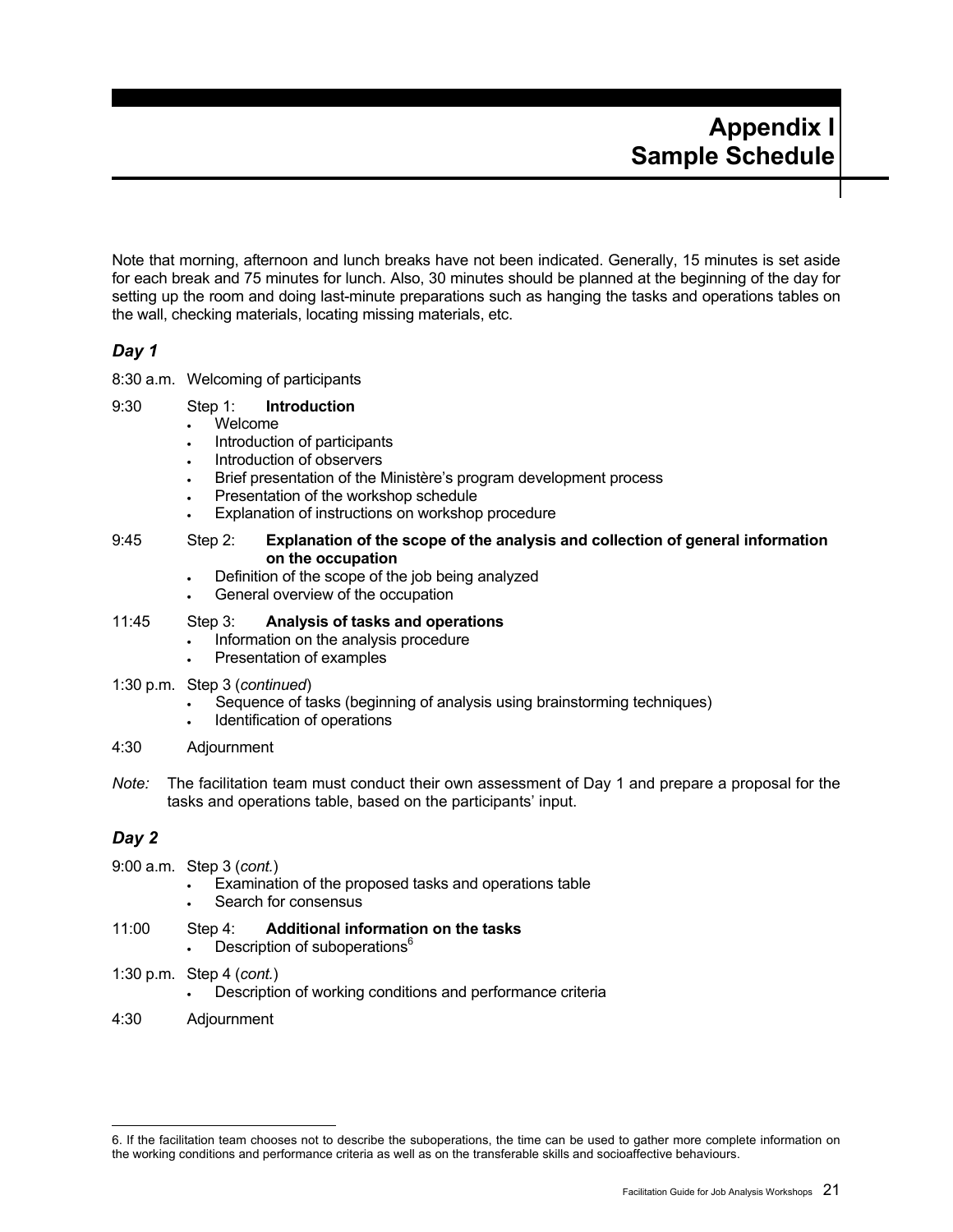# *Day 3*

## 9:00 a.m. Step 4 (*cont.*)

- Plenary session on additional information
- Explanation of the relative importance of each task and its level of difficulty or complexity

#### 11:00 Step 5: **Definition of transferable skills and socioaffective behaviours**  • Definition

- Functional links with occupational tasks
- 1:30 p.m. Step 5 (*cont.*)

# 3:15 Step 6: **Training-related suggestions**

- Instructional approaches, methods and activities
- Collaboration between the workplace and the education community
- Equipment, tools and instruments
- Other
- 4:00 Overall evaluation of the workshop and summary information on subsequent activities
- 4:30 Adjournment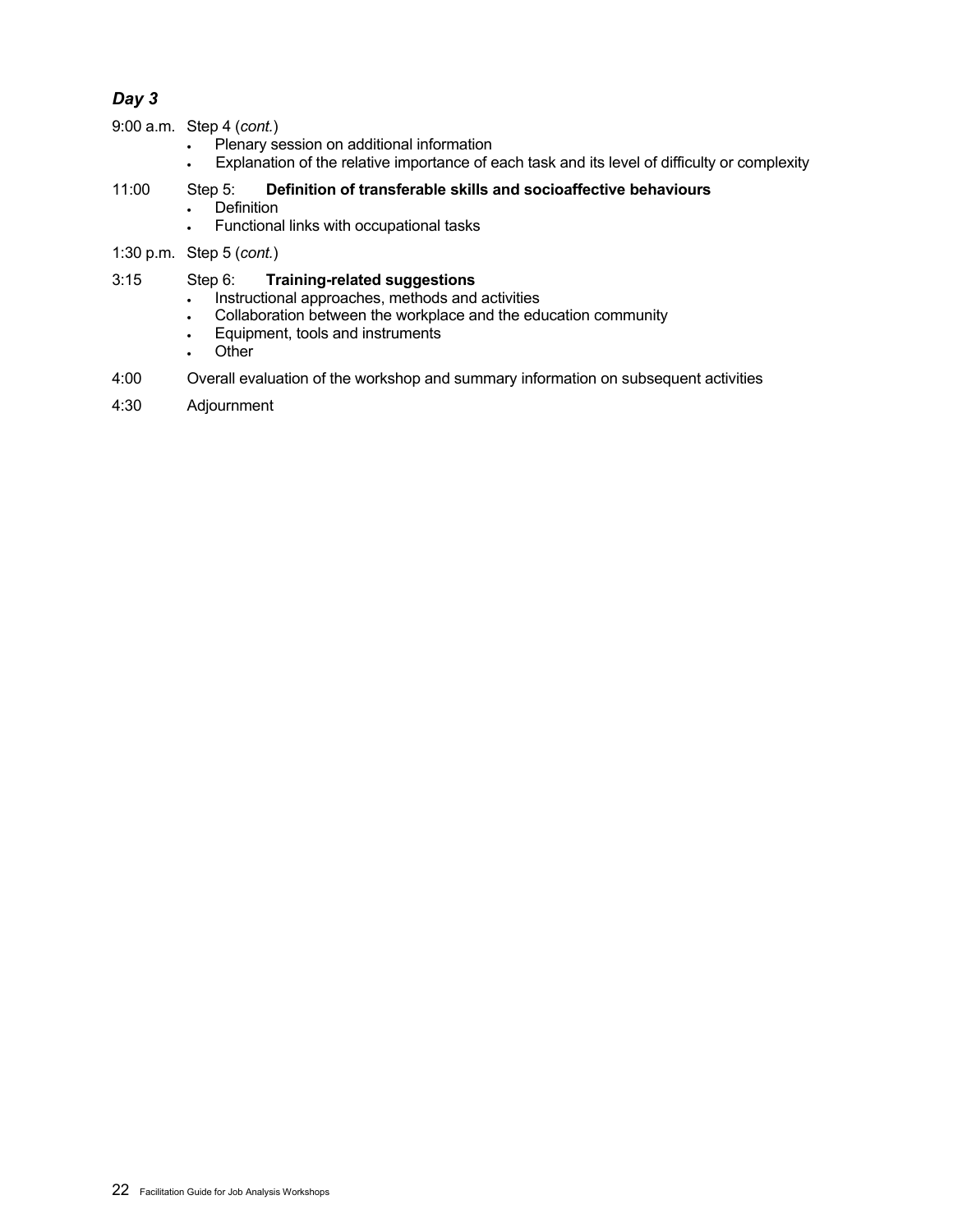# **Appendix II General Information on the Occupation**

# **Analysis Checklist 1**

This appendix may be used to organize or complete the information collected during the preliminary studies. This information concerns the nature of the work, the conditions for practising the occupation, the conditions for entering the job market, opportunities for promotion and transfer, certain elements involved in candidate selection, etc. The information should be verified and completed during the job analysis workshop.

The information gathered using this checklist will serve to:

- establish a general overview of the occupation, that will be used to inform teachers, students or any other person concerned
- determine the field of application for various behavioural or situational objectives or the achievement context for objectives and standards
- specify the requirements for entering the job market
- determine certain guidelines for selecting candidates

# *Nature of the work*

Occupational field

- mechanics
- electronics
- mines and forestry
- health and social services
- other

Type of activity

- manufacturing
- production
- services
- other

Job title

- laboratory technician
- machine operator
- mechanic
- other

#### Typical functions

- design
- operation
- **installation**
- maintenance
- other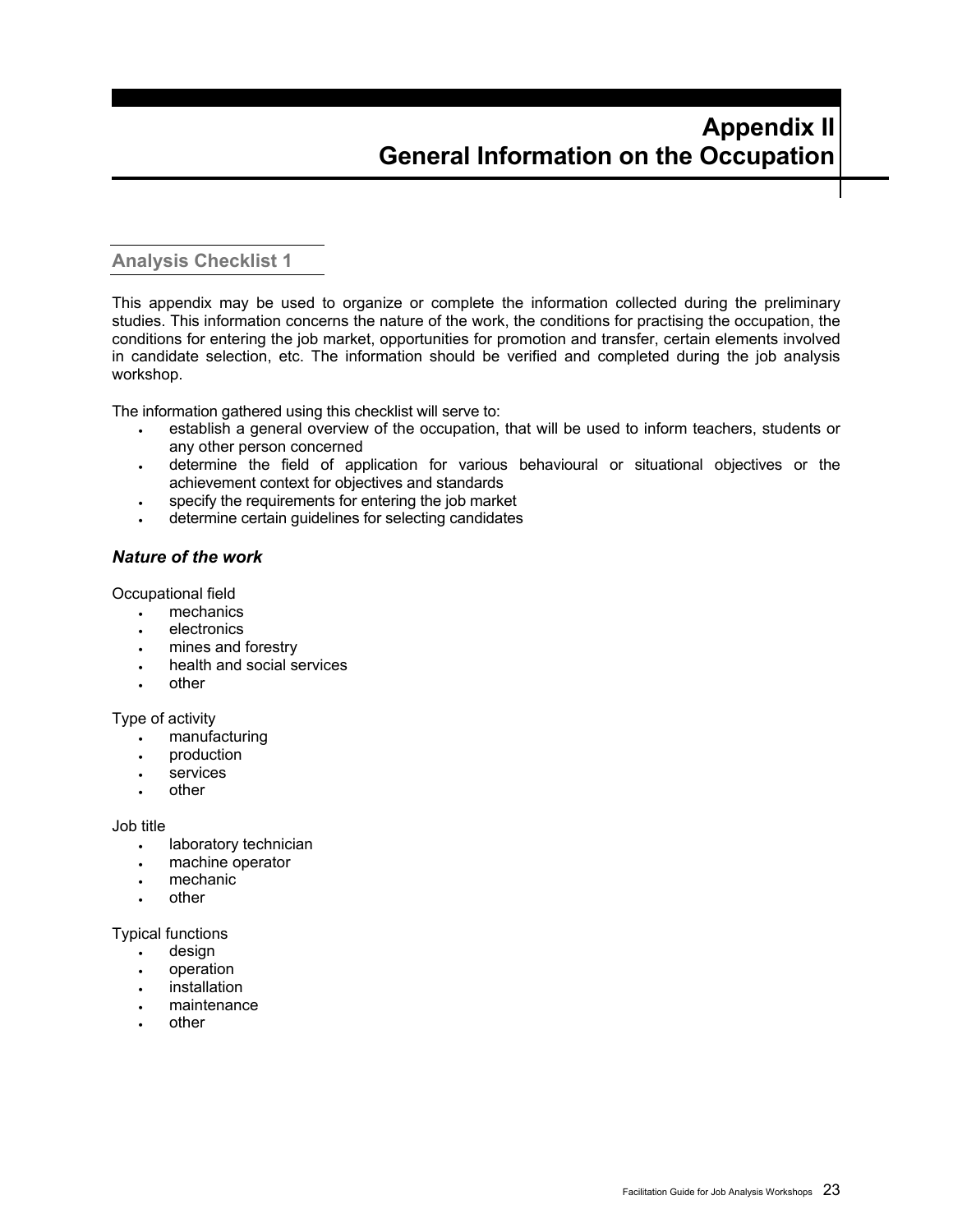Typical classifications

- class
- apprentice
- technician
- other

Related functions

- sales and representation
- multidisciplinary care team

Type of products, outcomes or services

- objects
- systems
- mechanisms
- circuits
- caregiving
- varied services

Categories of products, outcomes or services

# *Working conditions*

**Workplace** 

- **location**
- physical environment (noise, heat, emanations, hazardous products, etc.)

#### Responsibility

- immediate responsibility
- individual or team work
- supervised or independent work
- complexity of decisions to be made
- importance of consequences of decisions made
- initiatives to be taken in response to new problems
- leeway in method of working

#### Stress factors

- time constraints
- quality-related constraints
- quantity-related constraints
- risks of accident
- frequency and importance of decisions to be made

## Health and safety

- risk of breakage
- risk of fire
- risk of accidents
- risks of occupational diseases

Psychomotor characteristics of the work

- strength
- degree of coordination and attention
- degree of flexibility
- manual and finger dexterity
- perceptive, auditory, speaking and olfactory abilities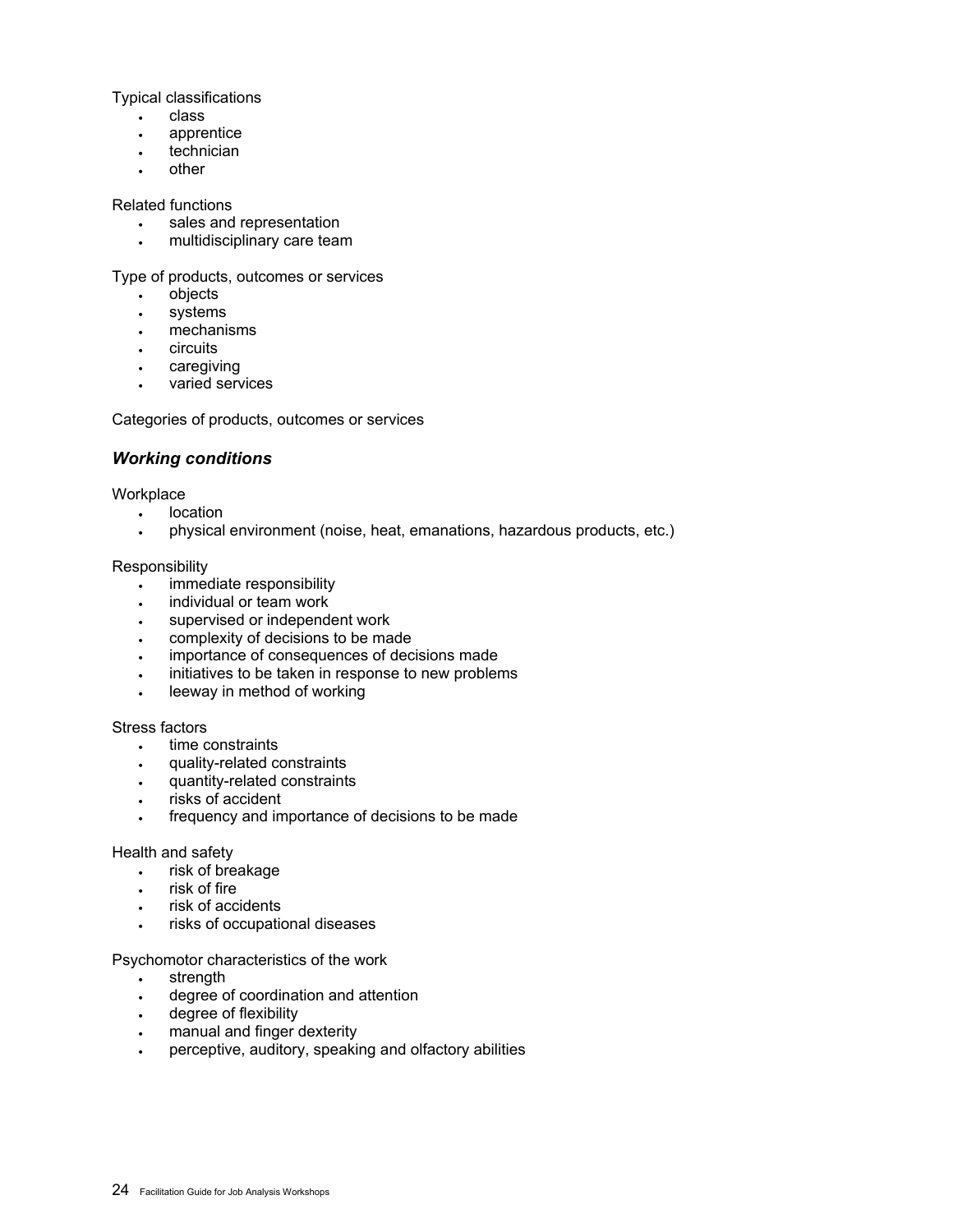|                                            | Source: National Occupational Classification. Career Handbook. 2nd ed. rev. (Ottawa: Communication Ottawa, 2003), 8. |                                   |   |                            |            |           |                |                                         |        |
|--------------------------------------------|----------------------------------------------------------------------------------------------------------------------|-----------------------------------|---|----------------------------|------------|-----------|----------------|-----------------------------------------|--------|
|                                            | Data/information                                                                                                     |                                   |   | People                     |            |           |                | <b>Things</b>                           |        |
| 0                                          | Synthesizing                                                                                                         | □                                 | 0 | Mentoring                  | □          |           | $\Omega$       | Setting up                              | П      |
| 1                                          | Co-ordinating                                                                                                        | $\Box$                            | 1 | Negotiating                | $\Box$     |           | 1              | Precision working                       | ┐      |
| 2                                          | Analyzing                                                                                                            | ΙI                                | 2 | Instructing-<br>Consulting | П          |           | $\overline{2}$ | Controlling                             | П      |
| 3                                          | Compiling                                                                                                            | $\Box$                            | 3 | Supervising                | П          |           | 3              | Driving-Operating                       | $\Box$ |
| 4                                          | Computing                                                                                                            | $\mathsf{L}$                      | 4 | Diverting                  | ΙI         |           | 4              | Operating-<br>Manipulating              | □      |
| 5                                          | Copying                                                                                                              | □                                 | 5 | Persuading                 | □          |           | 5              | Tending                                 | □      |
| 6                                          | Comparing                                                                                                            | П                                 | 6 | Speaking-<br>Signalling    | □          |           | 6              | Feeding-Offbearing                      | П      |
| 7                                          |                                                                                                                      | П                                 | 7 | Serving-Assisting          | П          |           | 7              | Handling                                | П      |
| 8                                          | Not significant                                                                                                      | $\Box$                            | 8 | Not significant            | □          |           | 8              | Not significant                         | П      |
|                                            | If you checked off any of the boxes under "People," please provide explanations below.                               |                                   |   |                            |            |           |                |                                         |        |
|                                            | Number:                                                                                                              |                                   |   |                            | <b>YES</b> | <b>NO</b> |                | Frequency of exchanges                  |        |
| Persons<br>Immediate superior<br>concerned |                                                                                                                      |                                   |   | □                          | $\Box$     |           |                |                                         |        |
|                                            |                                                                                                                      | Peer                              |   |                            | □          | $\Box$    |                |                                         |        |
|                                            |                                                                                                                      | Persons under your responsibility |   |                            | $\Box$     | □         |                | <u> 1989 - Johann Barbara, martin d</u> |        |
|                                            |                                                                                                                      | Persons outside of the company    |   |                            | П          | П         |                |                                         |        |
|                                            | Other persons                                                                                                        |                                   |   |                            |            |           |                |                                         |        |
|                                            |                                                                                                                      |                                   |   |                            |            |           |                |                                         |        |
|                                            |                                                                                                                      |                                   |   |                            |            |           |                |                                         |        |
|                                            | Conditions for entering the job market                                                                               |                                   |   |                            |            |           |                |                                         |        |
|                                            | Probation period<br>Is there a probation period?                                                                     |                                   |   |                            |            |           |                |                                         |        |
|                                            | Yes                                                                                                                  | No                                |   |                            |            |           |                |                                         |        |
|                                            | If so, how long is it?                                                                                               |                                   |   |                            |            |           |                |                                         |        |
|                                            |                                                                                                                      |                                   |   |                            |            |           |                |                                         |        |

# *Job functions in relation to data/information, people and things*

• Does an apprenticeship card have to be applied for at the beginning of the course?

 $\Box$ 

\_\_\_\_\_\_\_\_\_\_\_\_\_\_\_\_\_\_\_\_\_\_\_\_\_\_\_\_\_\_\_\_\_\_\_\_\_\_\_\_\_\_\_\_\_\_\_\_\_\_\_\_\_\_\_\_\_\_\_\_\_

Yes **No**  $\Box$ 

• Is there a learning phase? Yes  $\Box$  No

#### Qualification certificate

• Is a qualification card required for this job?

If so, how long is it? \_\_\_\_\_\_\_\_\_\_\_\_\_\_\_\_\_\_\_\_\_\_\_\_\_\_\_\_\_\_

Yes **No**  $\Box$ 

If so, how do you apply for one?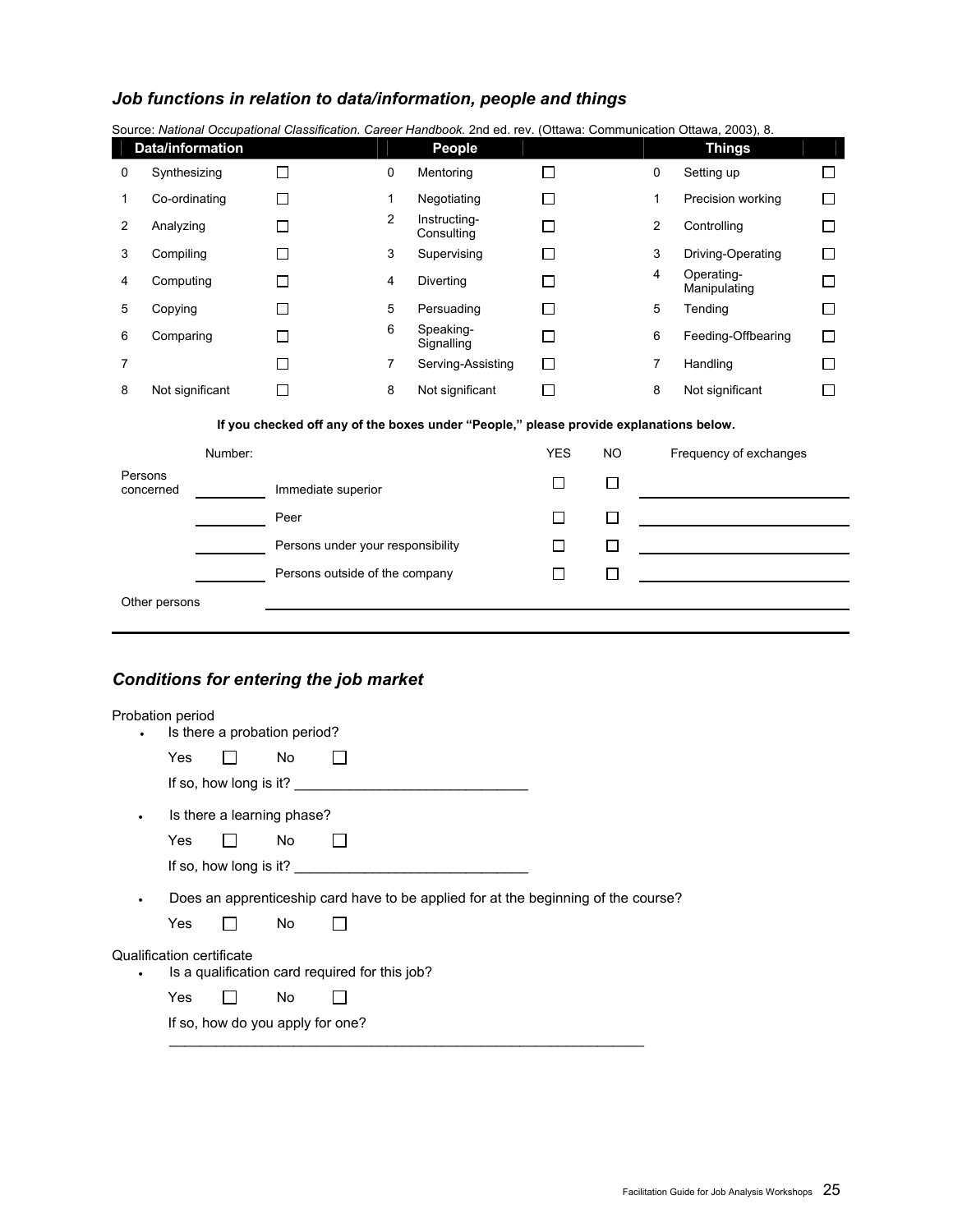Corporation or association

| Does a corporation regulate the occupation? |            |                                                                  |           |                                                                                                                                                                                                                                |  |  |  |
|---------------------------------------------|------------|------------------------------------------------------------------|-----------|--------------------------------------------------------------------------------------------------------------------------------------------------------------------------------------------------------------------------------|--|--|--|
|                                             | Yes        | $\mathbf{I}$                                                     | No        |                                                                                                                                                                                                                                |  |  |  |
|                                             |            |                                                                  |           | Is there an association for members of this occupation?                                                                                                                                                                        |  |  |  |
|                                             |            |                                                                  |           |                                                                                                                                                                                                                                |  |  |  |
|                                             | Yes        | П                                                                | No        |                                                                                                                                                                                                                                |  |  |  |
|                                             |            |                                                                  |           | If so, what is it?<br>$\frac{1}{2}$                                                                                                                                                                                            |  |  |  |
|                                             |            |                                                                  |           | What are the annual membership dues? ___________                                                                                                                                                                               |  |  |  |
|                                             |            |                                                                  |           | What are the admission requirements? University of the state of the state of the state of the state of the state of the state of the state of the state of the state of the state of the state of the state of the state of th |  |  |  |
|                                             |            |                                                                  |           | Is adherence to this corporation or association compulsory?                                                                                                                                                                    |  |  |  |
|                                             | Yes        | П                                                                | No        | $\Box$                                                                                                                                                                                                                         |  |  |  |
|                                             |            |                                                                  |           | Does the corporation or association define standards for practising the occupation?                                                                                                                                            |  |  |  |
|                                             | Yes        | $\mathsf{L}$                                                     | <b>No</b> |                                                                                                                                                                                                                                |  |  |  |
|                                             |            |                                                                  |           | If so, which document contains these standards?                                                                                                                                                                                |  |  |  |
|                                             |            | Does the corporation or association have a monitoring mechanism? |           |                                                                                                                                                                                                                                |  |  |  |
|                                             | <b>Yes</b> | $\perp$                                                          | <b>No</b> | $\mathsf{L}$                                                                                                                                                                                                                   |  |  |  |
|                                             |            |                                                                  |           |                                                                                                                                                                                                                                |  |  |  |
|                                             |            |                                                                  |           | What are the advantages of adhering to this corporation or association?                                                                                                                                                        |  |  |  |
|                                             |            |                                                                  |           |                                                                                                                                                                                                                                |  |  |  |
|                                             |            |                                                                  |           |                                                                                                                                                                                                                                |  |  |  |
|                                             |            |                                                                  |           | Prospects for employment and remuneration                                                                                                                                                                                      |  |  |  |
|                                             |            | excellent                                                        |           | Employment prospects in this occupation are:                                                                                                                                                                                   |  |  |  |
|                                             |            |                                                                  |           |                                                                                                                                                                                                                                |  |  |  |
|                                             |            | good                                                             |           |                                                                                                                                                                                                                                |  |  |  |
|                                             |            | average<br>not good                                              |           |                                                                                                                                                                                                                                |  |  |  |
|                                             |            |                                                                  |           |                                                                                                                                                                                                                                |  |  |  |
|                                             |            |                                                                  |           | What is the average starting salary?                                                                                                                                                                                           |  |  |  |
|                                             |            | hourly salary                                                    |           |                                                                                                                                                                                                                                |  |  |  |
|                                             |            | annual salary                                                    |           |                                                                                                                                                                                                                                |  |  |  |
|                                             |            |                                                                  |           | What is the average salary of a worker with 10 years of experience?                                                                                                                                                            |  |  |  |
|                                             |            | hourly salary                                                    |           |                                                                                                                                                                                                                                |  |  |  |
|                                             |            |                                                                  |           |                                                                                                                                                                                                                                |  |  |  |

**–** annual salary  $\Box$ 

 $\Box$ 

• Are workers unionized?

| Yes | No |
|-----|----|
|-----|----|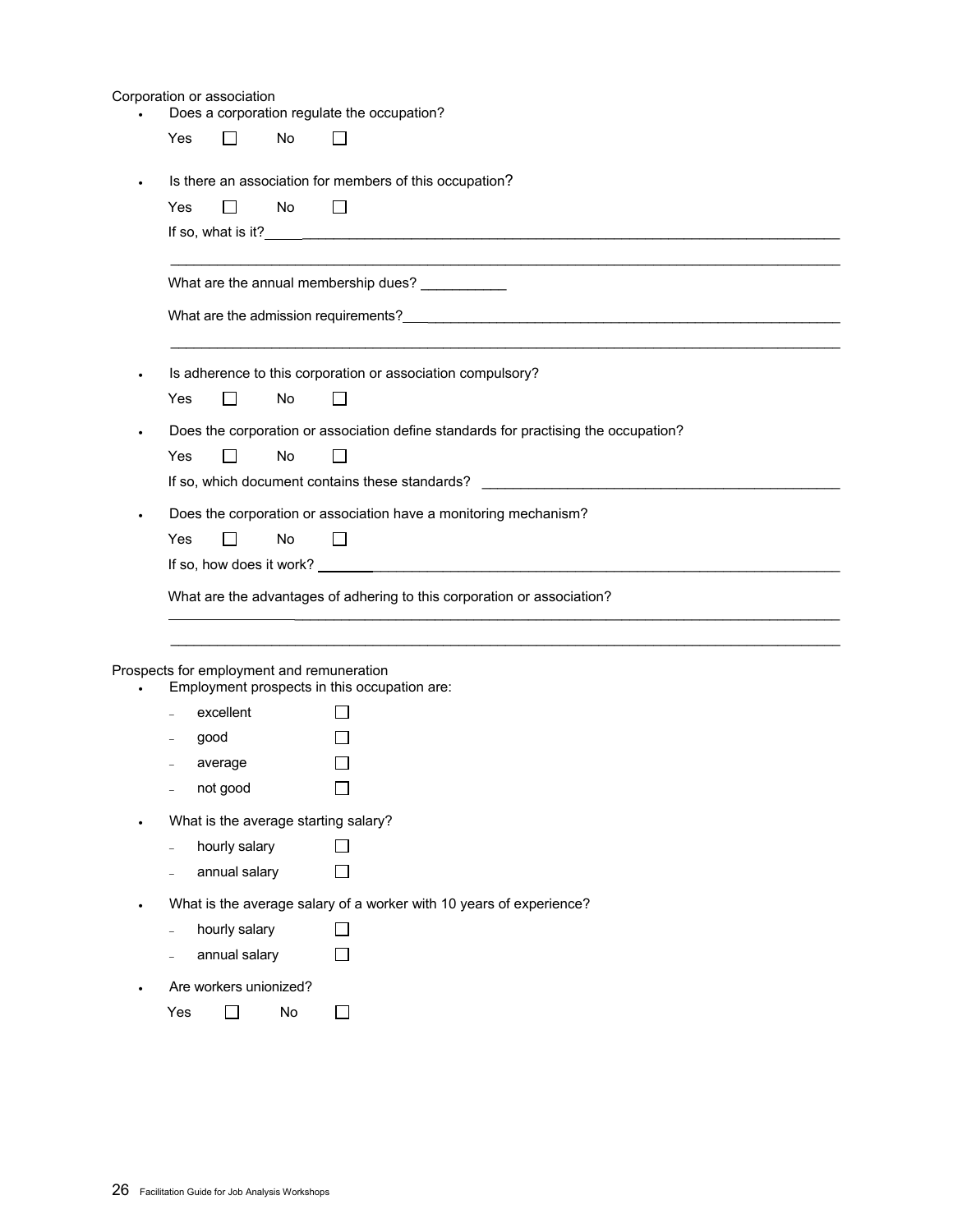Opportunities for advancement and transfer

- Related occupation
	- lateral move
	- vertical move
- Transfers within the system
	- conditions
- Transfers within the occupation
	- conditions
	- requirements

#### Selection criteria

- Aptitudes and competencies
	- level of aptitude
	- general education
	- vocational training
	- work experience
- Areas of interest and temperament indicators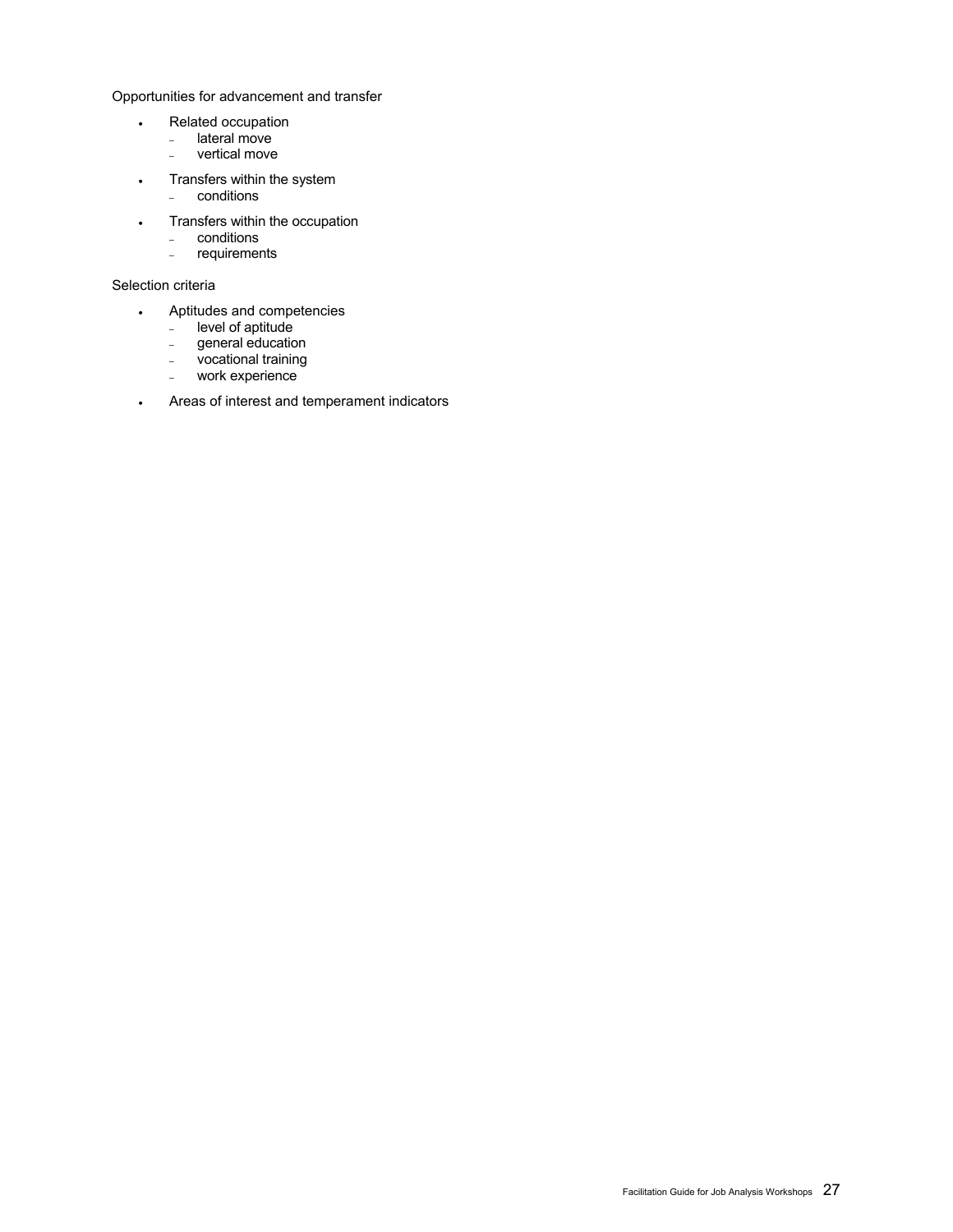# *Factors in qualification profiles*

Source: *National Occupational Classification. Career Handbook*. 2nd ed. rev. (Ottawa: Communication Ottawa, 2003), 8.

|   | <b>Aptitudes</b>                     | <b>Physical Activities</b>    | <b>Environmental Conditions</b>              |
|---|--------------------------------------|-------------------------------|----------------------------------------------|
| G | <b>General Learning Ability</b>      | Vision                        | Location                                     |
| V | <b>Verbal Ability</b>                | 1 Close visual acuity         |                                              |
| N | <b>Numerical Ability</b>             | 2 Near vision                 | L1 Regulated inside climate                  |
| S | Spatial Perception                   | 3 Near and far vision         | L2 Unregulated inside climate                |
| P | Form Perception                      | 4 Total visual field          | L3 Outside                                   |
| Q | <b>Clerical Perception</b>           |                               | L4 In a vehicle or cab                       |
| Κ | Motor Co-ordination                  | <b>Colour Discrimination</b>  |                                              |
| F | <b>Finger Dexterity</b>              | 0 Not relevant                | <b>Hazards</b>                               |
| M | <b>Manual Dexterity</b>              | 1 Relevant                    |                                              |
|   |                                      |                               | H <sub>1</sub> Dangerous chemical substances |
|   |                                      | Hearing                       | H <sub>2</sub> Biological agents             |
|   | <b>Aptitude Level</b>                | 1 Limited                     | H <sub>3</sub> Equipment, machinery, tools   |
|   | (working population)                 | 2 Verbal interaction          | H4 Electricity                               |
|   |                                      | 3 Other sound discrimination  | H <sub>5</sub> Radiation                     |
| 1 | The highest 10 percent of the        |                               | H6 Flying particles, falling objects         |
|   | working population                   | <b>Body Position</b>          | H7 Fire, steam, hot surfaces                 |
| 2 | The upper third, exclusive of the    | 1 Sitting                     | H8 Dangerous location                        |
|   | highest 10 percent                   | 2 Standing and/or walking     |                                              |
| 3 | The middle third of the working      | 3 Sitting, standing, walking  | <b>Discomforts</b>                           |
|   | population                           | 4 Other body positions        |                                              |
| 4 | The lowest third, exclusive of the   |                               | D1 Noise                                     |
|   | lowest 10 percent                    | <b>Limb Co-ordination</b>     | D <sub>2</sub> Vibration                     |
| 5 | The lowest 10 percent of the working | 0 Not relevant                | D3 Odours                                    |
|   | population                           | 1 Upper limb co-ordination    | D4 Non-toxic dusts                           |
|   |                                      | 2 Multiple limb co-ordination | D5 Wetness                                   |
|   |                                      | <b>Strength</b>               |                                              |
|   |                                      | 1 Limited                     |                                              |
|   |                                      | 2 Light                       |                                              |
|   |                                      | 3 Medium                      |                                              |
|   |                                      | 4 Heavy                       |                                              |
|   |                                      |                               |                                              |
|   |                                      |                               |                                              |

#### **EMPLOYMENT REQUIREMENTS**

Education/Training Indicators

- 1 No formal education or training requirements
- 2 Some high school education and/or on-the-job training or experience
- 3 Completion of high school
- 4 Course work, training, workshops and/or experience related to the occupation
- 5 Apprenticeship, specialized training, vocational school training
- 6 College, technical school (certificate, diploma)
- 7 Undergraduate degree
- Post-graduate or professional degree
- + Indicating an additional requirement beyond education/training (extensive experience, demonstrated or creative ability, appointments, etc.)
- R Regulated requirements exist for this group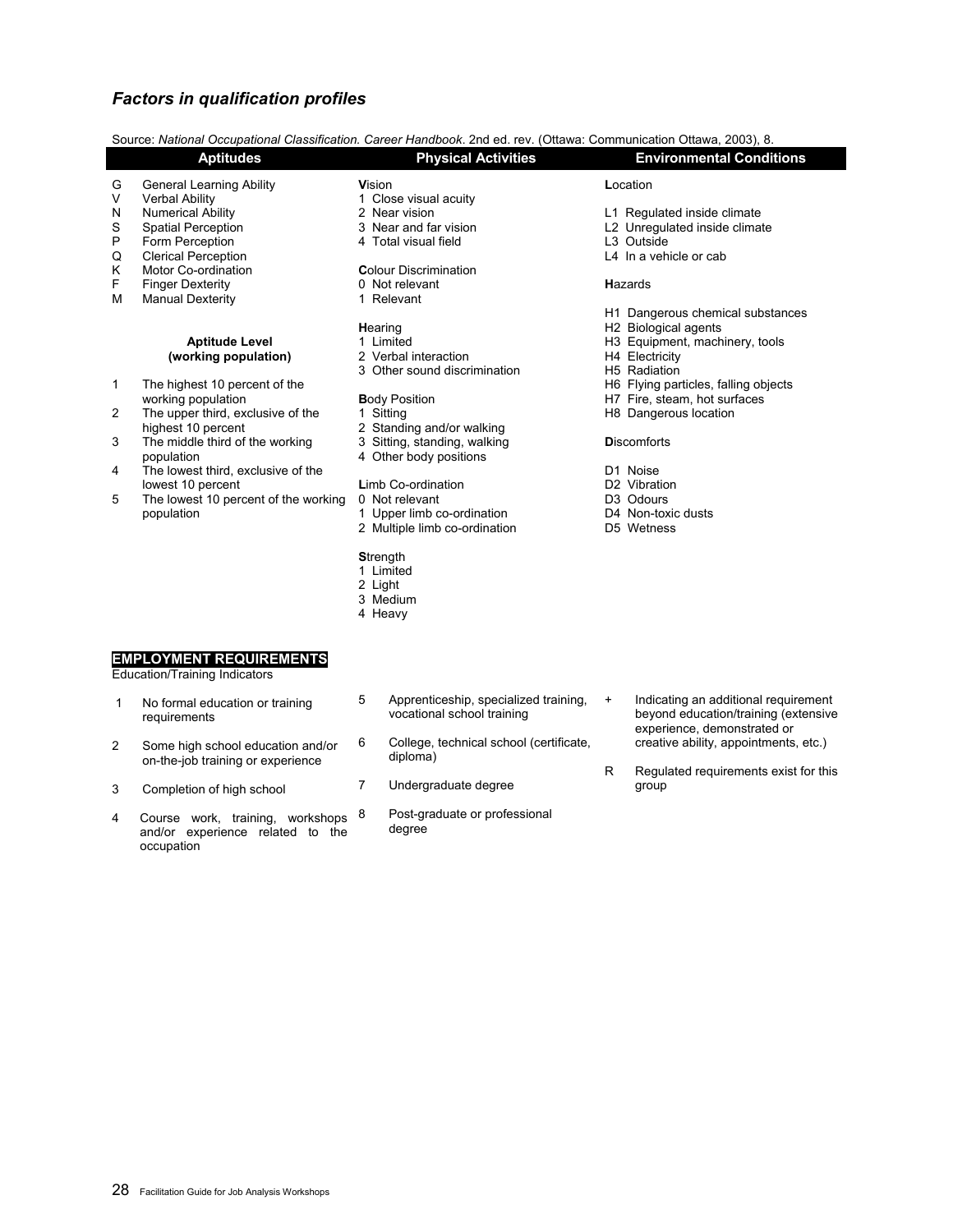## **THE CANADIAN WORK PREFERENCE INVENTORY\***

The Canadian Work Preference Inventory (CWPI) measures five occupational interests:

#### **DIRECTIVE**

Directive persons like to take charge and control situations. They like to take responsibility for projects that require planning, decision making and co-ordinating the work of others. They are able to give direction and instructions easily. They enjoy organizing their own activities. They see themselves as independent and self-directing.

#### **INNOVATIVE**

Innovative persons like to explore things in depth and arrive at solutions to problems by experimenting. They are interested in initiating and creating different ways to solve questions and present information. They enjoy scientific subjects. Innovative persons prefer to be challenged with new and unexpected experiences. They adjust to change easily.

#### **METHODICAL**

Methodical persons like to have clear rules and organized methods to guide their activities. They prefer working under the direction or supervision of others according to given instructions, or to be guided by established policies and procedures. Methodical persons like to work on one thing until it is completed. They enjoy following a set routine and prefer work that is free from the unexpected.

#### **OBJECTIVE**

Objective persons enjoy working with tools, equipment, instruments and machinery. They like to repair and/or fabricate things from various materials according to specifications and using established techniques. Objective persons are interested in finding out how things operate and how they are built.

#### **SOCIAL**

Social persons like dealing with people. They enjoy caring for and assisting others in identifying their needs and solving their concerns. Social persons like working and co-operating with others. They prefer to be involved in work that requires interpersonal contact.

\*Source: *NOC Career Handbook*, p. 10.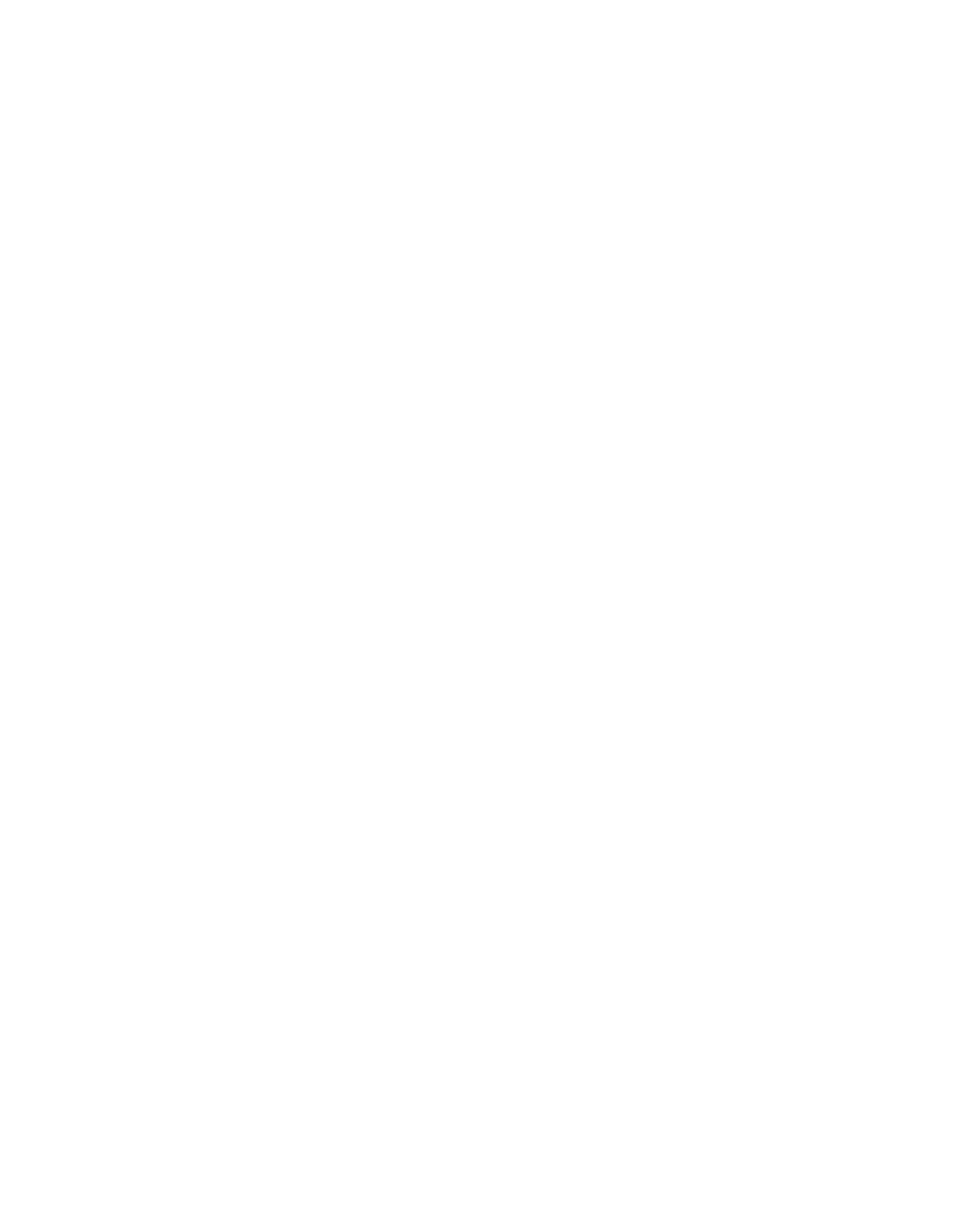This tool is designed to help the workshop facilitator distinguish among the tasks, operations and suboperations of an occupation. It should be used as a frame of reference during the analysis of tasks and operations (Step 3 of the job analysis).

The guidelines presented in the following pages will help the workshop facilitator correctly gather and organize the information needed to produce a table of occupational tasks and operations. But the analysis of tasks and operations constitutes only one part of the job analysis. Care should be taken to avoid focusing too much on the tasks and operations, but also to take into consideration a larger set of variables inherent in the work situation.

A host of information should therefore be gathered on the aspects involved in the task analysis, such as:

- complex positions, functions or situations
- level of responsibility and autonomy
- the categories of people with whom the worker comes into contact
- the social, political, civil or administrative nature of human relations
- the physical, psychological or intellectual environment
- particular tools and equipment
- limitations and constraints
- specific requirements
- other aspects

Appendixes II, IV and V are also used for gathering information: *General Information on the Occupation*, *Additional Information on Tasks*, and *Transferable Skills and Socioaffective Behaviours*.

# *Unit of Work*

 A "unit of work" refers to the actions carried out in the course of performing a function in the workplace. It corresponds to the type of breakdown generally found in task analyses and is structured according to a process that goes from the general to the specific. Three categories of units of work are considered a priori: tasks, operations and suboperations.

# *Definition of "task," "operation" and "suboperation"*

Task: Actions that correspond to the main activities to be performed in an occupation; a task generally reflects the products or outcomes of the work. For example, "repair brakes," "drive a truck," "install a drainage system" and "make a device (orthosis or prosthesis)."

Operation: Actions that describe the steps involved in performing a task. Operations correspond to steps of tasks and are primarily related to the methods and techniques used or to existing work habits; an operation illustrates the work process. For example:

- for the task "drive a truck":
- make turns
- back up
- park
- drive on the road
- etc.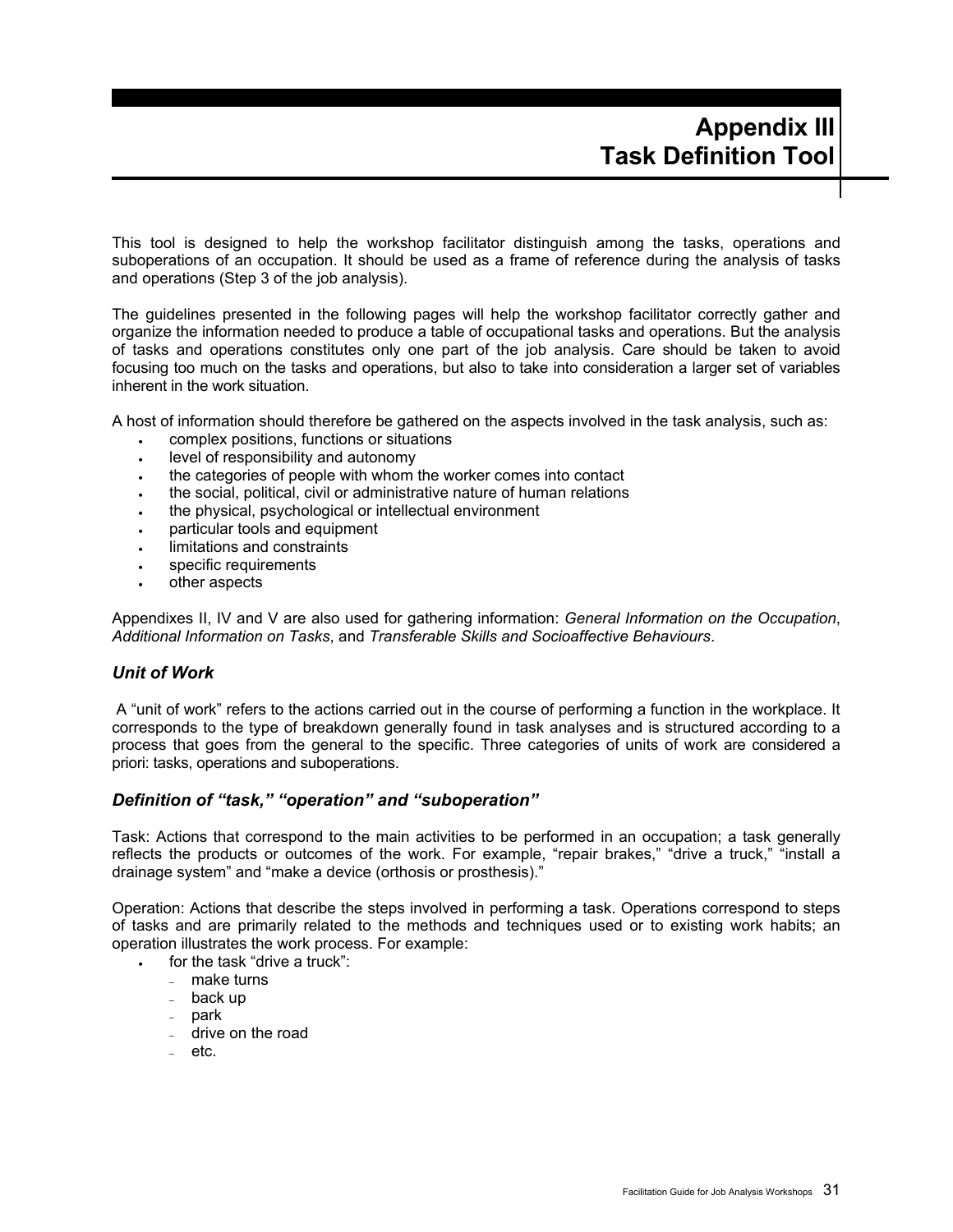- for the task "make a device (orthosis or prosthesis)":
	- apply safety measures
	- shape the device directly on the person
	- change the negative to positive
	- verify the measurements and do calculations
	- etc.

Suboperation: Actions that describe the elements involved in carrying out an operation; a suboperation is a substep of a task. A suboperation specifies the methods and techniques used and illustrates the details of the work. For example:

- for the operation "back up":
	- shift into reverse
	- look in the rearview mirror
	- etc.
	- for the operation "shape the device directly on the person":
	- inhibit spasticity
	- prepare the skin for moulding
	- cut and prepare materials
	- etc.
- *Note:* For a simple job function such as "drive a heavy truck," the suboperations are so simple that describing them for each operation is not necessary. It may, however, be useful to do it anyway in order to better identify the scope and limits of other units.

When the level of complexity of a job function is relatively high, the tasks and operations described are not sufficiently specific. For example, the task of a technician with the responsibility of managing personnel may be broken down into operations such as "participate in the hiring process," "coordinate activities," etc. Additional information should therefore be collected in order to specify what this person actually does when participating in the hiring process, coordinating activities, etc.

Generally, the job analysis workshop should serve to gather and validate the information required for the table of occupational tasks and operations. Describing the suboperations provides additional information. The information collected in this way is for reference purposes only and, because of lack of time, is generally not validated. The facilitation team may, however, deem it appropriate to have the participants validate the suboperations providing that this does not interfere with the other information to be gathered during the workshop.

#### *Characteristics of the tasks*

Significance within the occupation: A task corresponds to an activity that is easy to describe by a person familiar with the occupation. It can be used as an order. The task is one of the main responsibilities of the worker, who spends a large portion of time on it. For example, "repair brakes," "make a device" and "give a shampoo."

Correspondence with the actual work situation: Artificial groupings into tasks must be avoided. It may be tempting to group different occupational activities which, in effect, never occur together. For example, "take the brakes apart" and "take the transmission apart" are not tasks that are normally grouped together.

Value and meaning in and of itself: The unit of work that makes up the task is complete; for example, "apply a product" or "drain a hydraulic system" do not have any value or meaning in isolation.

Independence: A task must have a clearly determined start and finish. The activity undertaken must proceed entirely within the unit of work; for example, "activate the cutter in order to ensure that the tree is completely cut" is a unit that involves the preceding unit, "grasp the tree with the machine"; these two units are therefore not independent of each other.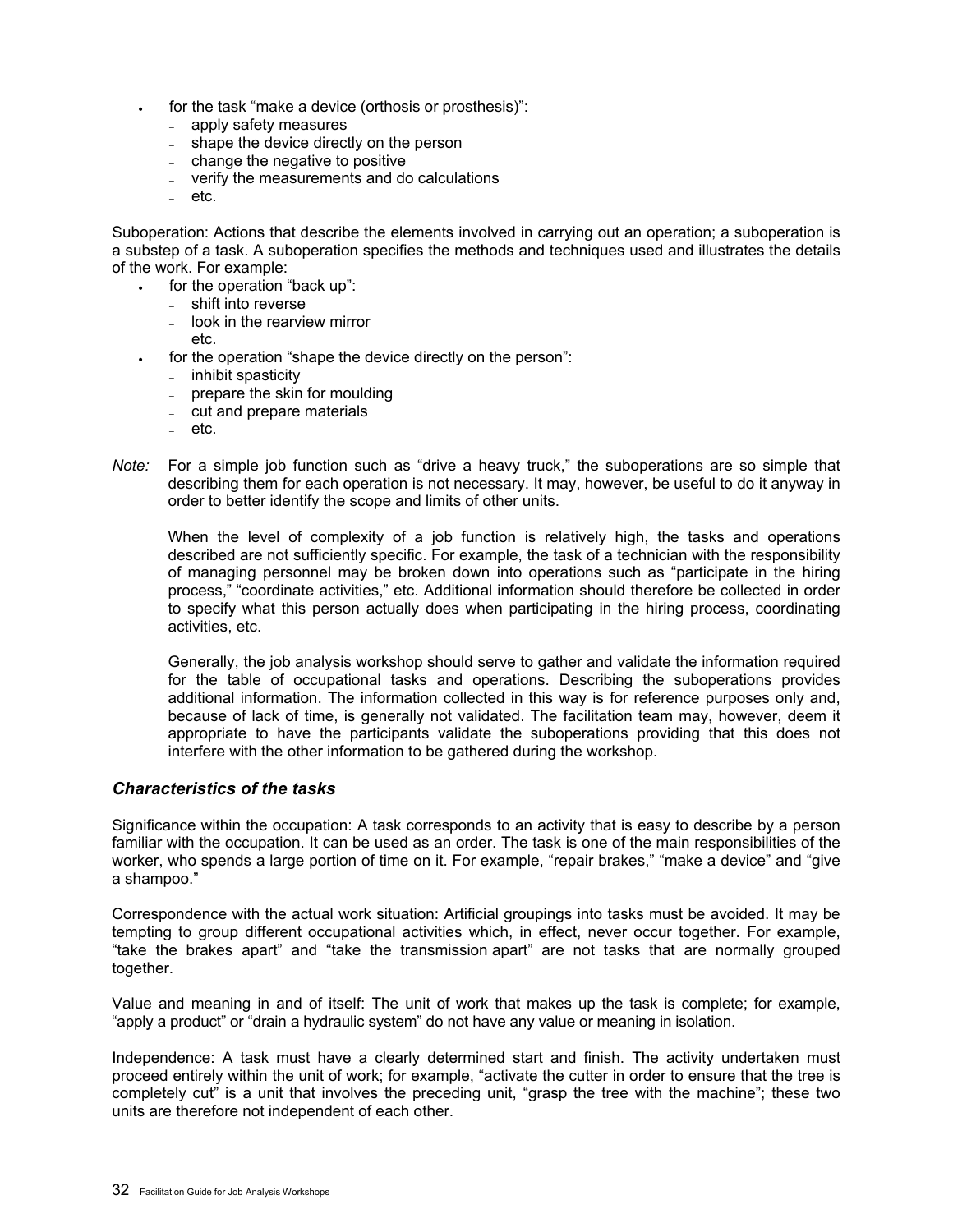Recognized performance standards: There are specific requirements with respect to the task analyzed, such as conventions or standards regarding accuracy, quantity, quality, time, etc., generally defined by a supervisor in writing, verbally, in chart form, etc. For example, "observe the time indicated in the manufacturer's manual."

# *Distinctions among task, operation and suboperation*

Depending on the goal, the unit relates directly to the following:

- Tasks usually relate to the outcomes of the work (products or services).
- Operations relate to how the work proceeds.
- Suboperations relate to the important aspects of the operations.

Depending on the nature, the unit is defined as follows:

- Tasks are the important actions involved in an occupation, that is, the worker's main activities.
- Operations are steps of tasks; the breakdown is based on common methods, techniques or habits.
- Suboperations are substeps of tasks; they are details of the operations.

Depending on the function, the primary purpose of the unit is defined as follows:

- Tasks serve mainly to illustrate the result of the work and generally describe part or all of the expected outcome.
- Operations serve primarily to illustrate the work process and describe ways of completing the work and the steps involved in the process.
- Suboperations illustrate the details of the work, where it is important to do so.

Depending on the precision, the degree of precision required for each unit is defined as follows:

- Tasks should designate a general action, that is, include a set of specific actions.
- Operations should designate a specific action, that is, include a set of gestures considered even more precise.
- Suboperations should designate a gesture; it is the smallest unit considered here.

The degree of precision of the units of work varies depending on the occupation. Every effort should be made, however, to keep it as close as possible to the targeted degree of precision (see Table 2 below).

| Table 2: Degree of Precision of the Unit of Work        |                                   |                                            |                                            |  |  |  |
|---------------------------------------------------------|-----------------------------------|--------------------------------------------|--------------------------------------------|--|--|--|
| Job function<br>Drive a heavy truck                     | Tasks<br>Steer a truck            | <b>Operations</b><br>Back up               | <b>Suboperations</b><br>Shift into reverse |  |  |  |
| $\frac{1}{1}$ + or - $\frac{1}{1}$                      | $\frac{1}{1}$ + or $\frac{1}{1}$  | $\frac{1}{1}$ + or - $\frac{1}{1}$         | $-$ + or - $-$                             |  |  |  |
| Design and fabricate orthosis<br>and prosthesis devices | Make the device                   | Shape the device directly on the<br>person | Prepare the skin for shaping               |  |  |  |
| $\frac{1}{1}$ + or - $\frac{1}{1}$                      | $-\rightarrow$ tor $-\rightarrow$ | $\frac{1}{1}$ + or - $\frac{1}{1}$         | $-$ + or - $-$                             |  |  |  |
| A set of general actions                                | One general action                | A specific action                          | A gesture                                  |  |  |  |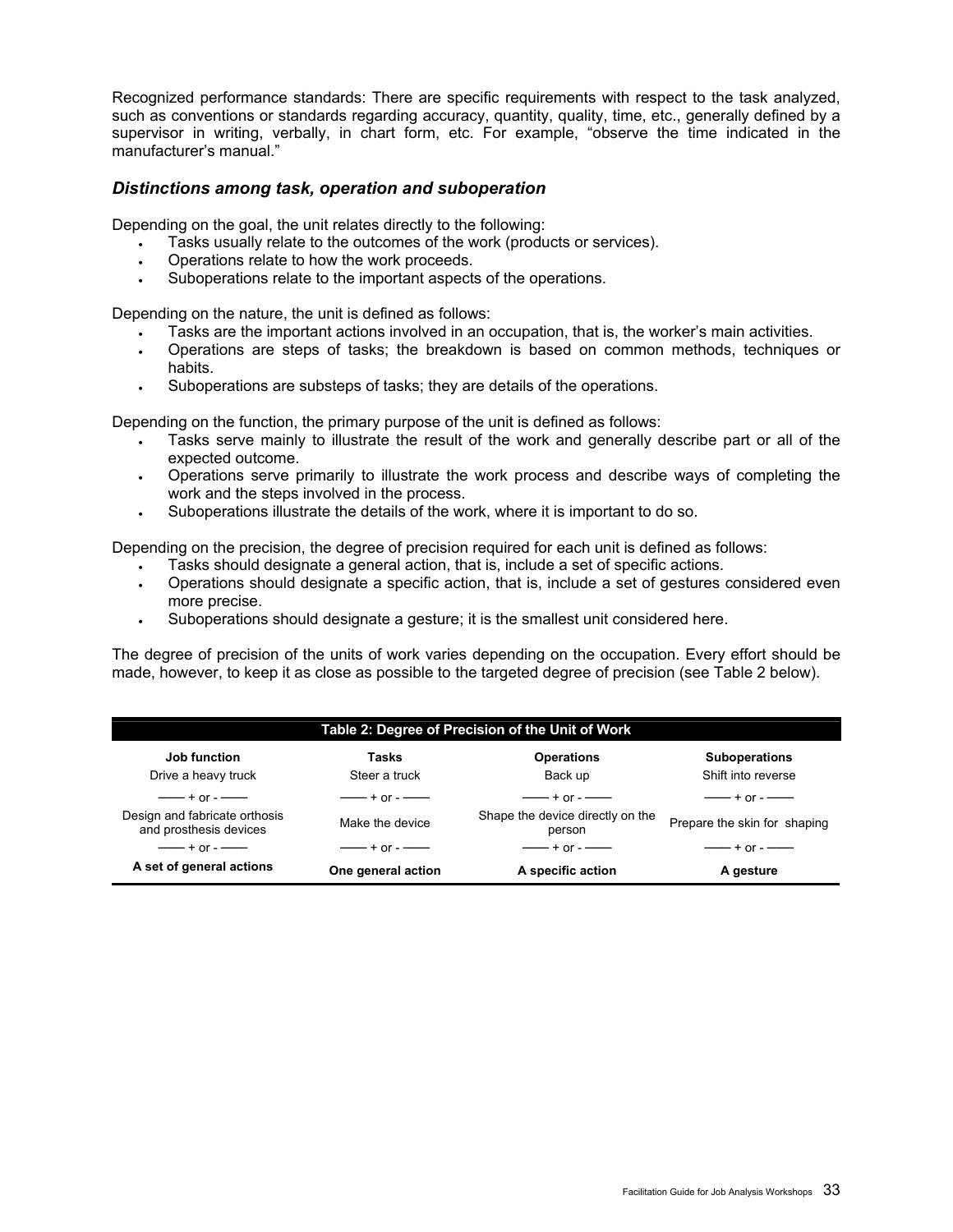| Table 3: Characteristics of Units of Work |                                    |                                                          |                                                       |  |  |
|-------------------------------------------|------------------------------------|----------------------------------------------------------|-------------------------------------------------------|--|--|
|                                           | <b>Tasks</b>                       | Operations                                               | Suboperations                                         |  |  |
| <b>Characteristics</b>                    |                                    |                                                          |                                                       |  |  |
| Significance within the occupation        | yes                                | no<br>(with exceptions)                                  | no                                                    |  |  |
| Correspondence to a real work situation   | yes                                | yes                                                      | yes                                                   |  |  |
| Value and meaning in and of itself        | yes                                | $+$ or $-$                                               | $+$ or $-$                                            |  |  |
| Independence                              | yes                                | $+$ or $-$                                               | no                                                    |  |  |
| Established performance                   | yes                                | $+$ or $-$                                               | no                                                    |  |  |
|                                           | <b>Tasks</b>                       | Operations                                               | Suboperations                                         |  |  |
| <b>Definitions</b>                        |                                    |                                                          |                                                       |  |  |
| Depending on the goal                     | relate to outcomes of the<br>work  | relate to how the work is<br>performed                   | relate to elements involved<br>in performing the work |  |  |
| Depending on the nature                   | important activities               | steps (based on<br>techniques, methods,<br>habits, etc.) | substeps                                              |  |  |
| Depending on the function                 | illustrate outcomes of the<br>work | illustrate work processes                                | illustrate work details                               |  |  |
| Depending on the precision                | $+$ or $-$<br>general actions      | $+$ or $-$<br>specific actions                           | $+$ or $-$<br>gestures                                |  |  |

# *Sequence of the units of work*

The logical or chronological order of tasks: the tasks do not normally appear to have a logical or chronological sequence. At first glance, some trades, such as relatively simple production trades, could involve a specific cycle or sequence in which tasks are carried out. The following example shows how the work may be logically or chronologically organized, but where the elements do not have the characteristics of tasks:

- Troubleshoot a machine.
- Install the workpiece.
- Operate the machine.
- Remove the workpiece.
- Inspect the workpiece.

In this example, the elements have little meaning on their own, are not independent and relate more to carrying out the task rather than the outcomes of the work. They are primarily steps in the work process and not responsibilities or mandates; they illustrate the process more than the product and are too specific.

However, occupational tasks may exceptionally appear in a logical or chronological order. This is the case for tasks done by an orthosis and prosthesis technician:

- Determine the needs related to the device.
- Design the device.
- Make the device.
- Test the device.
- Deliver the device.
- Ensure follow-up.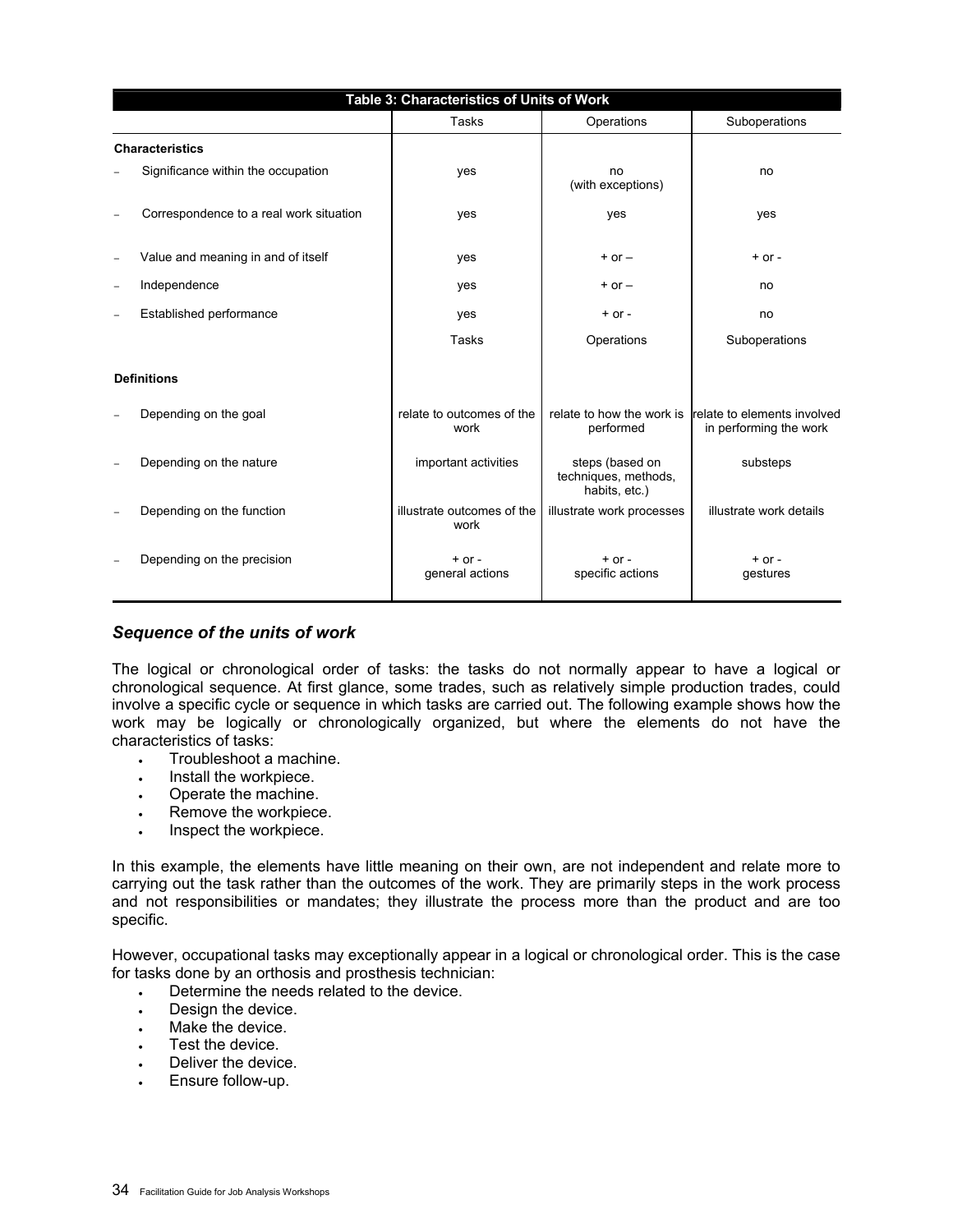The functional sequence of tasks: even if the tasks generally do not seem to follow a regular cycle, often they are carried out in a sequence that depends on the work situation or place. The sequence may vary according to the organizational models in use in different workplaces. For example:

- Keyboard letters.
- Compile and enter information.
- File documents.
- Prepare purchase orders and distribute materials.

The logical or chronological sequence of operations: because operations are steps involved in carrying out a task, they occur in a certain logical or chronological sequence when the task is carried out according to a specific cycle or the operations are performed in a specific order. The methods or techniques used generally require that operations be carried out in a systematic fashion. For example:

- Dismantle a system.
- Verify the components.
- Replace any defective components.
- Put the system back together.
- Verify that the system is working properly.

The functional sequence of operations: where operations are not organized according to a regular cycle, they are often carried out on the basis of work situations or habits. For example:

- Drive a truck in a straight line.
- Make a turn.
- Brake.
- Back up.

(The road situation determines these operations and the order in which they are performed.)

## *Organization of units of work*

Occupational tasks and operations are usually organized as follows in a table:

- Tasks are listed vertically.
- Operations are listed horizontally.
- Tasks are placed in sequence from top to bottom.
- Operations are placed in sequence from left to right.

Therefore:

- Work products and outcomes appear vertically.
- Work processes and steps appear horizontally.
- *Note:* Where tasks are organized in a logical or chronological sequence, the major steps appear vertically (the tasks become the major steps involved in the function to be carried out). The steps involved in carrying out each task should not be confused with the major steps involved in the job function.

## *Analysis process for the units of work*

- Specify and define the scope of the job function, the occupation or the trade.
- Describe the outcomes of the work: tasks.
- For one of the tasks, describe the phases involved in performing the task, the work steps and the work process: operations.
- For one of the operations, describe the substeps and the elements and details of the work: the suboperations.
- Verify the degree of precision required for a series of units along the horizontal axis, referring to Table 4, *Units of Work*.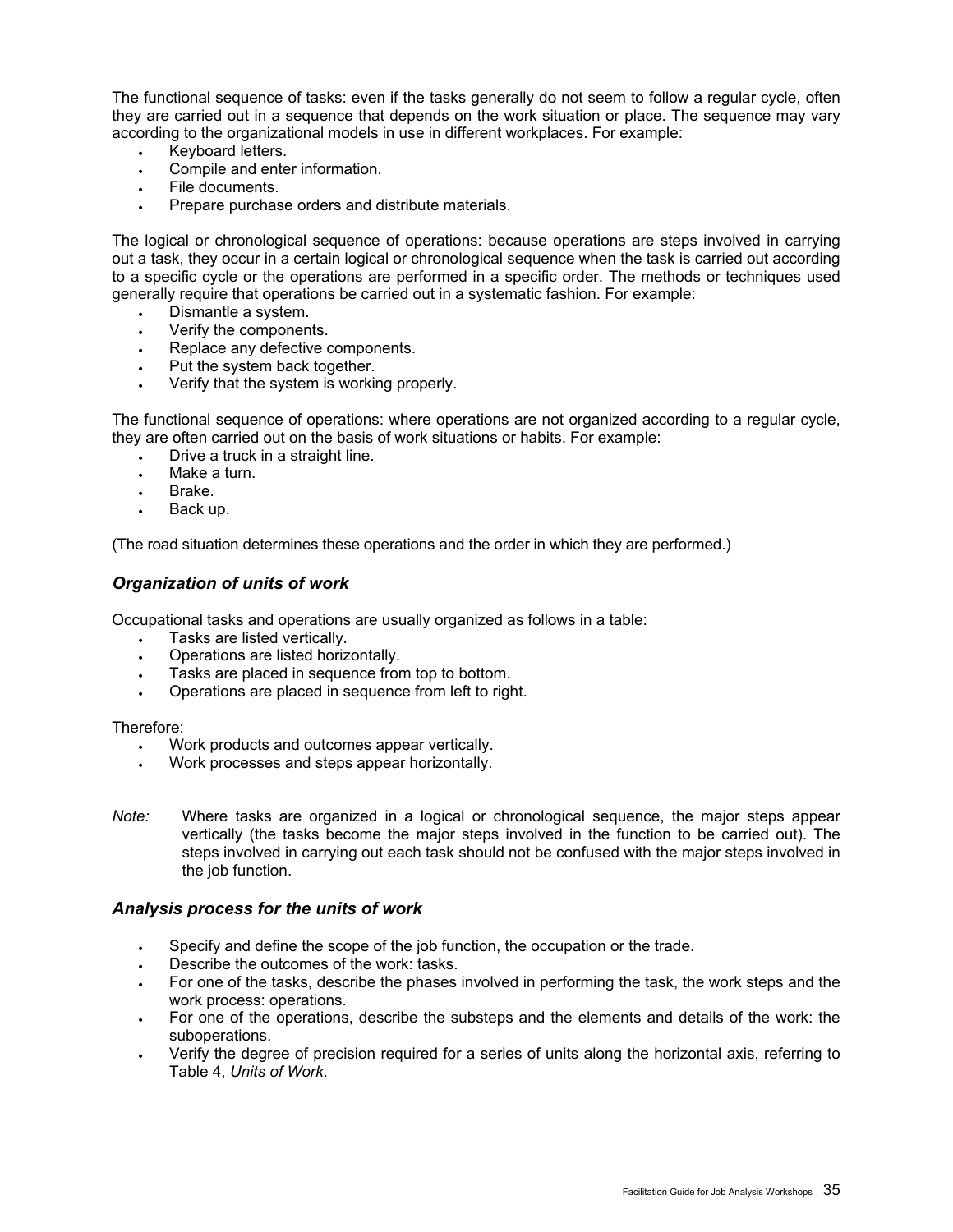| <b>Table 4: Units of Work</b>    |                                       |                                  |                                  |  |  |
|----------------------------------|---------------------------------------|----------------------------------|----------------------------------|--|--|
| Job function                     | Task                                  | Operation                        | <b>Suboperation</b>              |  |  |
| $\frac{1}{1}$ + or $\frac{1}{1}$ | $-\rightarrow$ 0 + 0 + $-\rightarrow$ | $\frac{1}{1}$ + or $\frac{1}{1}$ | $\frac{1}{1}$ + or $\frac{1}{1}$ |  |  |
| A set of general actions         | One general action                    | A specific action                | A gesture                        |  |  |

- Make the adjustments required.
- Verify the characteristics of the set of units determined using Table 3, *Characteristics of Units of Work*.
- Make the necessary changes.
- Complete the definition of all the operations.
- Verify the characteristics of the operations determined using Table 3.
- Make the necessary corrections.
- Verify if the analysis is complete and if it accurately describes the occupation; if this is not the case, complete it or make corrections.

# *Formulation of units of work*

- The unit is formulated as a sentence.
- The sentence begins with an action verb in the imperative.
- It is possible to use several action verbs, as needed, to accurately describe a complex action.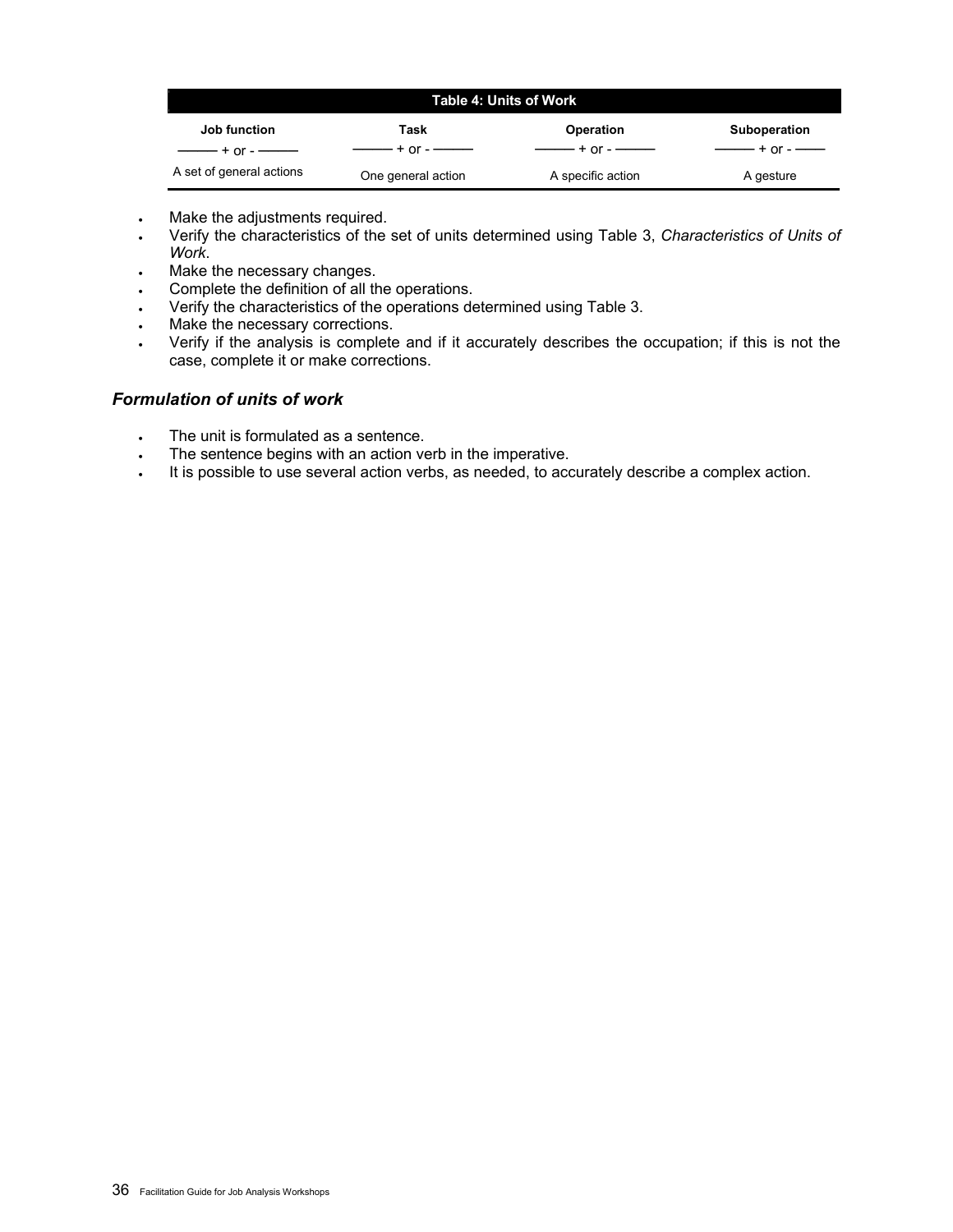# **Analysis Checklist 2**

This second checklist is used to specify the working conditions, performance criteria and relative importance of occupational tasks. It should be used as a memory aid or reference during this step of the job analysis. The better the facilitation team knows the checklist content, the less they will need to refer to it during the workshop.

The information gathered with this checklist will:

- make it easier to identify the evaluation conditions and performance criteria for operational objectives or the achievement context, performance criteria, and objectives and standards
- provide information that will be used to determine the importance and duration of the various learning activities

## *Working conditions for each task*

Level of autonomy

- individual or team work
- supervised or independent work

#### References used

- manufacturers' manuals
- technical documents
- forms
- other

#### Materials used

- raw materials
- tools and devices
- **instruments**
- equipment
- other

#### Special instructions

- technical specifications
- purchase orders
- client requests
- specific data or information
- other

Environmental conditions

- risks: risks of accident, toxic products, etc.
- indoor or outdoor work

Prerequisite, parallel or subsequent activities or tasks

- prerequisite to carrying out the task
- in conjunction with other tasks
- related to subsequent tasks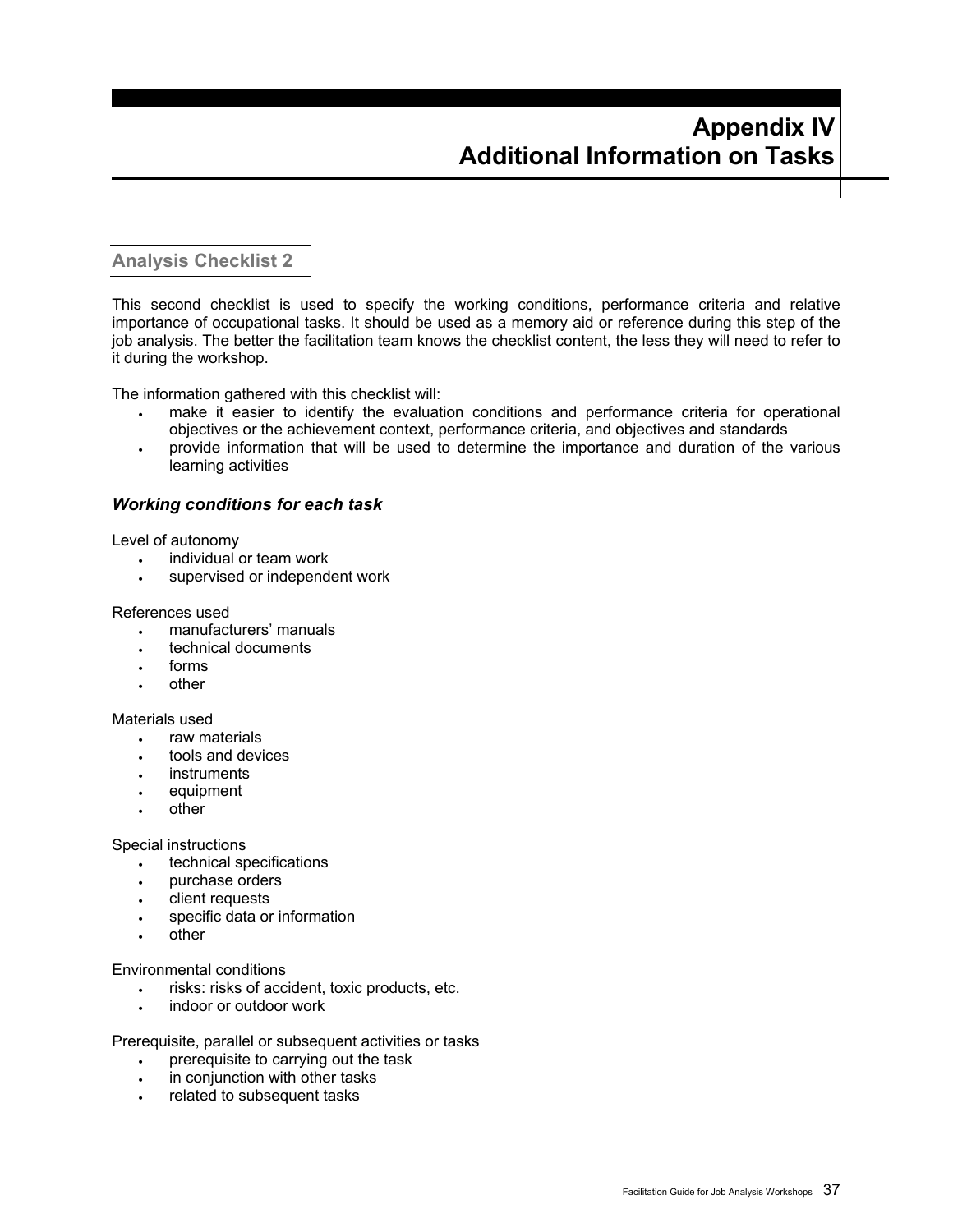# *Requirements for carrying out each task*

Health and safety

- compliance with standards<br>• use of protective equipment
- use of protective equipment
- precautions
- other

It would be helpful to specify the degree of risk.

#### Autonomy

- level of responsibility
- degree of initiative
- reaction to unforeseen situations
- other

#### **Rapidity**

- reaction time
- duration of execution
- other

#### Quantity and quality

- number of parts, services, etc.
- precision of work
- tolerance levels
- finishing
- other

Attitudes and habits specific to the task

#### **Specifics**

- according to region
- according to company size
- other

#### Important points

- particular importance of certain operations related to carrying out a task
- other factors essential to carrying out a task (without which the whole is irremediably compromised)

Relative importance of each task

- importance of tasks in relation to each other
- frequency with which tasks are performed
- level of difficulty and complexity of each task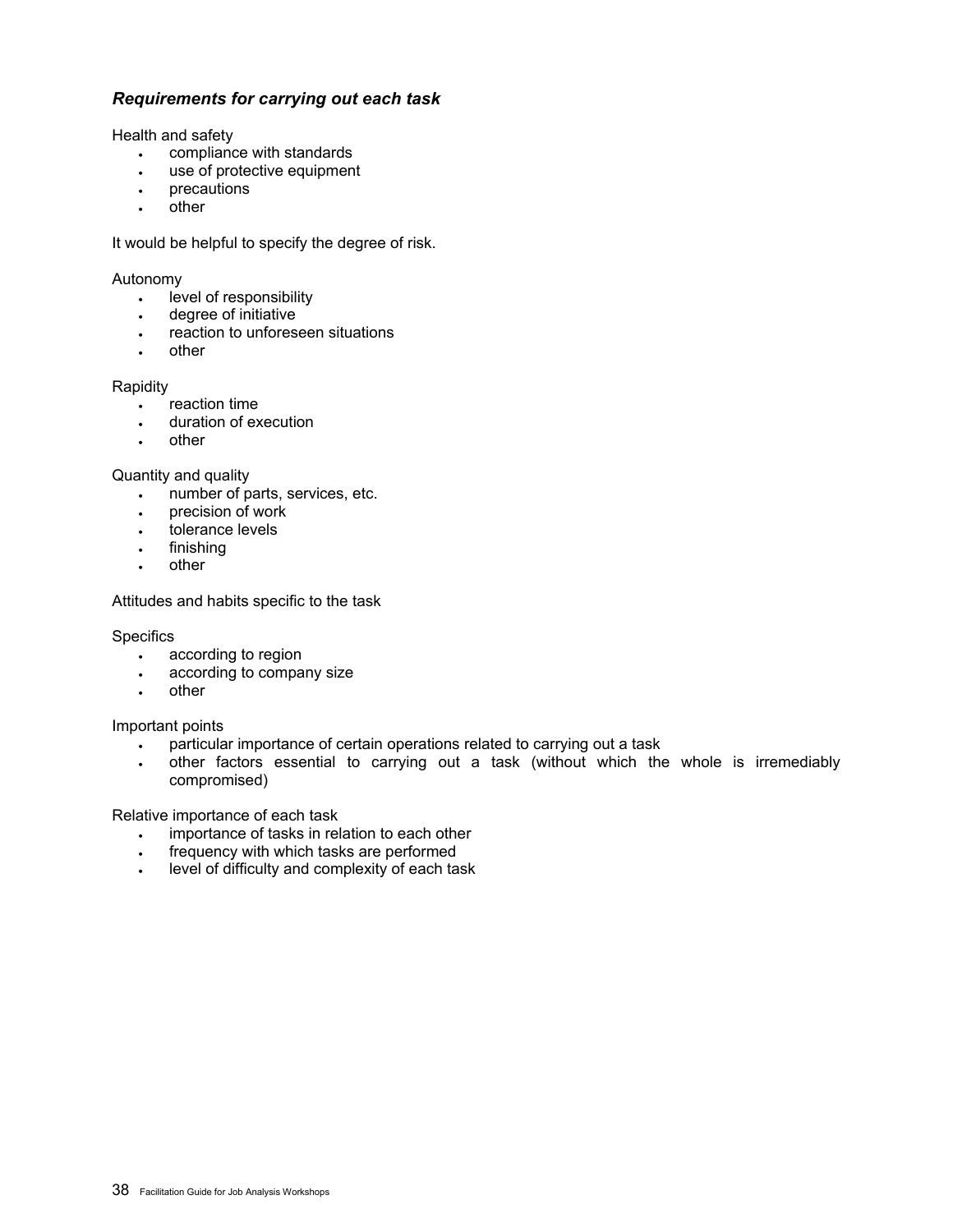# **Appendix V Transferable Skills and Socioaffective Behaviours**

# **Analysis Checklist 3**

This third checklist is used to define the transferable skills and socioaffective behaviours. It makes it possible to specify their nature, frequency, level of complexity and relationship with the occupational tasks.

The checklist should be used as a memory aid during this particular step once it has been adapted to the occupation being analyzed. For example, more specific questions could be formulated or other points added.

The information gathered with this checklist will make it possible to:

- determine or specify the competencies grouping transferable skills and socioaffective behaviours
- specify the level of complexity, performance requirements, etc.
- specify certain content elements
- establish connections between these skills and behaviours and the various occupational tasks

# *Cognitive skills*

Apply mathematical and scientific concepts or principles

- applied mathematics
- applied chemistry
- applied physics
- biology
- thermodynamics
- other

Apply technological concepts or principles

- plan reading
- **electronics**
- hydraulic/pneumatic mechanics
- computers
- **instruments**
- specialized terminology
- symbols and signs
- other

Apply concepts or principles specific to the social sciences

- history/geography
- psychology
- sociology
- social work
- other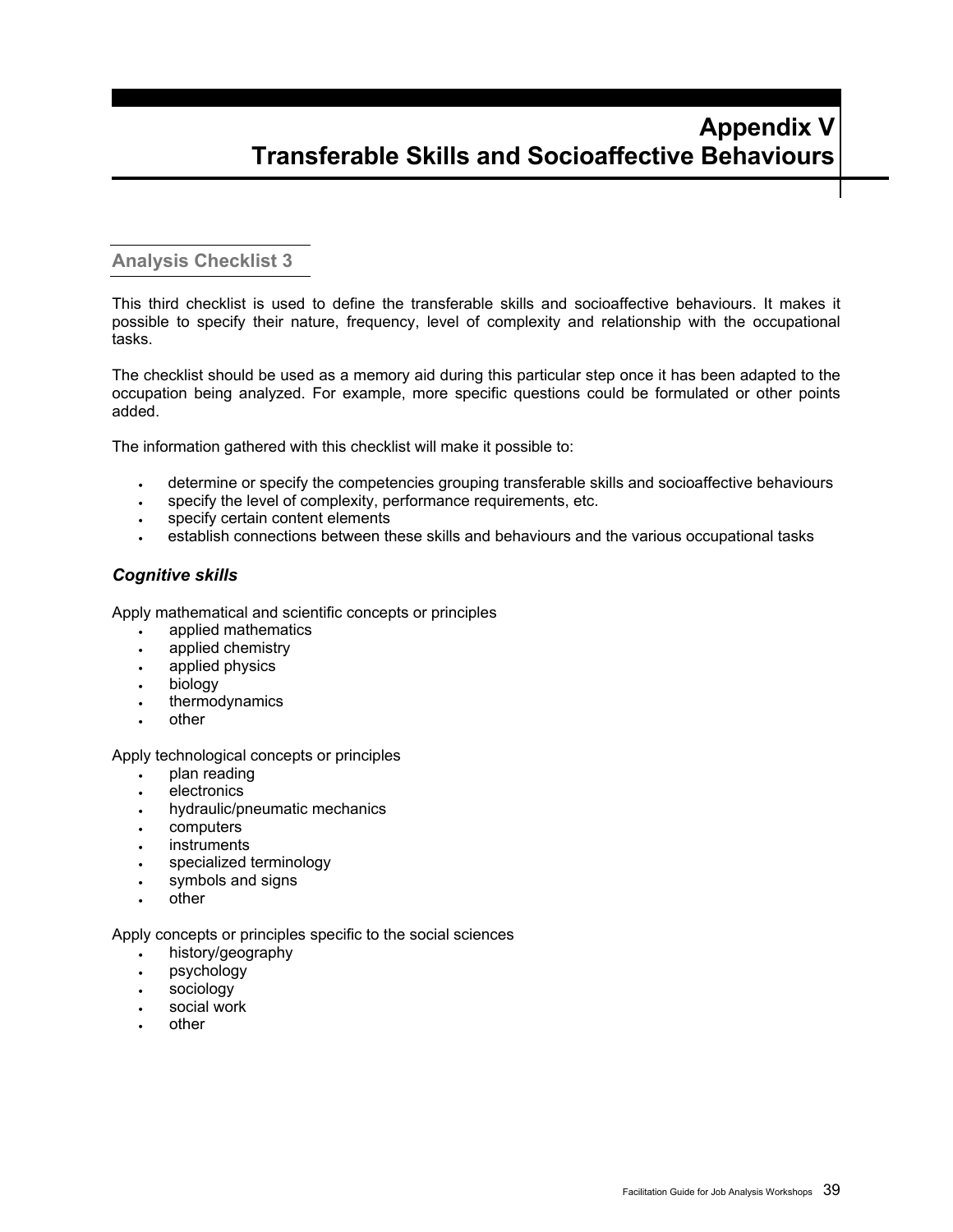Apply concepts or principles specific to reasoning

- problem solving
- explanation of operational methods and principles
- development of strategies and plans
- activity planning
- decision making
- other

#### *Psychomotor skills*

Use of objects

- handling of products
- use of tools, devices and specialized instruments
- assembling of objects
- other

Performance of actions

- specialized techniques
- specialized manoeuvres
- level of dexterity
- level of coordination
- quality of reflexes
- other

## *Perceptive skills*

Visual skills

• perception of colours, forms, signs, signals, codes, etc.

Olfactory skills

• perception of odours in order to recognize a product, diagnose the condition of a product, assess a risk, etc.

Auditory skills

• recognition of sounds in order to diagnose a problem, decide what needs to be done, etc.

Perception

- understanding of attitudes
- recognition of feelings
- other

#### *Socioaffective skills and behaviours*

On a personal level

- understanding of one's own feelings and emotions
- resolution of internal conflicts
- other

On an interpersonal level

- communication with others
- motivation and interest of others
- group facilitation
- other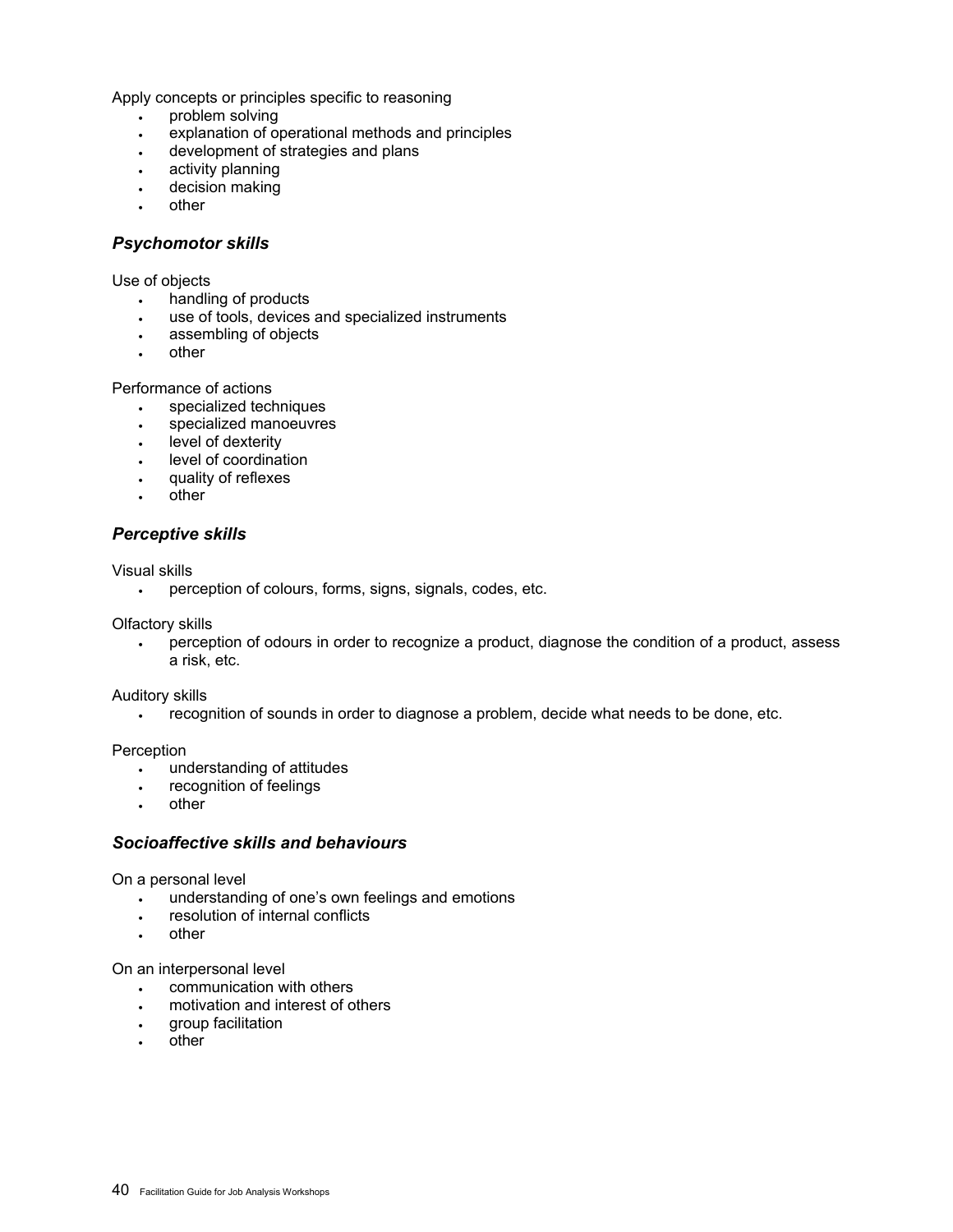Attitudes relating to

- health and safety
- human relations
- professional ethics
- other aspects

# Habits relating to

- physical reflexes
- mental reflexes
- ways of behaving in specific work situations
- other aspects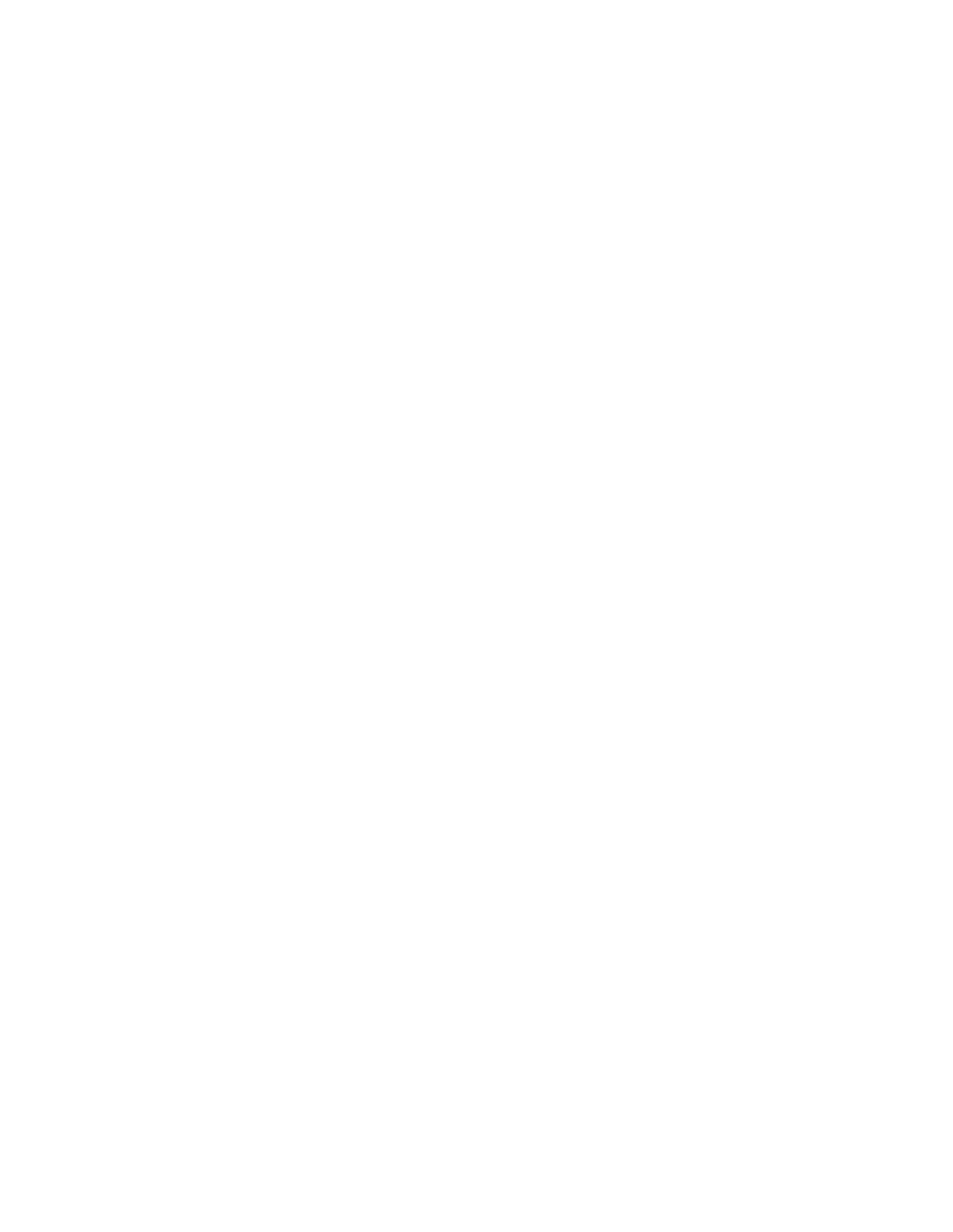# **Analysis Checklist 4**

This fourth checklist is used to gather suggestions relating to the training program, more specifically, to collect information on aspects that require further thought and, especially, to identify avenues for collaboration between the workplace and the school.

This checklist makes it possible to obtain information of a pedagogical, organizational and material nature, and to describe certain elements concerning the type of arrangements that may be reached between the educational institution and the business: work/study programs, practicums, use of equipment, collaboration of the industry or business, etc.

# *Specification of the general goals*

This involves reviewing and enriching the elements presented during the introduction and reviewing, in particular, the general goals of vocational and technical training, as well as discussing ways of interpreting and attaining these goals.

## *Suggestions of a pedagogical nature*

With respect to the educational institution

- instructional approach
- teaching strategies
- learning activities
- teaching methods
- major aspects to be evaluated
- other

With respect to the business

- possibility of visits and practicums
- possibility of work done by students in the workplace
- loan of services of resource persons
- loan, rental or donation of equipment
- loan or donation of teaching materials
- possibility of organizing courses in the workplace
- other

# *Suggestions of an organizational nature*

Learning sequence

- tasks that must be covered at the beginning of the training
- tasks that must be covered at the end of the training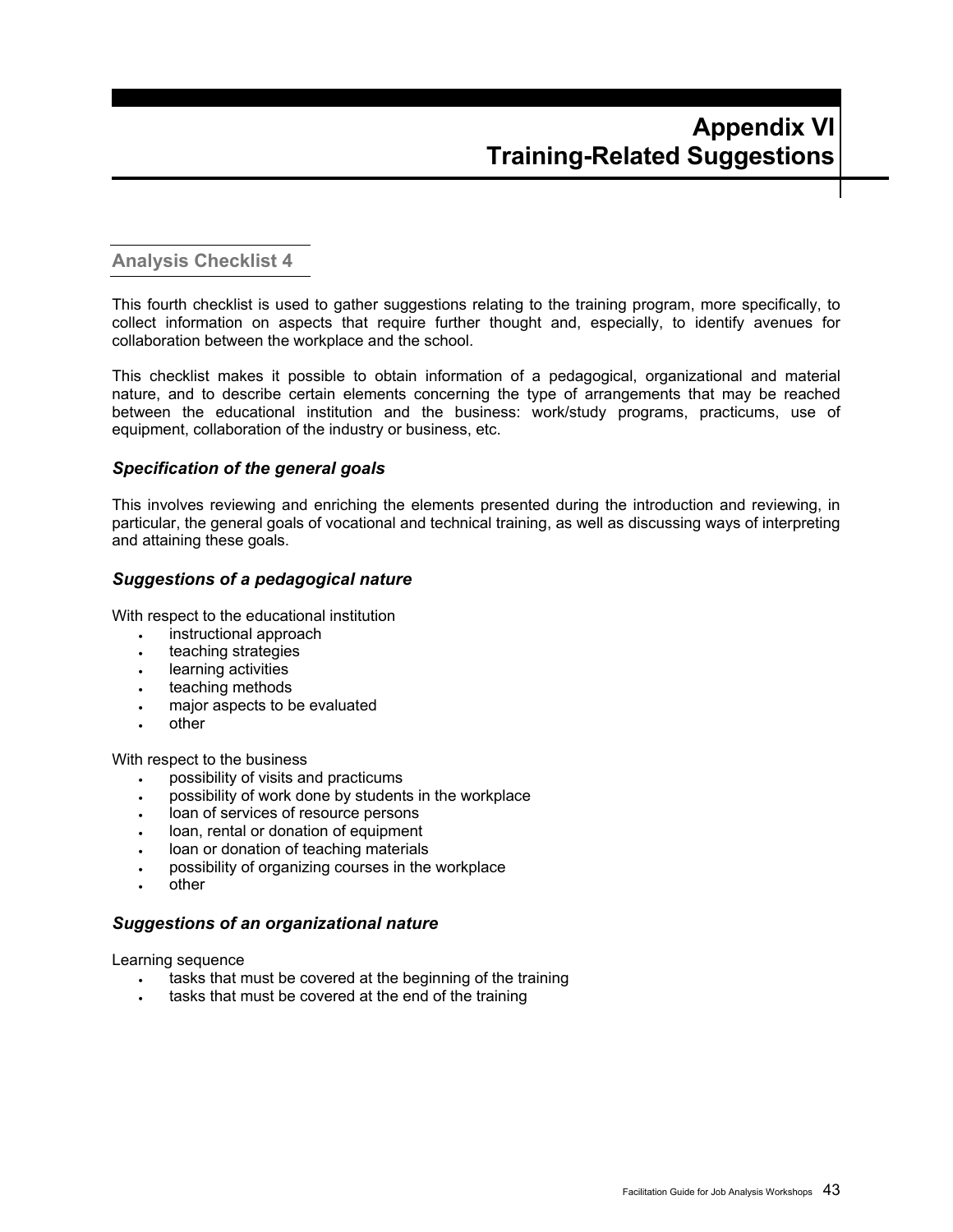#### **Practicums**

- criteria for selecting host companies
- practicum objectives
- on-the-job supervision (trainee/supervisor ratio, recruitment of supervisors, frequency of meetings, type of support and supervision provided to trainees, etc.)
- supervision by the school (trainee/supervisor ratio, frequency of meetings, type of collaboration with the workplace supervisor, etc.)
- completion of a practicum log
- evaluations for the purpose of learning during the practicum

## *Suggestions concerning materials*

- tools, devices, types of systems, etc.
- recycling of devices, materials and raw materials
- preferred supply sources
- other